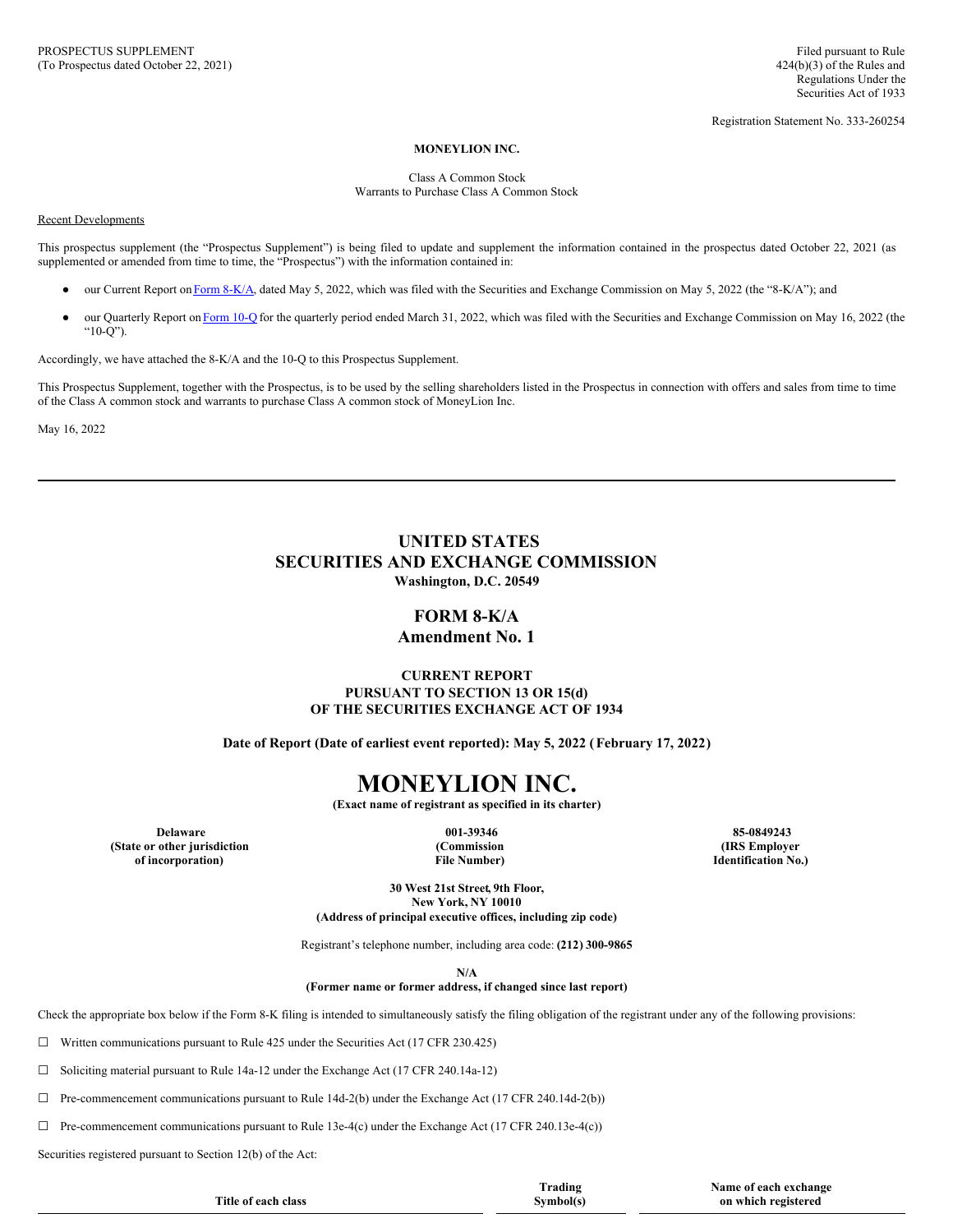| Class A common stock, par value \$0.0001 per share                           | Мl    | The New York Stock Exchange |
|------------------------------------------------------------------------------|-------|-----------------------------|
| Redeemable warrants: each whole warrant exercisable for one share of Class A | ML WS | The New York Stock Exchange |
| common stock, par value \$0,0001                                             |       |                             |

Indicate by check mark whether the registrant is an emerging growth company as defined in Rule 405 of the Securities Act of 1933 (§230.405 of this chapter) or Rule 12b-2 of the Securities Exchange Act of 1934 (§240.12b-2 of this chapter).

Emerging growth company  $\boxtimes$ 

If an emerging growth company, indicate by check mark if the registrant has elected not to use the extended transition period for complying with any new or revised financial accounting standards provided pursuant to Section 13(a) of the Exchange Act.  $\square$ 

## **EXPLANATORY NOTE**

MoneyLion Inc., a Delaware corporation (the "Company"), is filing this Amendment No. 1 on Form 8-K/A (this "Amendment") to amend its Current Report on Form 8-K filed with the U.S. Securities and Exchange Commission on February 18, 2022 (the "Original Report") in order to include the audited financial statements of Even Financial Inc., a Delaware corporation ("Even Financial"), as of and for the years ended December 31, 2021 and December 31, 2020, and to include related pro forma financial statements with respect to the Acquisition (as defined below).

As discussed more fully in our Original Report, on February 17, 2022, the Company (a) entered into an Amended and Restated Agreement and Plan of Merger ("Amended and Restated Merger Agreement"), by and among the Company, Epsilon Merger Sub Inc., a Delaware corporation and wholly-owned subsidiary of the Company, Even Financial and Fortis Advisors LLC, a Delaware limited liability company, solely in its capacity as representative of the equityholders of Even Financial, and (b) completed the previously announced acquisition of Even Financial pursuant to the Amended and Restated Merger Agreement (the "Acquisition").

Except as described in this Explanatory Note, this Amendment does not amend or otherwise update the Original Report. Therefore, this Amendment should be read in conjunction with the Original Report.

## **Item 9.01. Financial Statements and Exhibits**

## *(a) Financial statements of businesses or funds acquired.*

The audited consolidated financial statements of Even Financial as of and for the years ended December 31, 2021 and December 31, 2020 are filed as Exhibit 99.1 and are incorporated by reference herein.

## *(b) Pro forma financial information.*

The unaudited pro forma combined financial statements of the Company giving pro forma effect to the acquisition of Even Financial as of and for the year ended December 31, 2021 are filed as Exhibit 99.2 and are incorporated by reference herein.

The pro forma financial information included in this Amendment has been presented for informational purposes only, as required by Form 8-K. It does not purport to represent the actual results of operations that the Company and Even Financial would have achieved had the companies been combined during the periods presented in the pro forma financial information and is not intended to project the future results of operations that the Company may achieve after the Acquisition.

*(d) Exhibits*

| <b>Exhibit No.</b> | <b>Description</b>                                                                                                                                                             |
|--------------------|--------------------------------------------------------------------------------------------------------------------------------------------------------------------------------|
| 23.1               | Consent of Deloitte & Touche LLP.                                                                                                                                              |
| 23.2               | Consent of RSM US LLP.                                                                                                                                                         |
| 99.1               | Audited consolidated financial statements of Even Financial Inc. for the years ended December 31, 2021 and December 31, 2020.                                                  |
| 99.2               | Unaudited pro forma combined financial statements of MoneyLion Inc. giving effect to the acquisition of Even Financial Inc. as of and for the year<br>ended December 31, 2021. |
| 104                | Cover Page Interactive Data File (embedded within the Inline XBRL document).                                                                                                   |

## **SIGNATURES**

Pursuant to the requirements of the Securities Exchange Act of 1934, the registrant has duly caused this report to be signed on its behalf by the undersigned hereunto duly authorized.

## **MONEYLION INC.**

By: /s/ Richard Correia

Name: Richard Correia<br>Title: Chief Financial Chief Financial Officer and Treasurer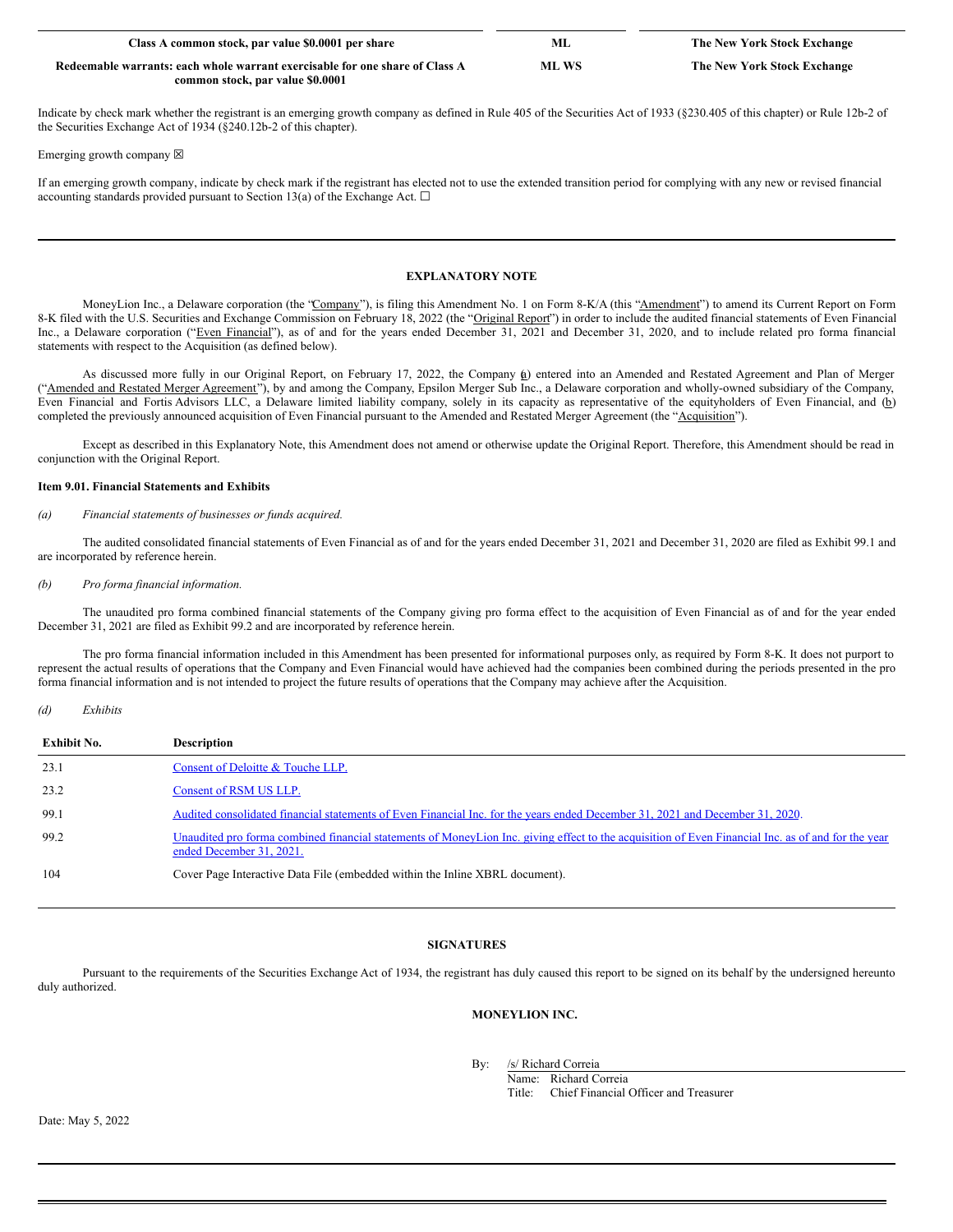#### **UNITED STATES SECURITIES AND EXCHANGE COMMISSION Washington, D.C. 20549**

## <span id="page-2-0"></span>**FORM 10-Q**

(Mark One)

## ☒ **QUARTERLY REPORT PURSUANT TO SECTION 13 OR 15(d) OF THE SECURITIES EXCHANGE ACT OF 1934**

**For the quarterly period ended March 31, 2022**

#### **OR**

**☐ TRANSITION REPORT PURSUANT TO SECTION 13 OR 15(d) OF THE SECURITIES EXCHANGE ACT OF 1934**

**For the transition period from to**

**Commission File Number: 001-39346**

## **MoneyLion Inc.**

(Exact name of registrant as specified in its charter)

| <b>Delaware</b>                          | 85-0849243          |  |  |  |  |  |  |
|------------------------------------------|---------------------|--|--|--|--|--|--|
| (State or other jurisdiction of          | (I.R.S. Employer)   |  |  |  |  |  |  |
| incorporation or organization)           | Identification No.) |  |  |  |  |  |  |
| 30 West 21st Street, 9th Floor           |                     |  |  |  |  |  |  |
| <b>New York, New York</b>                | 10010               |  |  |  |  |  |  |
| (Address of principal executive offices) | (Zip Code)          |  |  |  |  |  |  |
| $(0.18)$ 0.00 0.05 $\mu$                 |                     |  |  |  |  |  |  |

**(212) 300-9865**

(Registrant's telephone number, including area code)

Securities registered pursuant to Section 12(b) of the Act:

| Title of each class                                 | Trading Svmbol(s) | Name of each exchange on which registered |
|-----------------------------------------------------|-------------------|-------------------------------------------|
| Class A common stock, par value \$0,0001 per share  | ML                | The New York Stock Exchange               |
| Redeemable warrants, each whole warrant exercisable | ML WS             | The New York Stock Exchange               |
| for one share of Class A common stock, \$0,0001 par |                   |                                           |

value

Indicate by check mark whether the registrant (1) has filed all reports required to be filed by Section 13 or 15 (d) of the Securities Exchange Act of 1934 during the preceding 12 months (or for such shorter period that the registrant was required to file such reports), and (2) has been subject to such filing requirements for the past 90 days. Yes  $\boxtimes$  No  $\Box$ 

Indicate by check mark whether the registrant has submitted electronically every Interactive Data File required to be submitted pursuant to Rule 405 of Regulation S-T (§ 232.405 of this chapter) during the preceding 12 months (or for such shorter period that the registrant was required to submit such files). Yes  $\boxtimes$  No  $\Box$ 

Indicate by check mark whether the registrant is a large accelerated filer, an accelerated filer, a non-accelerated filer, a smaller reporting company, or an emerging growth company. See the definitions of "large accelerated filer," "accelerated filer," "smaller reporting company," and "emerging growth company" in Rule 12b-2 of the Exchange Act.

| Large accelerated filer | Accelerated filer         |  |
|-------------------------|---------------------------|--|
| Non-accelerated filer   | Smaller reporting company |  |
|                         | Emerging growth company   |  |

If an emerging growth company, indicate by check mark if the registrant has elected not to use the extended transition period for complying with any new or revised financial accounting standards provided pursuant to Section 13(a) of the Exchange Act.  $\Box$ 

Indicate by check mark whether the registrant is a shell company (as defined in Rule 12b-2 of the Exchange Act). Yes  $\Box$  No  $\boxtimes$ 

There were 235,665,550 shares of the registrant's Class A common stock, par value \$0.0001 per share, outstanding as of May 6, 2022.

**MoneyLion Inc.** TABLE OF CONTENTS QUARTERLY REPORT ON FORM 10-Q For the Quarterly Period Ended March 31, 2022

|         |                                                                                                                                            | Page |
|---------|--------------------------------------------------------------------------------------------------------------------------------------------|------|
|         | <b>PART I - FINANCIAL INFORMATION</b>                                                                                                      |      |
|         |                                                                                                                                            |      |
| Item 1. | <b>Financial Statements</b>                                                                                                                |      |
|         | <b>Unaudited Consolidated Balance Sheets</b>                                                                                               |      |
|         | Unaudited Consolidated Statements of Operations                                                                                            |      |
|         | Unaudited Consolidated Statements of Redeemable Convertible Preferred Stock, Redeemable Noncontrolling Interests and Stockholders' Deficit |      |
|         | Unaudited Consolidated Statements of Cash Flows                                                                                            |      |
|         | Notes to Unaudited Consolidated Financial Statements                                                                                       |      |
|         |                                                                                                                                            |      |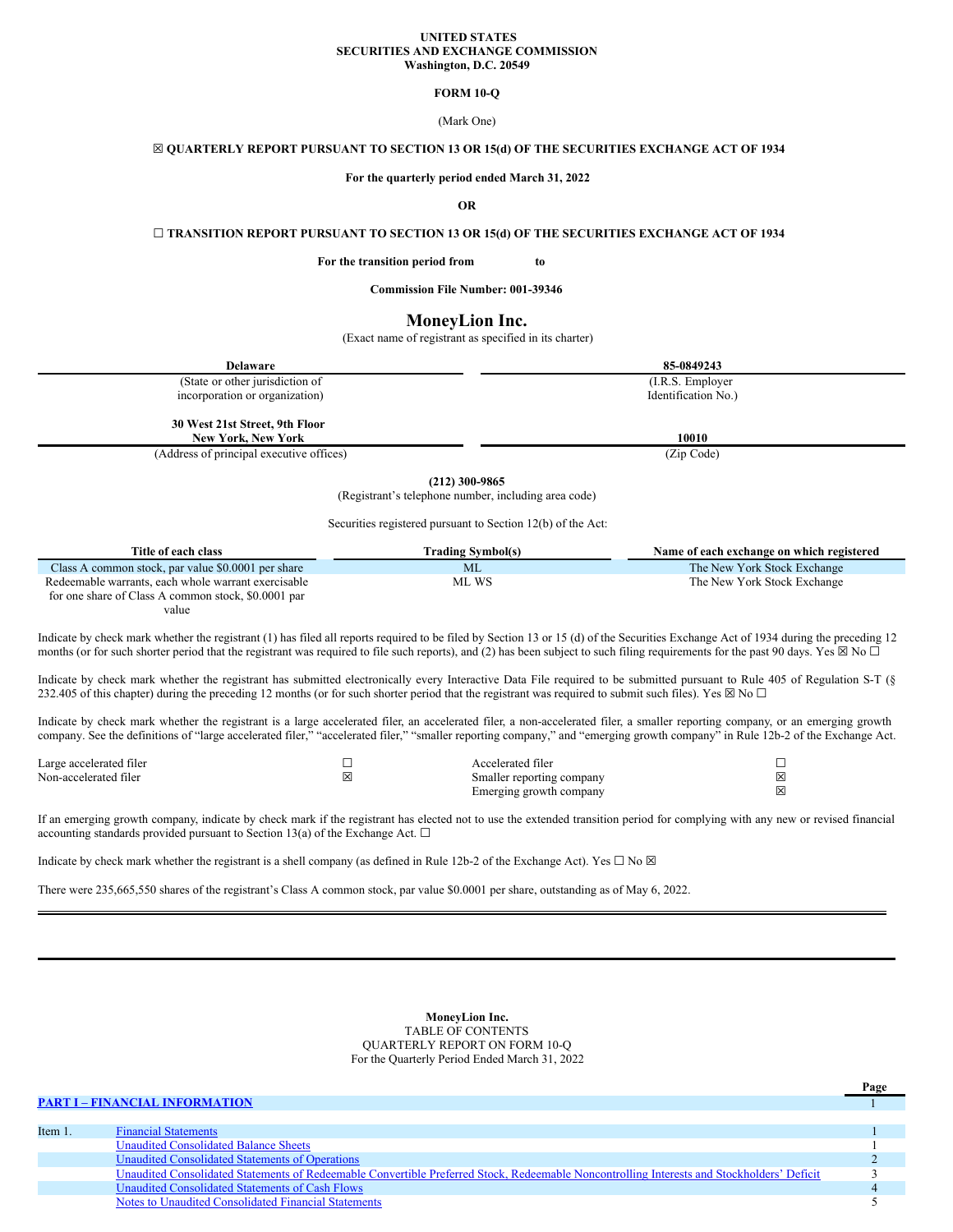| Item 2.           | Management's Discussion and Analysis of Financial Condition and Results of Operations | 26 |
|-------------------|---------------------------------------------------------------------------------------|----|
| Item 3.           | <b>Quantitative and Qualitative Disclosures About Market Risk</b>                     | 43 |
| Item 4.           | <b>Controls and Procedures</b>                                                        | 44 |
|                   |                                                                                       |    |
|                   | <b>PART II - OTHER INFORMATION</b>                                                    | 45 |
|                   |                                                                                       |    |
| Item 1.           | <b>Legal Proceedings</b>                                                              | 45 |
| Item 1A.          | <b>Risk Factors</b>                                                                   | 46 |
| Item 2.           | Unregistered Sales of Equity Securities and Use of Proceeds                           | 46 |
| Item 3.           | <b>Defaults Upon Senior Securities</b>                                                | 46 |
| Item 4.           | <b>Mine Safety Disclosures</b>                                                        | 46 |
| Item 5.           | <b>Other Information</b>                                                              | 46 |
| Item 6.           | <b>Exhibits</b>                                                                       | 47 |
|                   |                                                                                       |    |
| <b>Signatures</b> |                                                                                       | 48 |
|                   |                                                                                       |    |
|                   |                                                                                       |    |

## **INTRODUCTORY NOTE**

i

On September 22, 2021 (the "Business Combination Closing Date"), MoneyLion Inc.,formerly known as Fusion Acquisition Corp. ("Fusion"), consummated a business combination (the "Business Combination") with MoneyLion Technologies Inc., formerly known as MoneyLion Inc. ("Legacy MoneyLion"). Pursuant to the Agreement and Plan of Merger, dated as of February 11, 2021 and amended on June 28, 2021 and September 4, 2021 (the "Merger Agreement"), by and among Fusion,ML Merger Sub Inc., a Delaware corporation and a wholly owned subsidiary of Fusion ("Merger Sub"), and Legacy MoneyLion, immediately upon the completion of the Business Combination and the other transactions contemplated by the Merger Agreement (the "Business Combination Closing"), each of the following transactions occurred in the following order: (i) Merger Sub merged with and into Legacy MoneyLion, with Legacy MoneyLion surviving the merger as a wholly-owned subsidiary of Fusion (the "Merger"); (ii) Legacy MoneyLion changed its name to "MoneyLion Technologies Inc."; and (iii) Fusion changed its name to "MoneyLion Inc." Following the Business Combination, MoneyLion Inc. became a publicly traded company, with Legacy MoneyLion, a subsidiary of MoneyLion Inc., continuing the existing business operations. MoneyLion's Class A common stock, par value \$0.0001 per share (the "MoneyLion Class A Common Stock") is listed on the New York Stock Exchange (the "NYSE") under the ticker symbol "ML."

As used in this Quarterly Report on Form 10-Q, unless the context requires otherwise, references to "MoneyLion," the "Company," "we," "us," "our" and similar references refer to MoneyLion Inc. and, as context requires, its consolidated subsidiaries for the period following the Business Combination and to MoneyLion Technologies Inc. and, as context requires, its consolidated subsidiaries for the period prior to the Business Combination. "Fusion" refers to Fusion Acquisition Corp. prior to the Business Combination.

For convenience, the trademarks and service marks referred to in this Quarterly Report on Form 10-Q are listed without the®, TM and SM symbols, but we intend to assert, and notify others of, our rights in and to these trademarks and service marks to the fullest extent under applicable law.

## **Cautionary Statement Regarding Forward-Looking Statements**

This Quarterly Report on Form 10-Q, including the information incorporated herein by reference, contains forward-looking statements regarding, among other things, the plans, strategies and prospects, both business and financial, of MoneyLion Inc. and its wholly-owned subsidiaries. These statements are based on the beliefs and assumptions of the management of MoneyLion. Although MoneyLion believes that its respective plans, intentions and expectations reflected in or suggested by these forwardlooking statements are reasonable, MoneyLion cannot assure you that it will achieve or realize these plans, intentions or expectations. Generally, statements that are not historical facts, including statements concerning possible or assumed future actions, business strategies, events or results of operations, are forward-looking statements. These statements may be preceded by, followed by or include the words "believes," "estimates," "expects," "projects," "forecasts," "may," "will," "should," "seeks," "plans," "scheduled," "anticipates," or "intends" or similar expressions. The forward-looking statements are based on projections prepared by, and are the responsibility of, MoneyLion's management.

ii

Forward-looking statements are inherently subject to known and unknown risks and uncertainties, many of which may be beyond MoneyLion's control. Forwardlooking statements are not guarantees of future performance or outcomes, and MoneyLion's actual performance and outcomes, including, without limitation, actual results of operations, financial condition and liquidity, and the development of the market in which MoneyLion operates, may differ materially from those made in or suggested by the forward-looking statements contained in this Quarterly Report on Form 10-Q. Factors that could cause actual results and outcomes to differ from those reflected in forwardlooking statements include, without limitation:

- factors relating to the business, operations and financial performance of MoneyLion, including market conditions and global and economic factors beyond MoneyLion's control, including the COVID-19 pandemic;
- intense and increasing competition in the industries in which MoneyLion and its subsidiaries, including Malka Media Group LLC ("MALKA") and Even Financial Inc. ("Even Financial"), operate, and demand for and consumer confidence in MoneyLion's products and services, including as a result of any adverse publicity concerning MoneyLion;
- MoneyLion's ability to realize strategic objectives and avoid difficulties and risks of any acquisitions, strategic investments, entries into new businesses, joint ventures, divestitures and other transactions;
- MoneyLion's reliance on third parties to provide services;
- MoneyLion's ability to service loans or advances properly and the performance of the loans and other receivables originated through MoneyLion's platform;
- MoneyLion's ability to raise financing in the future, to comply with restrictive covenants related to its long-term indebtedness and to manage the effects of changes in the cost of capital;
- MoneyLion's success in retaining or recruiting, or changing as required, its officers, key employees and directors, including MALKA's ability to retain its content creators;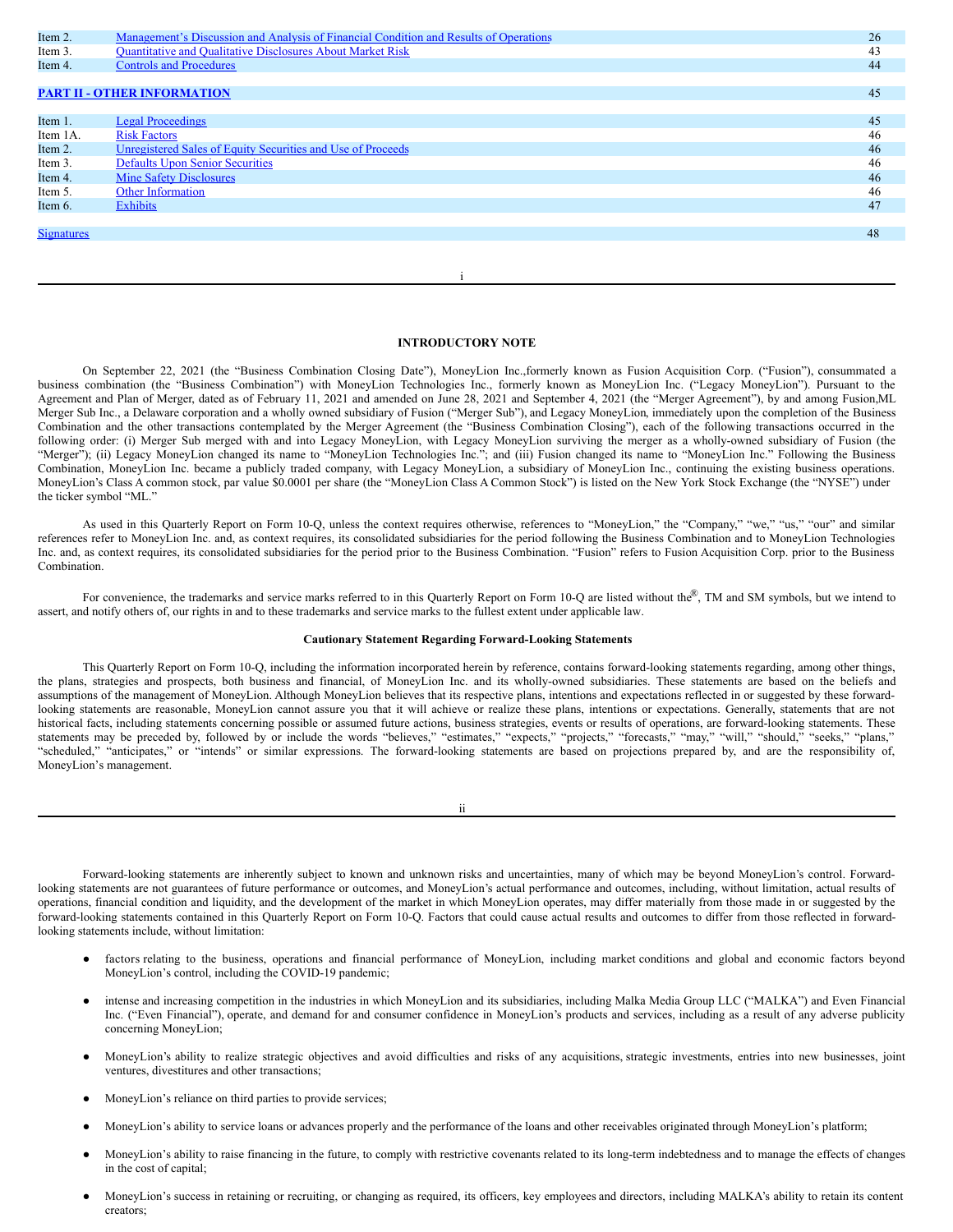- MoneyLion's ability to comply with the extensive and evolving laws and regulations applicable to its business;
- risks related to the proper functioning of MoneyLion's IT systems and data storage, including as a result of cyberattacks and other security breaches or disruptions suffered by MoneyLion or third parties upon which it relies;
- MoneyLion's ability to protect its intellectual property rights;
- MoneyLion's ability to comply with laws and regulations applicable to its business and the outcome of any legal or governmental proceedings that may be instituted against MoneyLion;
- MoneyLion's ability to establish and maintain an effective system of internal controls over financial reporting;
- MoneyLion's ability to maintain the listing of the MoneyLion Class A Common Stock and of MoneyLion's publicly traded warrants to purchase MoneyLion Class A Common Stock (the "Public Warrants") on the NYSE and any volatility in the market price of MoneyLion's securities; and
- other factors detailed under Part II, Item 1A "Risk Factors" in this Quarterly Report on Form 10-Q.

These and other factors are more fully discussed in our filings with the U.S. Securities and Exchange Commission (the "SEC"), including the "Risk Factors" section in our 2021 Annual Report on Form 10-K for the year ended December 31, 2021 (the "2021 Annual Report on Form 10-K") and Part I, Item 2 "Management's Discussion and Analysis of Financial Condition and Results of Operations" in this Quarterly Report on Form 10-Q.

These forward-looking statements are based on information available as of the date of this Quarterly Report on Form 10-Q and our management's current expectations, forecasts and assumptions, and involve a number of judgments, risks and uncertainties. Accordingly, forward-looking statements should not be relied upon as representing our views as of any subsequent date. We undertake no obligation to update forward-looking statements to reflect events or circumstances after the date they were made, whether as a result of new information, future events or otherwise, except as may be required under applicable securities laws.

iii

## **Risk Factor Summary**

Our business is subject to numerous risks and uncertainties, including those we face in connection with the successful implementation of our strategy and the growth of our business. The following considerations, among others, may offset our competitive strengths or have a negative effect on our business strategy, which could cause a decline in the price of shares of our securities and result in a loss of all or a portion of your investment:

- MoneyLion's financial condition, results of operations and business may be adversely impacted by the COVID-19 pandemic, economic conditions and other factors that it cannot control. In an economic downturn, MoneyLion may not be able to grow its business or maintain expected levels of liquidity or revenue growth.
- MoneyLion's results of operations and future prospects depend on its ability to attract new and retain existing customers. MoneyLion faces intense and increasing competition and if it does not compete effectively, its competitive positioning and operating results may be harmed.
- Demand for MoneyLion's products or services may decline if it does not continue to innovate or respond to evolving technological or other changes. A significant change in consumer confidence in MoneyLion's products or services or adverse publicity concerning MoneyLion, its business or its personnel could negatively impact MoneyLion's business.
- Any acquisitions, strategic investments, entries into new businesses, joint ventures, divestitures and other transactions could fail to achieve strategic objectives, disrupt MoneyLion's ongoing operations or result in operating difficulties, liabilities and expenses, harm its business and negatively impact its results of operations.
- Because MoneyLion relies on third parties to provide services, MoneyLion could be adversely impacted if such third parties fail to fulfill their obligations or if MoneyLion's arrangements with them are terminated and suitable replacements cannot be found on commercially reasonable terms or at all.
- If MoneyLion fails to comply with the applicable requirements of its third-party partners, they could seek to suspend or terminate MoneyLion's accounts, which could adversely affect MoneyLion's business. The loss of third-party service providers, or the failure by a third-party service provider to comply with legal or regulatory requirements or otherwise perform its functions properly may adversely MoneyLion's business.
- If MALKA or Even Financial, MoneyLion's wholly-owned subsidiaries, is unable to remain competitive or retain key clients, their respective business and results of operations and financial position may be adversely affected. Increases in the costs of content may have an adverse effect on MALKA's business, financial condition and results of operations.
- If the information provided to MoneyLion by customers is incorrect or fraudulent, MoneyLion may misjudge a customer's qualifications to receive its products and services and its results of operations may be harmed and could subject MoneyLion to regulatory scrutiny or penalties.
- If loans and other receivables originated through MoneyLion's platform do not perform, or significantly underperform, MoneyLion may incur financial losses on the receivables it originates or lose the confidence of its financing sources. In addition, a failure by MoneyLion to service loans or advances properly could result in lost revenue and negatively impact its business and operations or subject MoneyLion to regulatory scrutiny or penalties.
- If MoneyLion's existing funding arrangements are not renewed or replaced or its existing funding sources are unwilling or unable to provide funding to it on terms acceptable to it, or at all, it could have a material adverse effect on MoneyLion's business, results of operations, financial condition, cash flows and future prospects. MoneyLion may be unsuccessful in managing the effects of changes in the cost of capital on its business.
- MoneyLion's engineering and technical development teams are based primarily in Malaysia, which could be adversely affected by changes in political or economic stability, or by government policies.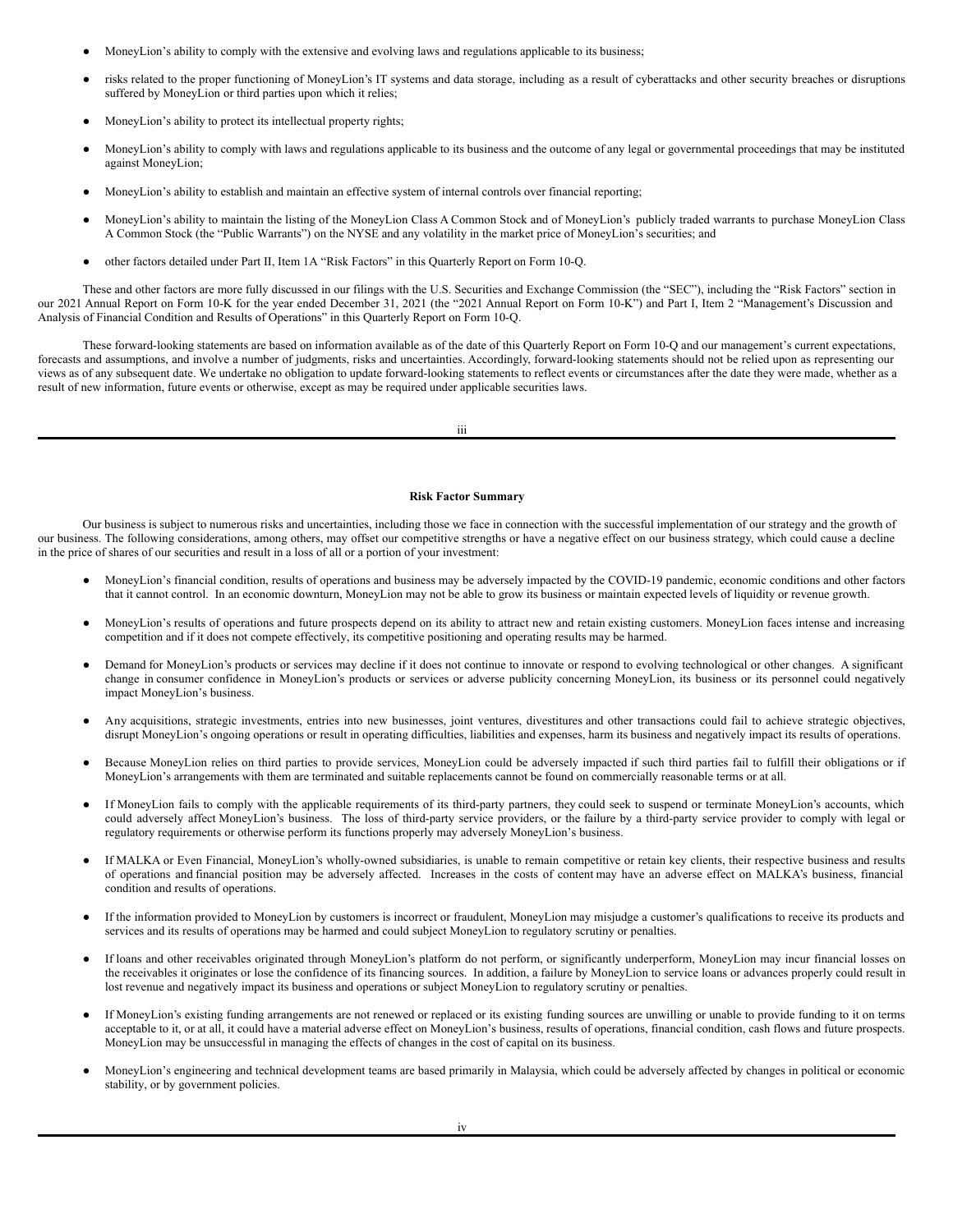- Systems defects, failures or disruptions, including events beyond MoneyLion's control, and resulting interruptions in the availability of MoneyLion's websites, applications, products, or services could harm MoneyLion's business, harm its reputation, result in significant costs to MoneyLion, decrease MoneyLion's potential profitability and expose it to substantial liability.
- MoneyLion has a history of losses and may not achieve profitability in the future.
- MoneyLion's business is subject to extensive regulation, examination and oversight in a variety of areas. The legal and regulatory regimes governing certain of MoneyLion's products and services are uncertain and evolving. Changing laws, regulations, interpretations or regulatory enforcement priorities may negatively impact the management of its business, results of operations, ability to offer certain products or the terms and conditions upon which they are offered and ability to compete.
- Cyberattacks and other security breaches or disruptions suffered by MoneyLion or third parties upon which it relies could have a materially adverse effect on MoneyLion's business, harm its reputation and expose it to public scrutiny or liability.
- While MoneyLion takes precautions to prevent consumer identity fraud, it is possible that identity fraud may still occur or has occurred, which may adversely affect the performance of MoneyLion's products and services or subject MoneyLion to scrutiny or penalties.
- MoneyLion may be unable to sufficiently obtain, maintain, protect or enforce its intellectual property and other proprietary rights. In addition, MoneyLion's business and platform depend in part on intellectual property and proprietary rights and technology licensed from or otherwise made available to MoneyLion by third parties. If MoneyLion fails to comply with its obligations under license or technology agreements with third parties, MoneyLion may be required to pay damages and MoneyLion could lose license rights that are critical to its business.
- MoneyLion has in the past been, and continues to be, subject to inquiries, subpoenas, exams, pending investigations and enforcement matters by state and federal regulators, the outcomes of which are uncertain and could cause reputational and financial harm to MoneyLion's business and results of operations.
- The market price of MoneyLion's securities may be volatile. In addition, MoneyLion's failure to meet the continued listing requirements of the NYSE could result in a delisting of its securities.

The risks described above should be read together with the "Cautionary Statement Regarding Forward-Looking Statements" herein, the other risk factors set forth under Part II, Item 1A "Risk Factors" in this Quarterly Report on Form 10-Q, the "Risk Factors" section in our 2021 Annual Report on Form 10-K, our consolidated financial statements and the related notes presented in Part I, Item 1 "Financial Statements" in this Quarterly Report on Form 10-Q and the other documents that we file with the SEC. Our business, prospects, financial condition or operating results could be harmed by any of these risks, as well as other risks not currently known to us or that we currently consider immaterial.

$$
\mathbf{V} =
$$

#### <span id="page-5-0"></span>**PART I – FINANCIAL INFORMATION**

## <span id="page-5-1"></span>**Item 1. Financial Statements**

## **MONEYLION INC. CONSOLIDATED BALANCE SHEETS**

(dollar amounts in thousands, except per share amounts)

<span id="page-5-2"></span>

|                                                                                                                                                                                                                                                        | March 31,<br>2022 | December 31,<br>2021 |            |  |
|--------------------------------------------------------------------------------------------------------------------------------------------------------------------------------------------------------------------------------------------------------|-------------------|----------------------|------------|--|
| <b>Assets</b>                                                                                                                                                                                                                                          |                   |                      |            |  |
| Cash                                                                                                                                                                                                                                                   | \$<br>185,009     | <sup>\$</sup>        | 201,763    |  |
| Restricted cash, including amounts held by variable interest entities (VIEs) of \$61,888 and \$39,396                                                                                                                                                  | 63,978            |                      | 44,461     |  |
| Consumer receivables                                                                                                                                                                                                                                   | 153,634           |                      | 153,741    |  |
| Allowance for credit losses on consumer receivables                                                                                                                                                                                                    | (22, 291)         |                      | (22, 323)  |  |
| Consumer receivables, net, including amounts held by VIEs of \$128,895 and \$92,796                                                                                                                                                                    | 131.343           |                      | 131,418    |  |
| Enterprise receivables                                                                                                                                                                                                                                 | 14,207            |                      | 6,002      |  |
| Property and equipment, net                                                                                                                                                                                                                            | 2,140             |                      | 1,801      |  |
| Intangible assets, net                                                                                                                                                                                                                                 | 212,948           |                      | 25,124     |  |
| Goodwill                                                                                                                                                                                                                                               | 161,678           |                      | 52,541     |  |
| Other assets                                                                                                                                                                                                                                           | 37,932            |                      | 28,428     |  |
| <b>Total</b> assets                                                                                                                                                                                                                                    | 809,235           |                      | 491,538    |  |
| <b>Liabilities and Stockholders' Equity</b>                                                                                                                                                                                                            |                   |                      |            |  |
| Liabilities:                                                                                                                                                                                                                                           |                   |                      |            |  |
| Secured loans                                                                                                                                                                                                                                          | \$<br>88,290      | -S                   | 43,591     |  |
| Accounts payable and accrued liabilities                                                                                                                                                                                                               | 43.933            |                      | 36,868     |  |
| Warrant liability                                                                                                                                                                                                                                      | 4,350             |                      | 8,260      |  |
| Other debt, including amounts held by VIEs of \$152,625 and \$143,000                                                                                                                                                                                  | 152,625           |                      | 143,000    |  |
| Other liabilities                                                                                                                                                                                                                                      | 81,948            |                      | 26,585     |  |
| <b>Total liabilities</b>                                                                                                                                                                                                                               | 371,146           |                      | 258,304    |  |
| Commitments and contingencies (Note 16)                                                                                                                                                                                                                |                   |                      |            |  |
| Redeemable convertible preferred stock (Series A), \$0.0001 par value; 45,000,000 and 0 shares authorized as of March 31, 2022 and                                                                                                                     |                   |                      |            |  |
| December 31, 2021, respectively, 28,693,931 shares issued and outstanding as of March 31, 2022 and 0 shares issued and                                                                                                                                 |                   |                      |            |  |
| outstanding as of December 31, 2021                                                                                                                                                                                                                    | 194,675           |                      |            |  |
| Stockholders' equity:                                                                                                                                                                                                                                  |                   |                      |            |  |
| Class A Common Stock, \$0.0001 par value; 2,000,000,000 shares authorized as of March 31, 2022 and December 31, 2021,<br>236,520,057 and 235,550,057 issued and outstanding, respectively, as of March 31, 2022 and 231,452,448 and 230,482,448 issued |                   |                      |            |  |
| and outstanding, respectively, as of December 31, 2021                                                                                                                                                                                                 | 24                |                      | 23         |  |
| Additional paid-in capital                                                                                                                                                                                                                             | 723,394           |                      | 708,175    |  |
| Accumulated deficit                                                                                                                                                                                                                                    | (470, 304)        |                      | (465, 264) |  |
| Treasury stock at cost, 970,000 shares at March 31, 2022 and December 31, 2021                                                                                                                                                                         | (9,700)           |                      | (9,700)    |  |
| Total stockholders' equity                                                                                                                                                                                                                             | 243,414           |                      | 233,234    |  |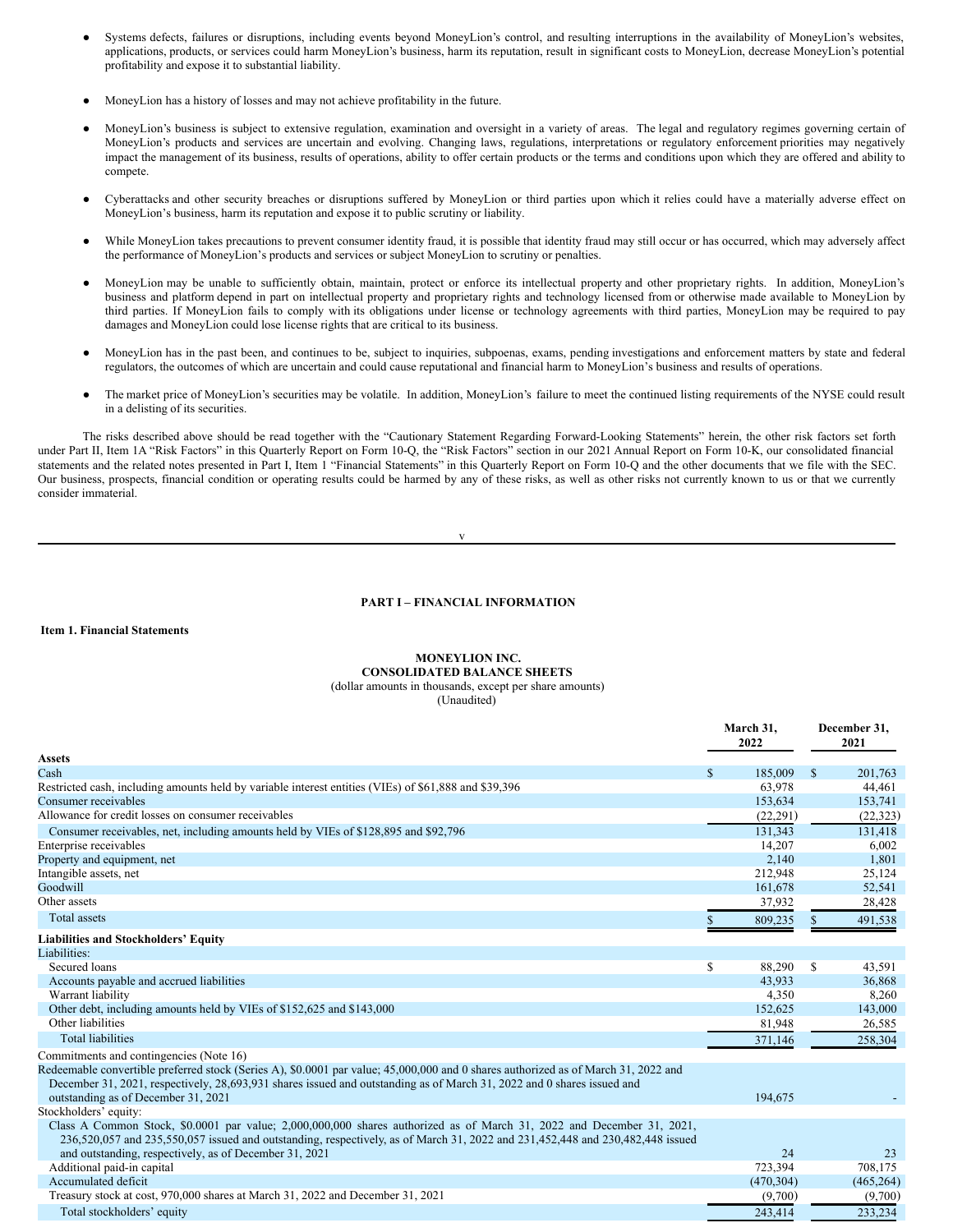The accompanying notes are an integral part of these consolidated financial statements.

#### 1

## **MONEYLION INC. CONSOLIDATED STATEMENTS OF OPERATIONS** (dollar amounts in thousands, except per share amounts)

<span id="page-6-0"></span>(Unaudited)

|                                                                                                |              | <b>Three Months Ended</b><br>March 31. |                 |  |  |
|------------------------------------------------------------------------------------------------|--------------|----------------------------------------|-----------------|--|--|
|                                                                                                |              | 2022                                   | 2021            |  |  |
| Revenue                                                                                        |              |                                        |                 |  |  |
| Service and subscription revenue                                                               | $\mathbb{S}$ | 67,146                                 | \$<br>31,468    |  |  |
| Net interest income on loan receivables                                                        |              | 2,568                                  | 1,662           |  |  |
| Total revenue, net                                                                             |              | 69,714                                 | 33,130          |  |  |
| <b>Operating expenses</b>                                                                      |              |                                        |                 |  |  |
| Provision for credit losses on consumer receivables                                            |              | 23,044                                 | 5,708           |  |  |
| Compensation and benefits                                                                      |              | 22,043                                 | 7,057           |  |  |
| Marketing                                                                                      |              | 11,416                                 | 4,363           |  |  |
| Direct costs                                                                                   |              | 21,204                                 | 9,903           |  |  |
| Professional services                                                                          |              | 7,288                                  | 3,586           |  |  |
| Technology-related costs                                                                       |              | 4,505                                  | 2,199           |  |  |
| Other operating expenses                                                                       |              | 10,769                                 | 1,082           |  |  |
| <b>Total operating expenses</b>                                                                |              | 100,269                                | 33,898          |  |  |
| Net loss before other (expense) income and income taxes                                        |              | (30, 555)                              | (768)           |  |  |
| Interest expense                                                                               |              | (6,174)                                | (1, 471)        |  |  |
| Change in fair value of warrant liability                                                      |              | 3,910                                  | (31,230)        |  |  |
| Change in fair value of subordinated convertible notes                                         |              |                                        | (39, 939)       |  |  |
| Change in fair value of contingent consideration from mergers and acquisitions                 |              | (682)                                  |                 |  |  |
| Other (expense) income                                                                         |              | (916)                                  | 27              |  |  |
| Net loss before income taxes                                                                   |              | (34, 417)                              | (73, 381)       |  |  |
| Income tax (benefit) expense                                                                   |              | (28, 417)                              | 25              |  |  |
| <b>Net loss</b>                                                                                |              | (6,000)                                | (73, 406)       |  |  |
| Net income attributable to redeemable noncontrolling interests                                 |              |                                        | (2,767)         |  |  |
| Accrual of dividends on preferred stock                                                        |              | (1,028)                                | (4, 842)        |  |  |
| Net loss attributable to common shareholders                                                   | S            | (7,028)                                | \$<br>(81, 015) |  |  |
|                                                                                                |              |                                        |                 |  |  |
| Net loss per share, basic and diluted $(1)$                                                    |              | (0.03)                                 | (1.68)          |  |  |
| Weighted average shares used in computing net loss per share, basic and diluted <sup>(1)</sup> |              | 230,737,284                            | 48, 348, 187    |  |  |

(1) Prior period results have been adjusted to reflect the exchange of Legacy MoneyLion's common stock (the "Legacy MoneyLion Common Stock") for MoneyLion Class A Common Stock at an exchange ratio of approximately 16.4078 (the "Exchange Ratio") in September 2021 as a result of the Business Combination. See Note 3, "Business Combination," for details.

The accompanying notes are an integral part of these consolidated financial statements.

2

## **MONEYLION INC. CONSOLIDATED STATEMENTS OF REDEEMABLE CONVERTIBLE PREFERRED STOCK, REDEEMABLE NONCONTROLLING INTERESTS AND STOCKHOLDERS' EQUITY (DEFICIT)**

(amounts in thousands, except share amounts) (Unaudited)

<span id="page-6-1"></span>

|                                                                                                                                            | Redeemable<br><b>Convertible Preferred Stock</b><br>(Series A)<br><b>Shares</b> | Amount                   | <b>Common Stock</b><br><b>Shares</b> | <b>Class A</b> | Amount                   | <b>Additional</b><br>Paid-in<br>Capital | Accumulated<br>Deficit   | <b>Treasury</b><br><b>Stock</b> | Total<br>Stockholders'<br>Equity |
|--------------------------------------------------------------------------------------------------------------------------------------------|---------------------------------------------------------------------------------|--------------------------|--------------------------------------|----------------|--------------------------|-----------------------------------------|--------------------------|---------------------------------|----------------------------------|
|                                                                                                                                            |                                                                                 |                          |                                      |                |                          |                                         |                          |                                 |                                  |
| <b>Balances at January 1, 2022</b>                                                                                                         | $\sim$                                                                          | $\overline{\phantom{a}}$ | 230,482,448                          | Ð              | 23                       | 708,175                                 | (465, 264)               | $(9,700)$ \$                    | 233,234                          |
| Stock-based compensation                                                                                                                   |                                                                                 | $\overline{\phantom{a}}$ | $\overline{\phantom{a}}$             |                | $\overline{\phantom{0}}$ | 3,268                                   |                          |                                 | 3,268                            |
| Exercise of stock options and warrants and                                                                                                 |                                                                                 |                          |                                      |                |                          |                                         |                          |                                 |                                  |
| vesting of RSUs                                                                                                                            |                                                                                 | $\overline{\phantom{0}}$ | 899.901                              |                | $\overline{\phantom{a}}$ | 421                                     | $\overline{\phantom{a}}$ |                                 | 421                              |
| Issuance of common stock in connection<br>with earnout and make-whole provisions<br>related to the acquisition of Malka<br>Media Group LLC |                                                                                 |                          |                                      |                |                          |                                         |                          |                                 |                                  |
|                                                                                                                                            |                                                                                 | $\overline{\phantom{a}}$ | 4.167.708                            |                |                          | 4.682                                   |                          |                                 | 4.683                            |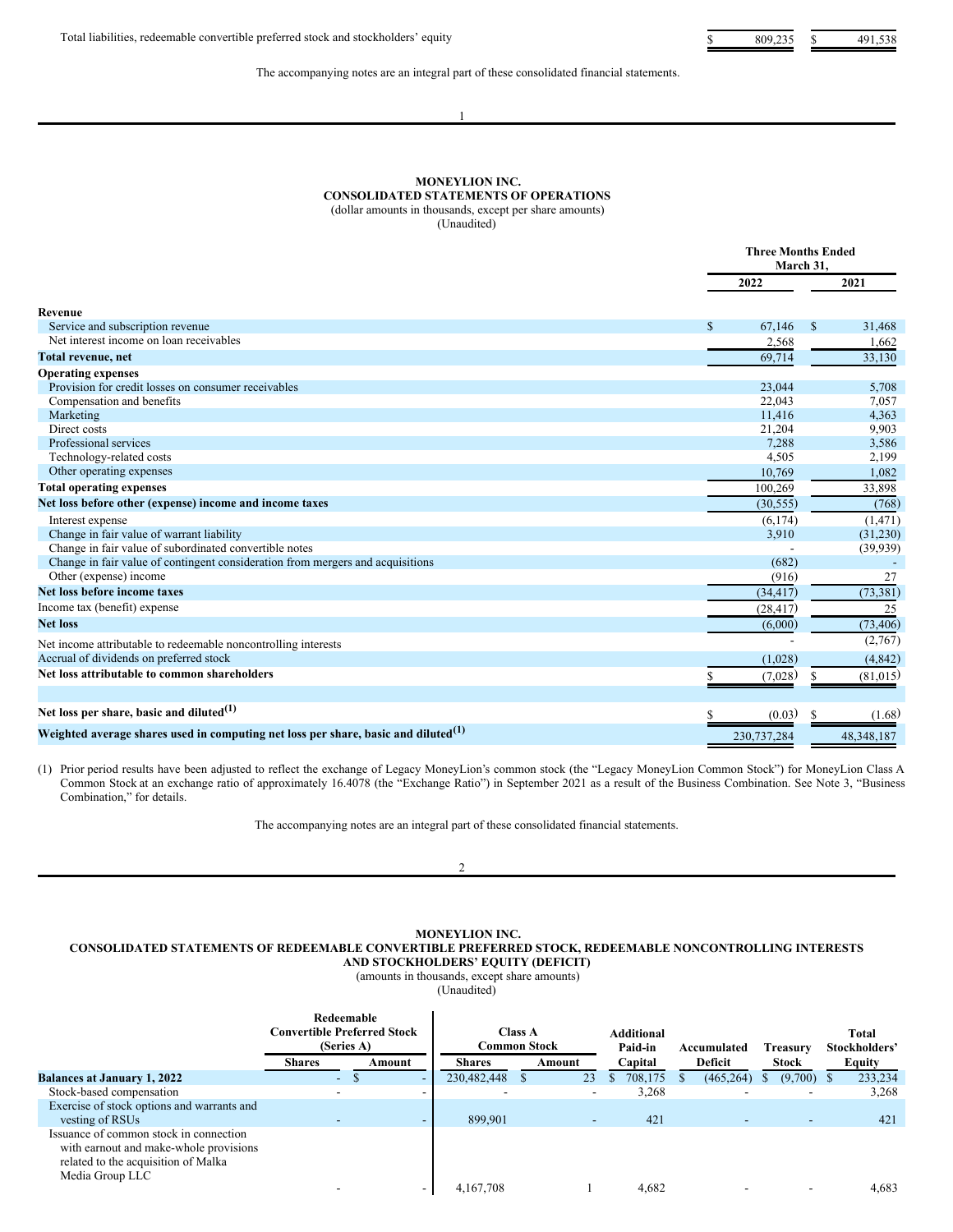| Issuance of options and preferred stock in |            |         |             |    |         |           |         |         |
|--------------------------------------------|------------|---------|-------------|----|---------|-----------|---------|---------|
| connection with Even Acquisition           | 28.693.931 | 193.647 |             |    | 8,963   |           |         | 8.963   |
| Accrued dividends on preferred stock       |            | ,028    |             |    | (1,028) |           |         | (1,028) |
| Other                                      |            |         |             |    | (1,087) | 960       |         | (127)   |
| Net loss                                   |            |         |             |    |         | (6.000)   |         | (6.000) |
| <b>Balances at March 31, 2022</b>          | 28.693.931 | 194,675 | 235,550,057 | 24 | 723.394 | (470.304) | (9.700) | 243.414 |

|                                                           | <b>Redeemable Convertible</b><br><b>Preferred Stock</b><br>(All Series) |           | Redeemable<br>Noncontrolling | <b>Class A</b><br><b>Common Stock</b> |                          | <b>Additional</b><br>Paid-in | Accumulated | Treasurv | Total<br>Stockholders' |
|-----------------------------------------------------------|-------------------------------------------------------------------------|-----------|------------------------------|---------------------------------------|--------------------------|------------------------------|-------------|----------|------------------------|
|                                                           | $\mathbf{Shares}^{(1)}$                                                 | Amount    | <b>Interests</b>             | Shares $(1)$                          | Amount                   | Capital                      | Deficit     | Stock    | Deficit                |
| <b>Balances at January 1, 2021</b>                        | 116,264,374                                                             | \$288,183 | 71,852                       | 47,870,720                            |                          |                              | (327, 629)  | (1,000)  | (328, 629)             |
| Stock-based compensation                                  |                                                                         |           |                              |                                       |                          | 518                          |             |          | 518                    |
| Exercise of stock options and                             |                                                                         |           |                              |                                       |                          |                              |             |          |                        |
| warrants                                                  |                                                                         |           | $\overline{\phantom{a}}$     | 732,444                               | $\overline{\phantom{a}}$ | 245                          |             |          | 245                    |
| Accrued dividends on redeemable<br>convertible            |                                                                         |           |                              |                                       |                          |                              |             |          |                        |
| preferred stock                                           |                                                                         | 4,842     |                              |                                       |                          | (763)                        | (4,079)     |          | (4,842)                |
| Contributions from redeemable<br>noncontrolling interests |                                                                         |           | 21,000                       |                                       |                          |                              |             |          |                        |
| Redemptions by redeemable<br>noncontrolling interests     |                                                                         |           | (2,656)                      |                                       |                          |                              |             |          |                        |
| Distributions to redeemable<br>noncontrolling interests   |                                                                         |           | (1,969)                      |                                       |                          |                              |             |          |                        |
| Net income (loss)                                         |                                                                         |           | 2,767                        |                                       |                          |                              | (76, 173)   |          | (76, 173)              |
| <b>Balances at March 31, 2021</b>                         | 16,264,374                                                              | \$293,025 | 90,994                       | 48,603,164                            |                          |                              | (407, 881)  | (1,000)  | (408, 881)             |

(1) Prior period results have been adjusted to reflect the exchange of Legacy MoneyLion Common Stock for MoneyLion Class A Common Stock at the Exchange Ratio of approximately 16.4078 in September 2021 as a result of the Business Combination. See Note 3, "Business Combination," for details.

The accompanying notes are an integral part of these consolidated financial statements.

3

## **MONEYLION INC. CONSOLIDATED STATEMENTS OF CASH FLOWS** (amounts in thousands)

<span id="page-7-0"></span>(Unaudited)

|                                                                                           |                        | <b>Three Months Ended</b><br>March 31, |
|-------------------------------------------------------------------------------------------|------------------------|----------------------------------------|
|                                                                                           | 2022                   | 2021                                   |
| Cash flows from operating activities:                                                     |                        |                                        |
| Net loss                                                                                  | $\mathbf S$<br>(6,000) | - \$<br>(73, 406)                      |
| Adjustments to reconcile net loss to net cash (used in) provided by operating activities: |                        |                                        |
| Provision for credit losses on consumer receivables                                       | 23,044                 | 5,708                                  |
| Depreciation and amortization expense                                                     | 3,421                  | 514                                    |
| Change in deferred fees and costs, net                                                    | 259                    | 1.694                                  |
| Change in fair value of warrants                                                          | (3,910)                | 31,230                                 |
| Change in fair value of subordinated convertible notes                                    |                        | 39,939                                 |
| Change in fair value of contingent consideration from mergers and acquisitions            | 682                    |                                        |
| Losses (gains) on foreign currency translation                                            | 29                     | (4)                                    |
| Expenses related to debt modification and prepayments                                     | 730                    |                                        |
| Stock compensation expense                                                                | 3,268                  | 518                                    |
| Deferred income taxes                                                                     | (28, 442)              |                                        |
| Changes in assets and liabilities, net of effects of business combination:                |                        |                                        |
| Accrued interest receivable                                                               | (34)                   | (83)                                   |
| Enterprise receivables                                                                    | 1,658                  | 71                                     |
| Other assets                                                                              | 666                    | 11                                     |
| Accounts payable and accrued liabilities                                                  | (2,350)                | (2,901)                                |
| Other liabilities                                                                         | (1,672)                |                                        |
| Net cash (used in) provided by operating activities                                       | (8,651)                | 3,291                                  |
| Cash flows from investing activities:                                                     |                        |                                        |
| Net originations and collections of finance receivables                                   | (22, 872)              | (15, 110)                              |
| Purchase of property, equipment and software                                              | (823)                  | (35)                                   |
| Acquisition of Even Financial, net of cash acquired                                       | (18, 584)              |                                        |
| Net cash used in investing activities                                                     | (42, 279)              | (15, 145)                              |
| Cash flows from financing activities:                                                     |                        |                                        |
| Repayments to secured/senior lenders                                                      | (24, 028)              | (1,127)                                |
| Fees related to debt prepayment                                                           | (375)                  |                                        |
| Proceeds from special purpose vehicle credit facilities                                   | 10,000                 |                                        |
| Proceeds from issuance of subordinated convertible notes                                  |                        | 36,750                                 |
| Borrowings from secured lenders                                                           | 69.300                 |                                        |
| Payment of deferred financing costs                                                       | (1,625)                |                                        |
| Proceeds from issuance of common stock related to exercise of stock options and warrants  | 421                    | 245                                    |
| Contributions from redeemable noncontrolling interests                                    |                        | 16,844                                 |
| Distributions to noncontrolling interests                                                 |                        | (1,969)                                |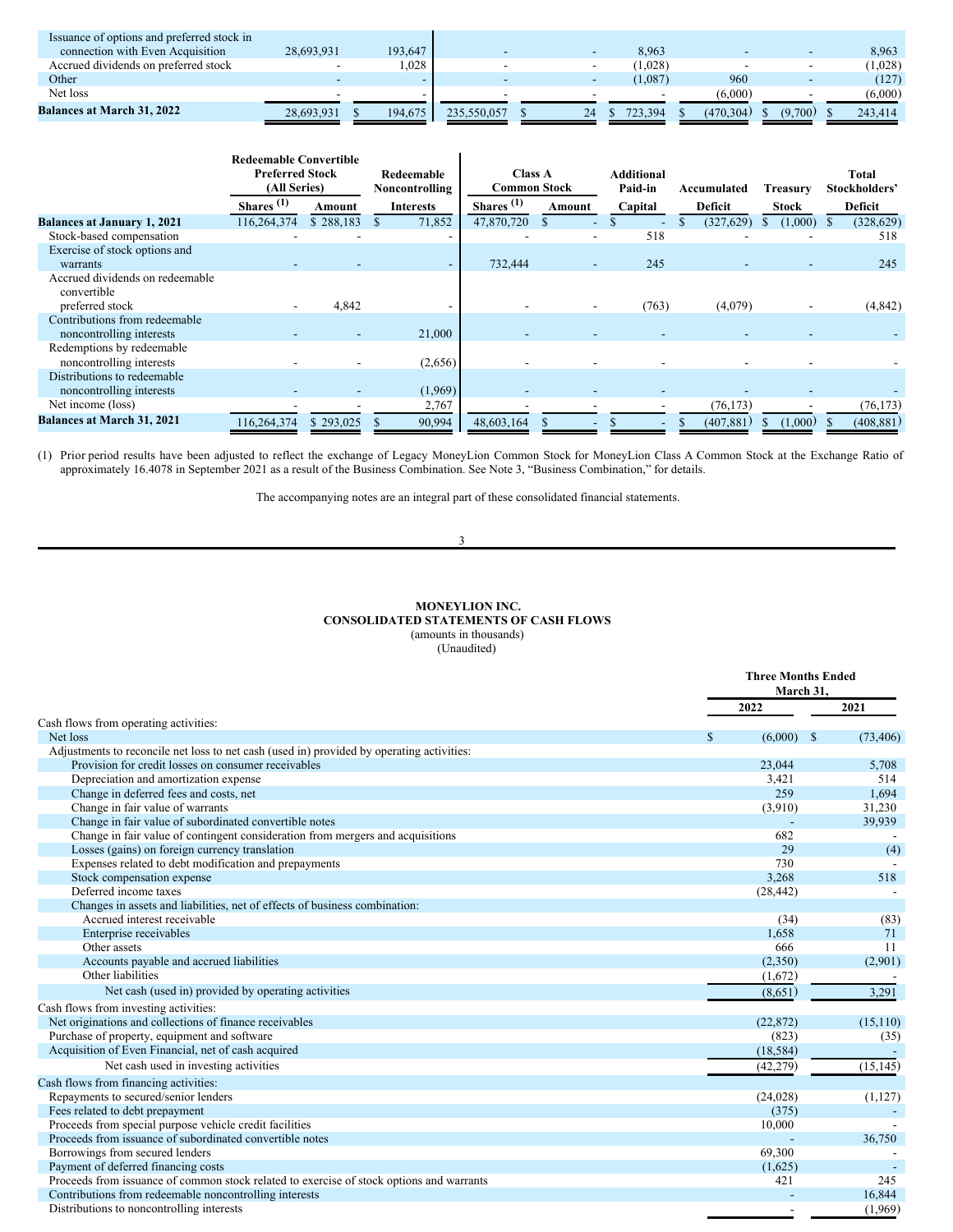| Net cash provided by financing activities                                | 53,693      | 50,743 |
|--------------------------------------------------------------------------|-------------|--------|
|                                                                          |             |        |
| Net change in cash and restricted cash                                   | 2.763       | 38,889 |
| Cash and restricted cash, beginning of period                            | 246,224     | 20,927 |
| Cash and restricted cash, end of period                                  | 248.987     | 59,816 |
|                                                                          |             |        |
| Supplemental disclosure of cash flow information:                        |             |        |
| Cash paid for interest                                                   | S<br>4.990  | 569    |
|                                                                          |             |        |
| Supplemental disclosure of non-cash investing and financing activities:  |             |        |
| Accrued dividends on preferred stock                                     | \$<br>1.028 | 4.842  |
| Lease liabilities incurred in exchange for operating right-of-use assets | S<br>6,578  |        |

The accompanying notes are an integral part of these consolidated financial statements.

4

## <span id="page-8-0"></span>**MONEYLION INC.**

**NOTES TO CONSOLIDATED FINANCIAL STATEMENTS** (amounts in thousands, except share and per share amounts or as otherwise indicated)

(Unaudited)

## **1. DESCRIPTION OF BUSINESS AND BASIS OF PRESENTATION**

On September 22, 2021 (the "Business Combination Closing Date"), MoneyLion Inc., formerly known as Fusion Acquisition Corp. (prior to the Business Combination Closing Date, "Fusion" and after the Business Combination Closing Date, "MoneyLion" or the "Company"), consummated the previously announced business combination (the "Business Combination") pursuant to the terms of the Agreement and Plan of Merger, dated as of February 11, 2021 and amended on June 28, 2021 and September 4, 2021 (the "Merger Agreement"), by and among Fusion, ML Merger Sub Inc., a Delaware corporation and a wholly owned subsidiary of Fusion ("Merger Sub"), and MoneyLion Technologies Inc., formerly known as MoneyLion Inc. (prior to the Business Combination Closing Date, "MoneyLion" or the "Company", and after the Business Combination Closing Date, "Legacy MoneyLion"), a Delaware corporation.

Pursuant to the terms of the Merger Agreement, immediately upon the completion of the Business Combination and the other transactions contemplated by the Merger Agreement (the "Business Combination Closing"), each of the following transactions occurred in the following order: (i) Merger Sub merged with and into Legacy MoneyLion, with Legacy MoneyLion surviving the merger as a wholly owned subsidiary of Fusion (the "Merger"); (ii) Legacy MoneyLion changed its name to "MoneyLion Technologies Inc."; and (iii) Fusion changed its name to "MoneyLion Inc." Following the Business Combination, MoneyLion Inc. became a publicly traded company, with Legacy MoneyLion, a subsidiary of MoneyLion, continuing the existing business operations. MoneyLion's Class A common stock, par value \$0.0001 per share (the "MoneyLion Class A Common Stock"), is listed on the New York Stock Exchange (the "NYSE") under the ticker symbol "ML."

As previously announced, on February 11, 2021, concurrently with the execution of the Merger Agreement, Fusion entered into subscription agreements (the "Subscription Agreements") with certain investors (collectively, the "PIPE Investors") pursuant to which, among other things, Fusion agreed to issue and sell in private placements an aggregate of 25,000,000 shares ("PIPE Shares") of MoneyLion Class A Common Stock to the PIPE Investors for \$10.00 per share, for an aggregate commitment amount of \$250,000 (the "PIPE Financing"). Pursuant to the Subscription Agreements, Fusion gave certain re-sale registration rights to the PIPE Investors with respect to the PIPE Shares. The PIPE Financing was consummated substantially concurrently with the Business Combination Closing.

MoneyLion was founded in 2013, and the Company's headquarters is located in New York, New York. The Company operates a personal finance platform (the "Platform") that provides a mobile app that is designed to help users simplify their personal financial management and improve their financial health, giving users access to credit, investment, banking and other financial services and provide them with a single place to track spending, savings and credit. The Platform is based upon analytical models that power recommendations which are designed to help users achieve their financial goals ranging from building savings, improving credit health and managing unexpected expenses. Investment management services are provided by ML Wealth LLC, a wholly owned subsidiary of the Company, which is a Securities and Exchange Commission ("SEC") registered investment advisor.

On November 15, 2021, MoneyLion acquired MALKA Media Group LLC ("MALKA"). MALKA is a creator network and content platform that produces digital media and content across entertainment, sports, games, live streaming and other sectors. MALKA's content capabilities can drive industry-leading customer acquisition and retention at scale to help accelerate MoneyLion's customer growth. By combining MALKA's capabilities with MoneyLion's financial products and extensive first-party data, MoneyLion hopes to turn the MoneyLion mobile application into a daily destination for its customers with personalized content that educates, informs and supports customers' financial decisions.

5

On February 17, 2022, MoneyLion acquired Even Financial Inc. ("Even Financial"). Even Financial digitally connects and matches consumers with real-time personalized financial product recommendations from banks, insurance and fintech companies on mobile apps, websites and other consumer touchpoints through its marketplace technology. Even Financial's infrastructure leverages machine learning and advanced data science to solve a significant pain point in financial services customer acquisition, bridging Product Partners and Channel Partners (as defined herein) via its application programming interface ("API") and embedded finance marketplaces. The acquisition strengthens MoneyLion's platform by improving consumers' abilities to find and access the right financial products to help them manage their financial lives. Even Financial's network includes over 400 Product Partners and 500 Channel Partners, covering a breadth of financial services including loans, credit cards, mortgages, savings, and insurance products. The acquisition also expands MoneyLion's addressable market, extends the reach of its own products and diversifies its revenue mix.

**Basis of Presentation**—The consolidated financial statements have been prepared in accordance with accounting principles generally accepted in the United States of America ("U.S. GAAP") and the rules and regulations of the SEC. The consolidated financial statements include the accounts of MoneyLion Inc. and its wholly owned subsidiaries and consolidated variable interest entities ("VIEs") for which the Company is the primary beneficiary. All intercompany transactions and balances have been eliminated in consolidation. The Company does not have any items of other comprehensive loss; therefore, there is no difference between net loss and comprehensive loss for the three months ended March 31, 2022 and 2021.

**Reclassification**—The acquisitions of MALKA and Even Financial and related ongoing integration activities have caused significant changes to the revenue and cost structure of the Company such that the organization of financial statement line items in both the consolidated balance sheets and the consolidated statements of operations used in prior reporting periods are no longer sufficient to properly present the Company's financial condition and results of operations as of March 31, 2022. Reclassifications have been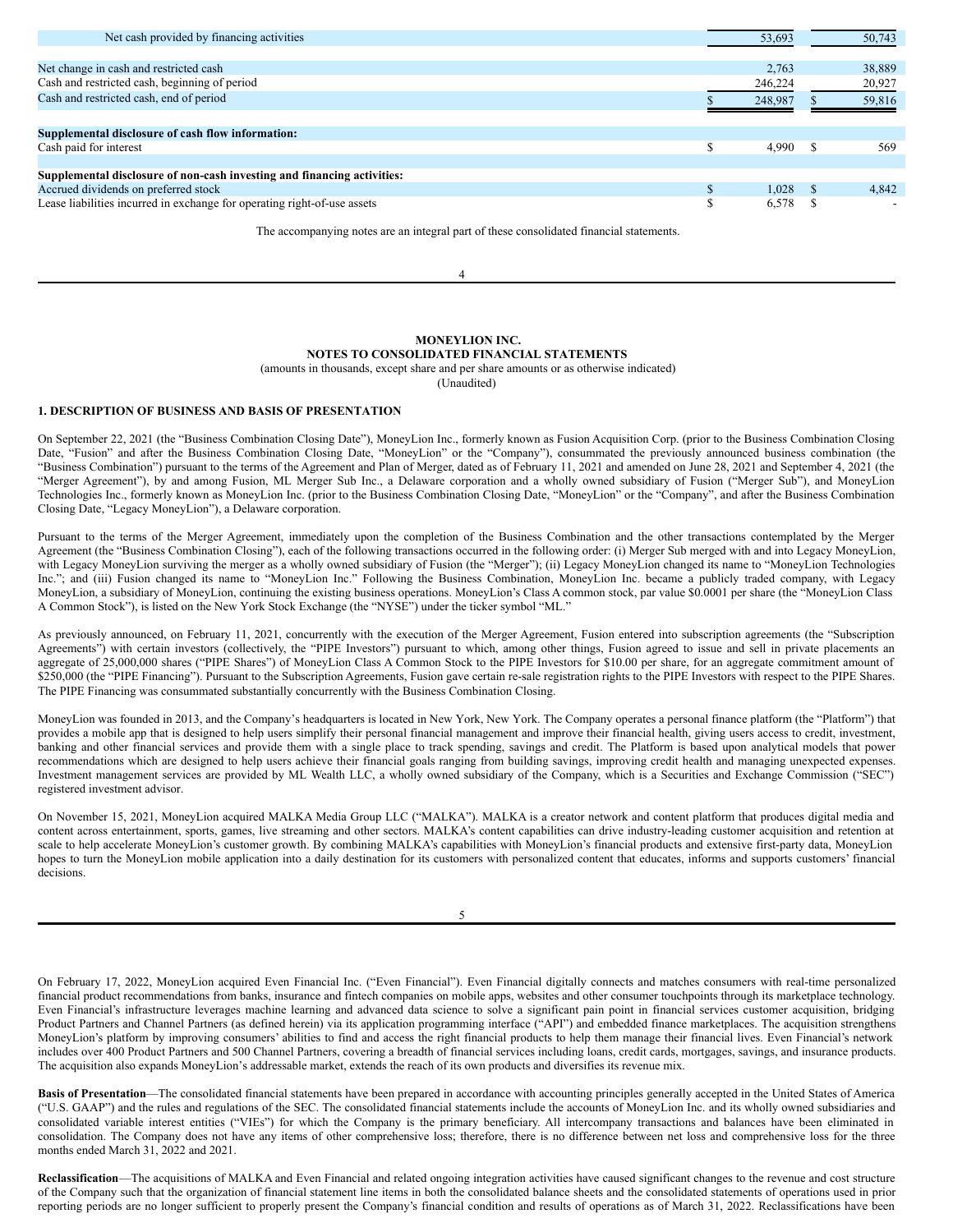performed relative to the previous presentation of the consolidated balance sheet as of December 31, 2021 and the consolidated statement of operations for the quarter ended March 31, 2021 to present in a new format that better represents the new revenue and cost structure of the Company. The reclassifications had no impact on previously reported total assets, total liabilities or net income (loss) and an immaterial impact on total revenue, net. There was no impact on the consolidated statements of cash flows or consolidated statements of redeemable convertible preferred stock, redeemable noncontrolling interests and stockholders' equity (deficit). There are also related reclassifications and expanded disclosure, where necessary, contained within the notes to the consolidated financial statements.

**Receivable funding—**Receivables originated on the Company's platform, including Credit Builder Plus loans and Instacash advances, were primarily funded through Invest in America Credit Fund 1 LLC ("IIA") until the end of the fourth quarter of 2021. IIA and related special purpose vehicles ("SPVs") were classified as variable interest entities ("VIEs") of which the Company had identified itself as the primary beneficiary because it directed the activities of the IIA and the related SPVs that most significantly impacted their economic performance. As the primary beneficiary of the VIEs, the Company consolidated the balances of the VIEs into the financial statements. See Part II, Item 8 "Description of Business and Basis of Presentation" in the Company's Annual Report on Form 10-K for the fiscal year ended December 31, 2021 for further discussion of these matters.

Beginning in the fourth quarter of 2021, MoneyLion transitioned its primary source of funding for originated receivables from IIA to special purpose vehicle financings from third-party institutional lenders. For more information on the alternative financing sources, see Note 9. "Debt" for discussion of the ROAR 1 SPV Credit Facility and the ROAR 2 SPV Credit Facility and Note 8. "Variable Interest Entities" regarding VIE considerations related to the ROAR 1 SPV Credit Facility and the ROAR 2 SPV Credit Facility.

### **2. SUMMARY OF SIGNIFICANT ACCOUNTING POLICIES**

In the opinion of the Company, the accompanying consolidated financial statements contain all adjustments, consisting of normal recurring adjustments and adjustments to eliminate intercompany transactions and balances, necessary for a fair presentation of its financial position and its results of operations, changes in redeemable convertible preferred stock, redeemable noncontrolling interests and stockholders' equity (deficit) and cash flows.

The Company's accounting policies are set forth in Part II, Item 8 "Summary of Significant Accounting Policies" of the Company's Notes to Consolidated Financial Statements included in the Company's Annual Report on Form 10-K for the fiscal year ended December 31, 2021. Included herein are certain updates to those policies.

6

#### **Revenue Recognition and Related Receivables—**The following table summarizes revenue by type for the quarters ended March 31, 2022 and 2021:

|                                            | <b>Three Months Ended</b><br>March 31, |        |
|--------------------------------------------|----------------------------------------|--------|
|                                            | 2022                                   | 2021   |
| Consumer revenues                          |                                        |        |
| Service and subscription fees              | 46,394                                 | 30,472 |
| Net interest income on finance receivables | 2,568                                  | 1,662  |
| Total consumer revenues                    | 48,962                                 | 32,134 |
| Enterprise service revenues                | 20,752                                 | 996    |
| Total revenue, net                         | 69,714                                 | 33,130 |

**Service and subscription fees—**The Credit Builder Plus membership was developed to allow consumer customers to access affordable credit through asset collateralization, build savings, improve financial literacy and track their financial health. The Credit Builder Plus membership is intended to emphasize the program's ability to help consumer customers build credit while also saving. Members also receive access to the Company's banking account, managed investment services, credit tracking services and Instacash advances.

The membership subscription fee is recognized on a daily basis throughout the term of the individual subscription agreements, as the control of the membership services is delivered to the customer evenly throughout that term. Subscription receivables are recorded at the amount billed to the customer. The Company policy is to suspend recognition of subscription revenue when the last scheduled subscription payment is 30 days past due, or when, in the Company's estimation, the collectability of the account is uncertain. Membership subscription revenue is recognized gross over time.

As the Company performs promised services to members, including those services that the members receive access to as part of the Credit Builder Plus membership, revenue is recognized in an amount that reflects the consideration the Company expects to be entitled to in exchange for those services. The Company evaluates whether it is appropriate to recognize revenue on a gross basis or net of costs associated with the transaction based upon its evaluation of whether the Company obtains control of the specified services by considering if it is primarily responsible for fulfilment of the promise, and has the latitude in establishing pricing, among other factors.

Most service fees are related to the Company's Instacash advance product. Users may obtain cash from interest-free Instacash advances in 1-3 business days or may elect to receive cash immediately through the Company's instant transfer option. The Company charges a fee when the instant transfer option is elected by a customer. Instant transfer fees are recognized gross over the term of the Instacash advance, as the services related to these fees are not distinct from the services of the Instacash advance. The receivable related to the instant transfer option fee is recorded at the amount billed to the customer.

With respect to the Company's Instacash advance service, the Company provides customers with the option to provide a tip for the offering. Fees earned on tips are recognized gross over the term of the Instacash advance, as the services related to these fees are not distinct from the services of the Instacash advance. Advances typically include a term of 30 days or less, depending on the individual's pay cycle. The Company's policy is to suspend the account when an advance is 60 days or more past the scheduled payment date on a contractual basis or when, in the Company's estimation, the collectability of the account is uncertain. The receivable related to the tip is recorded at the amount billed to the customer.

**Net interest income on loan receivables—**Interest income and the related accrued interest receivables on loan-related receivables are accrued based upon the daily principal amount outstanding except for loans that are on nonaccrual status. The Company recognizes interest income using the interest method. The Company's policy is to suspend recognition of interest income on finance receivables and place the loan on nonaccrual status when the account is 60 days or more past due on a contractual basis or when, in the Company's estimation, the collectability of the account is uncertain, and the account is less than 90 days contractually past due.

**Enterprise service revenues—**The Company provides services to enterprise clients to allow them to better connect with existing end-users and reach new potential end-users. These services include lead generation services, advertising services and digital media and content production services custom designed to promote enterprise clients' products and services.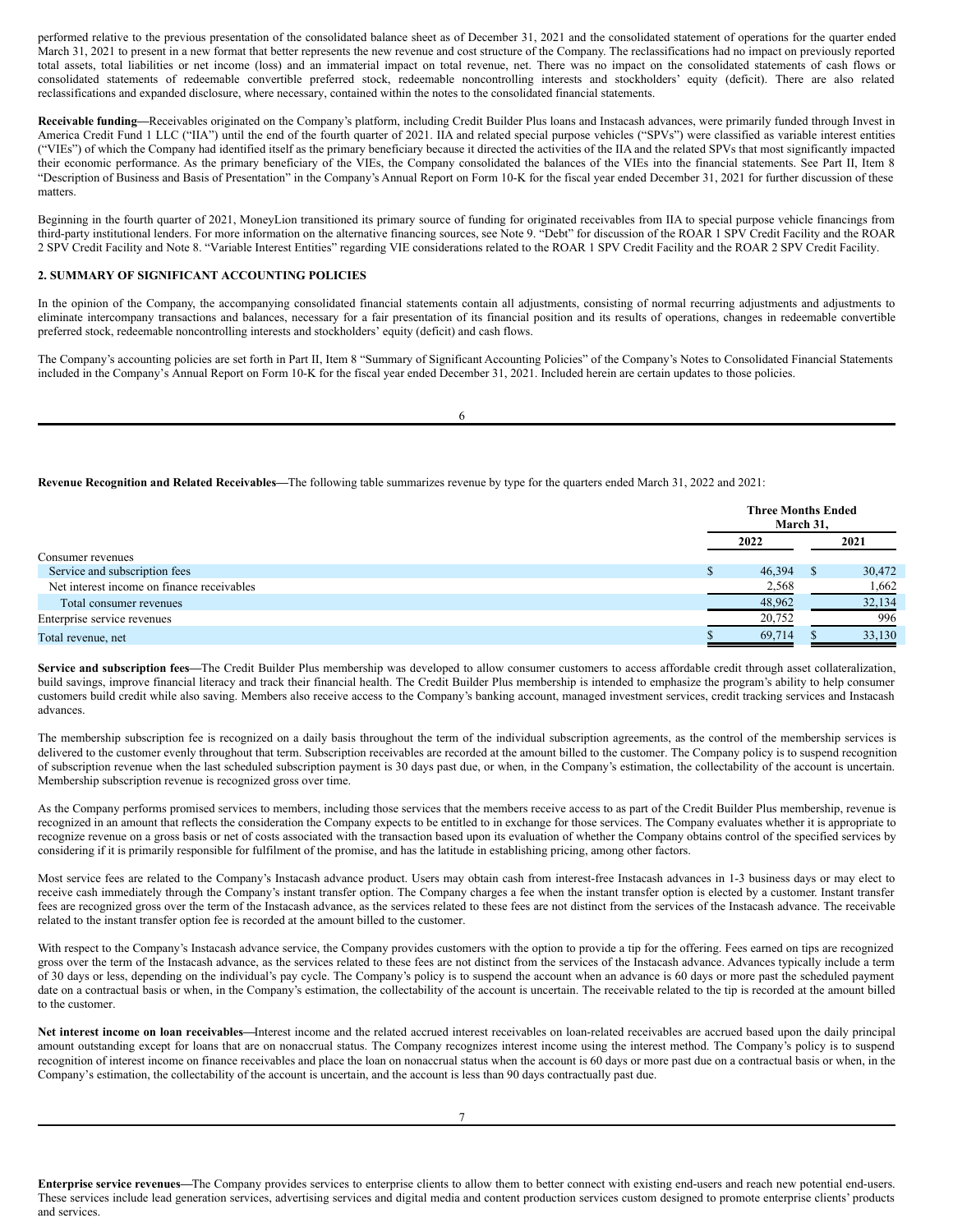The Company has a single performance obligation to provide lead generating services to financial institutions and financial service providers ("Product Partners") whereby qualified consumers are matched with financial solutions offered by the Product Partners based on qualification and preference.

Lead generation fees are earned through the operation of a robust technology platform via an API that connects consumers to financial institutions and financial service providers. The Company's API platform functions as a powerful definitive search, comparison and ad recommendation engine that provides consumers with personalized financial solution options and matches the demand and supply of financial services. The lead generating services conducted through the API comprise a series of distinct services that are substantially the same and have the same pattern of transfer. The Company is entitled to receive transaction fees that are based on performance structure, including but not limited to cost per funded loan, cost per approved credit card, cost per click or cost per savings accounts, or revenue share based on successful lead conversion. The transaction fees and revenue share are considered revenue from contracts with Product Partners, including financial institutions and other financial service providers. These fees and revenue share to which the Company expects to be entitled are deemed variable consideration because the loan volume over the contractual term is not known. Because the lead generating service performance obligation is a series of distinct services, the Company applies the variable consideration exception and allocates the variable consideration to the period in which the fees are earned, and recognizes revenue over time.

The Company generates advertising fees by displaying ads on the Company's mobile application and by sending emails or other messages to potential end-users to promote the enterprise clients' services. For advertising services, the Company enters into agreements with the enterprise clients in the form of a signed contract, which specifies the terms of the services and fees, prior to running advertising and promotional campaigns. The Company recognizes revenue from the display of impression-based ads and distribution of impression-based emails in the period in which the impressions are delivered in accordance with the contractual terms of the enterprise clients' arrangements. Impressions are considered delivered when a member clicks on the advertisement or promotion.

Digital media and content production services provided to enterprise clients are generally earned and recognized over time as the performance obligations within the contracts are satisfied. Payment terms vary from contract to contract such that collections may occur in advance of services being rendered, as services are rendered or after services are rendered. Contracts for digital media and content production services are typically short-term in duration.

**Allowance for Losses on Receivables—**An allowance for losses on consumer receivables is established to provide for probable losses incurred in the Company's consumer receivables at the balance sheet date and is established through a provision for losses on receivables. Charge-offs, net of recoveries, are charged directly to the allowance. The allowance is based on management's assessment of many factors, including changes in the nature, volume, and risk characteristics of the consumer receivables portfolio, including trends in delinquency and charge-offs and current economic conditions that may affect the consumer's ability to pay. The allowance is developed on a general basis and each period management assesses each product type by origination cohort in order to determine the forecasted performance of those cohorts and arrive at an appropriate allowance rate for that period. While management uses the best information available to make its evaluation, future adjustments to the allowance may be necessary if there are significant changes in any of the factors.

The Company's charge-off policy is to charge-off finance receivables for loans and related accrued interest receivables, net of expected recoveries, in the month in which the account becomes 90 days contractually past due and charge-off finance receivables for advances and related fee receivables in the month in which the account becomes 60 days past due. If an account is deemed to be uncollectable prior to this date, the Company will charge-off the receivable in the month it is deemed uncollectable.

8

The Company determines the past due status using the contractual terms of the finance receivables. This is the credit quality indicator used to evaluate the required allowance for losses on finance receivables for each portfolio of products.

An allowance for losses on service and subscription fee receivables is established to provide probable losses incurred in the Company's service and subscription fee receivables at the balance sheet date and is established through a provision for losses on receivables. Charge-offs, net of recoveries, are charged directly to the allowance. The allowance is based on management's assessment of historical charge-offs and recoveries on these receivables, as well as certain qualitative factors including current economic conditions that may affect the customers' ability to pay. Prior to the period ended June 30, 2021, the allowance related to these receivables had not been material to the consolidated financial statements.

Receivables from enterprise services have a low rate of default, and as such the related allowance is not material. The Company monitors enterprise receivable default rates for any indication of a deterioration in average credit quality that may result in more material levels of allowance for losses.

**Intangible Assets—**The Company's intangible assets are made up of internal use software and acquired proprietary technology, customer relationships and trade names. The Company capitalizes qualifying internal use software development costs that are incurred during the application development stage, provided that management with the relevant authority authorizes the project, it is probable the project will be completed, and the software will be used to perform the function intended. Costs incurred during the application development stage internally or externally are capitalized and amortized on a straight-line basis over the expected useful life of three to seven years depending on the nature of the software development. Costs related to preliminary project activities and post-implementation operation activities, including training and maintenance, are expensed as incurred.

**Stock-Based Compensation**—The Company accounts for the restricted stock units ("RSUs") and performance share units ("PSUs") granted to employees or directors as stock-based compensation expense based on their grant date fair value. The grant date fair value is based on the price of MoneyLion Class A Common Stock on the day of the grant. Some PSUs have been granted with a performance condition based on the Company's operating performance. These performance conditions are assessed each reporting period and expense related to these PSUs is adjusted by a factor consistent with the expected performance as of the reporting date.

The Company accounts for its stock options granted to employees or directors as stock-based compensation expense based on their grant date fair value. The Company uses a Black-Scholes option valuation model to measure the fair value of options at the date of grant.

Some PSU awards are issued with a market condition which are valued on the grant date utilizing a Monte Carlo simulation model.

The Black-Scholes option pricing model and the Monte Carlo simulation model require estimates of future stock price volatility, expected term, risk-free interest rate and forfeitures.

The fair value of all awards is recognized as an expense over the requisite service period in the Company's consolidated statement of operations. Forfeitures are accounted for as they are incurred.

Valuation of consideration transferred related to mergers and acquisitions— The Company determined that the contingent consideration related to the earnout provision and preferred share equivalents in connection with the MALKA Acquisition and Even Acquisition (each as defined herein) do not meet the criteria for equity treatment. For provisions that do not meet all the criteria for equity treatment, the contingent consideration is required to be recorded at fair value on the date of issuance, and each balance sheet date thereafter. Changes in the estimated fair value of the contingent consideration are recognized as a non-cash gain or loss on the statements of operations. As such, the MALKA and Even Financial earnout provision is recorded as a liability and any change in fair value is recognized in the Company's statements of operations. The fair value of the MALKA and Even Financial earnout was estimated using a Monte Carlo Simulation Model.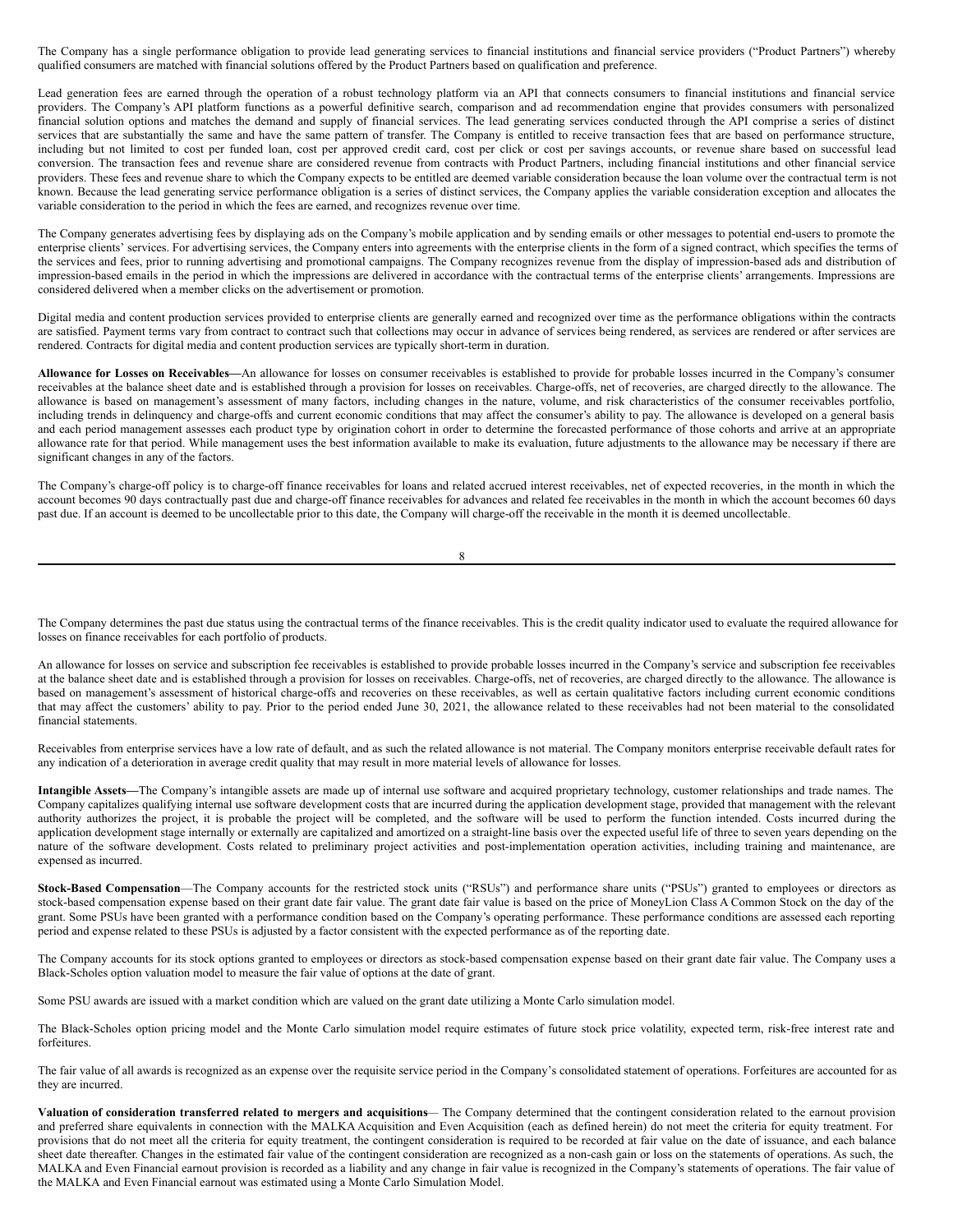The Company determined that the consideration related to the shares of MoneyLion's Series A Redeemable Convertible Preferred Stock, par value \$0.0001 per share (the "Series A Redeemable Convertible Preferred Stock"), transferred as part of the consideration for the Even Acquisition meets the criteria for equity treatment. The fair value of this consideration was estimated using a Monte Carlo Simulation Model and recorded to equity on the date of issuance.

**Leases**—Effective January 1, 2022, arrangements containing leases are evaluated as an operating or finance lease at lease inception. No finance leases were identified. For operating leases, the Company recognizes an operating right-of-use asset and operating lease liability at lease commencement based on the present value of lease payments over the lease term.

Since an implicit rate of return is not readily determinable for the Company's leases, an incremental borrowing rate is used in determining the present value of lease payments. The incremental borrowing rate is determined using the rate of interest the Company pays to borrow funds on a collateralized basis, adjusted for differences in the lease term compared to the Company's debt using the differences in daily U.S. treasury par yield curve that correspond to the terms of the Company's lease and debt. These rates are updated on a quarterly basis for measurement of new lease obligations. Some leases include renewal options; however, generally it is not reasonably certain that these options will be exercised at lease commencement. Lease expense is recognized on a straight-line basis over the lease term. Leases with an initial term of 12 months or less are not recognized on the Company's balance sheet. The Company separates lease and non-lease components for its real estate leases.

**Recently Adopted Accounting Pronouncements—**The Company adopted Accounting Standards Update ("ASU") 2016-02, *Leases (Topic 842)*, effective January 1, 2022, and applied the changes prospectively, recognizing a cumulative-effect adjustment to the beginning balance of retained earnings as of the adoption date. As permitted by the new guidance, the Company elected the package of practical expedients, which among other things, allowed historical lease classification to be carried forward. Upon adoption of the ASU No. 2016-02, the Company recognized an aggregate lease liability and right-of-use asset of \$3,551, calculated based on the present value of the remaining minimum lease payments for qualifying leases as of January 1, 2022. The cumulative-effect adjustment recognized to the beginning balance of retained earnings was not material. The adoption of the new guidance did not impact the Company's unaudited consolidated interim statements of operations or cash flows.

**Recently Issued Accounting Pronouncements Not Yet Adopted—**The Company currently qualifies as an "emerging growth company" under the Jumpstart Our Business Startups Act of 2012. Accordingly, the Company has the option to adopt new or revised accounting guidance either (i) within the same periods as those otherwise applicable to non-emerging growth companies or (ii) within the same time periods applicable to private companies. The Company has elected to adopt new or revised accounting guidance within the same time period as private companies, unless, as indicated below, management determines it is preferable to take advantage of early adoption provisions offered within the applicable guidance.

In June 2016, the FASB issued ASU 2016-13, Financial Instruments - Credit Losses (Topic 326): Measurement of Credit Losses on Financial Instruments, which, along with subsequent related ASUs, creates a new credit impairment standard for financial assets measured at amortized cost and available-for-sale debt securities. The ASU requires financial assets measured at amortized cost (including loans, trade receivables and held-to-maturity debt securities) to be presented at the net amount expected to be collected, through an allowance for credit losses that are expected to occur over the remaining life of the asset, rather than incurred losses. The ASU requires that credit losses on available-for-sale debt securities be presented as an allowance rather than as a direct write-down. The measurement of credit losses for newly recognized financial assets (other than certain purchased assets) and subsequent changes in the allowance for credit losses are recorded in the statement of income as the amounts expected to be collected change. The ASU is effective for nonpublic entities for fiscal years beginning after December 15, 2022, and interim periods within those fiscal years. Early adoption is permitted for fiscal years beginning after December 15, 2018, and interim periods within those fiscal years. The Company is in process of evaluating the impact that adoption of this new guidance will have on its consolidated financial statements and related disclosures.

In December 2019, the FASB issued ASU No. 2019-12, *Simplifying the Accounting for Income Taxes (Topic 740)*. The amendments in the updated guidance simplify the accounting for income taxes by removing certain exceptions and improving consistent application of other areas of the topic by clarifying the guidance. The new guidance is effective for fiscal years beginning after December 15, 2021 and interim periods within fiscal years beginning after December 15, 2022. Early adoption is permitted. The Company believes the adoption impact of ASU 2019-12 will not be material to the consolidated financial statements and related disclosures.

| I<br>۰.<br>×<br>۰. |  |
|--------------------|--|
|                    |  |

In March 2020, the FASB issued ASU No. 2020-04, Reference Rate Reform (Topic 848): Facilitating of the Effects of Reference Rate Reform on Financial Reporting which provides optional expedients and exceptions for applying U.S. GAAP to contracts, hedging relationships and other transactions in which the reference London Interbank Offered Rate ("LIBOR") or another reference rate is expected to be discontinued as a result of the Reference Rate Reform. This ASU is intended to ease the potential burden in accounting for (or recognizing the effects of) reference rate reform on financial reporting. The new guidance is effective for fiscal years beginning after December 15, 2021 and interim periods within fiscal years beginning after December 15, 2022. Early adoption is permitted. The Company has no significant contracts based on LIBOR as of March 31, 2022. As such, the Company currently does not intend to elect the optional expedients and exceptions.

In August 2020, the FASB issued ASU 2020-06, Debt-Debt With Conversion and Other Options (Subtopic 470-20) and Derivatives and Hedging-Contracts in Entity's Own Equity (Subtopic 815-40): Accounting for Convertible Instruments and Contracts in an Entity's Own Equity. The ASU simplifies the accounting for certain financial instruments with characteristics of liabilities and equity, including convertible instruments and contracts on an entity's own equity. The updated standard will be effective for the Company on January 1, 2024; however, early adoption of the ASU is permitted on January 1, 2021. The Company is in process of evaluating the impact that the updated standard will have on its consolidated financial statements and related disclosures.

## **3. BUSINESS COMBINATION**

On September 21, 2021, Fusion held a Special Meeting (the "Special Meeting") at which the Fusion stockholders considered and adopted, among other matters, the Merger Agreement and the transactions contemplated therein (the "Business Combination Transactions"). On September 22, 2021, the parties to the Merger Agreement consummated the Business Combination Transactions and the MoneyLion Class A Common Stock and Public Warrants (as defined herein) began trading on the NYSE under the symbols "ML" and "ML WS", respectively. See Part II, Item 8 "Business Combination" in the Company's Annual Report on Form 10-K for the fiscal year ended December 31, 2021 further discussion of these matters.

## **4. CONSUMER RECEIVABLES**

The Company's finance receivables consist of secured personal loans and principal amounts of Instacash advances. Accrued interest receivables represent the interest accrued on the loan receivables based upon the daily principal amount outstanding. Fees receivables represent the amounts due to the Company for tips and instant transfer fees related to the Instacash advance product. Subscription receivables represent the amounts billed to customers for subscription services. The credit quality and future repayment of consumer receivables are dependent upon the customer's ability to perform under the terms of the agreement. Factors such as unemployment rates and housing values, among others, may impact the customer's ability to perform under the loan or advance terms. When assessing provision for losses on consumer receivables, the Company takes into account the composition of the outstanding consumer receivables, charge-off rates to date and the forecasted principal loss rates. The tables below show consumer receivables balances as of March 31, 2022 and December 31, 2021 and the consumer receivables activity, charge-off rates and aging by product for the three months ended March 31, 2022 and 2021.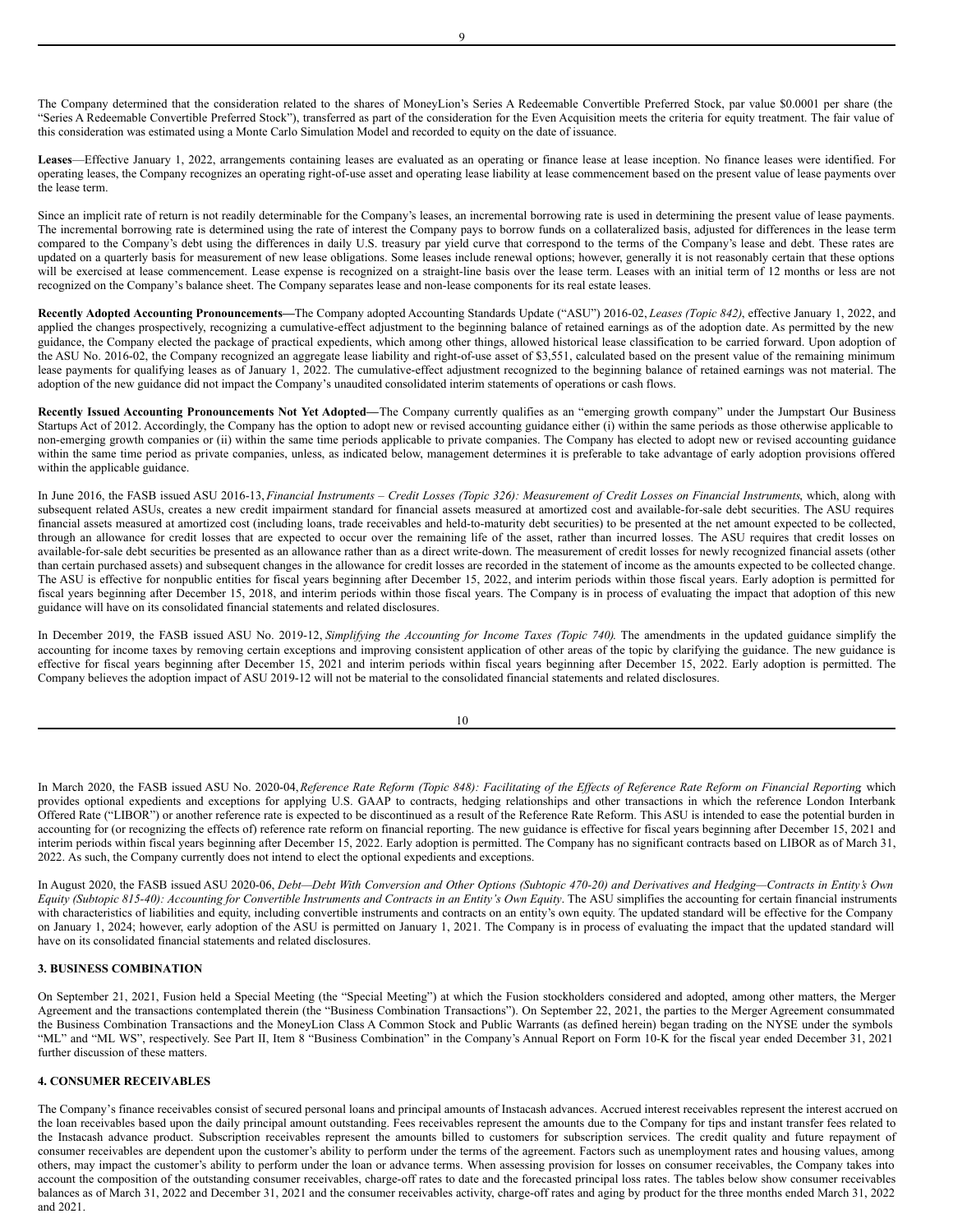Consumer receivables consisted of the following:

|                                                 | March 31,<br>2022 | December 31,<br>2021 |
|-------------------------------------------------|-------------------|----------------------|
| Unsecured personal loan receivables             | ٠                 | ٠D                   |
| Secured personal loan receivables               | 71,610            | 77,491               |
| Loan receivables                                | 71,610            | 77,492               |
| Instacash receivables                           | 66,951            | 62,783               |
| Finance receivables                             | 138,561           | 140,275              |
| Fees receivable                                 | 9,567             | 8,366                |
| Membership receivables                          | 3.408             | 3,099                |
| Deferred loan origination costs                 | 992               | 929                  |
| Accrued interest receivable                     | 1,106             | 1,072                |
| Receivables, before allowance for credit losses | 153,634           | 153,741              |

Changes in the allowance for losses on consumer receivables were as follows:

|                                            |           | Three Months Ended March 31, |           |  |
|--------------------------------------------|-----------|------------------------------|-----------|--|
|                                            | 2022      |                              | 2021      |  |
| Beginning balance                          | 22,323    |                              | 9,127     |  |
| Provision for credit losses on receivables | 23,044    |                              | 5,708     |  |
| Receivables charged off                    | (37, 284) |                              | (14, 436) |  |
| Recoveries                                 | 14,208    |                              | 9.828     |  |
| <b>Ending balance</b>                      | 22.291    |                              | 10,227    |  |

Changes in the allowance for losses on finance receivables were as follows:

|                                            |          | Three Months Ended March 31. |
|--------------------------------------------|----------|------------------------------|
|                                            | 2022     | 2021                         |
| Beginning balance                          | 21,625   | 9,127                        |
| Provision for credit losses on receivables | 19.502   | 4.859                        |
| Finance receivables charged off            | (32,958) | (12,962)                     |
| Recoveries                                 | 13.269   | 9.203                        |
| <b>Ending balance</b>                      | 21,438   | 10,227                       |

Changes in the allowance for losses on fees receivable were as follows:

|                                            | Three Months Ended March 31, |  |       |
|--------------------------------------------|------------------------------|--|-------|
|                                            | 2022                         |  | 2021  |
| Beginning balance                          | 420                          |  |       |
| Provision for credit losses on receivables | 2,001                        |  | 615   |
| Fees receivable charged off                | (2,708)                      |  | (948) |
| Recoveries                                 | 779                          |  | 333   |
| <b>Ending balance</b>                      | 492                          |  |       |

12

Changes in the allowance for losses on subscription receivables were as follows:

|                                            | Three Months Ended March 31, |  |       |
|--------------------------------------------|------------------------------|--|-------|
|                                            | 2022                         |  | 2021  |
| Beginning balance                          | 278                          |  |       |
| Provision for credit losses on receivables | 1.541                        |  | 234   |
| Membership receivables charged off         | (1,618)                      |  | (526) |
| Recoveries                                 | 160                          |  | 292   |
| <b>Ending balance</b>                      | 361                          |  |       |

The following is an assessment of the repayment performance of loans as of March 31, 2022 and December 31, 2021 and presents the contractual delinquency of the loans receivable portfolio:

|                 |        | <b>March 31, 2022</b> | December 31, 2021 |         |  |
|-----------------|--------|-----------------------|-------------------|---------|--|
|                 | Amount | Percent               | Amount            | Percent |  |
| Current         | 60.642 | 84.7%                 | 66.514            | 85.8%   |  |
|                 |        |                       |                   |         |  |
| Delinquency:    |        |                       |                   |         |  |
| $31$ to 60 days | 5,887  | 8.2%                  | 6,577             | 8.5%    |  |
| 61 to 90 days   | 5,081  | $7.1\%$               | 4,401             | 5.7%    |  |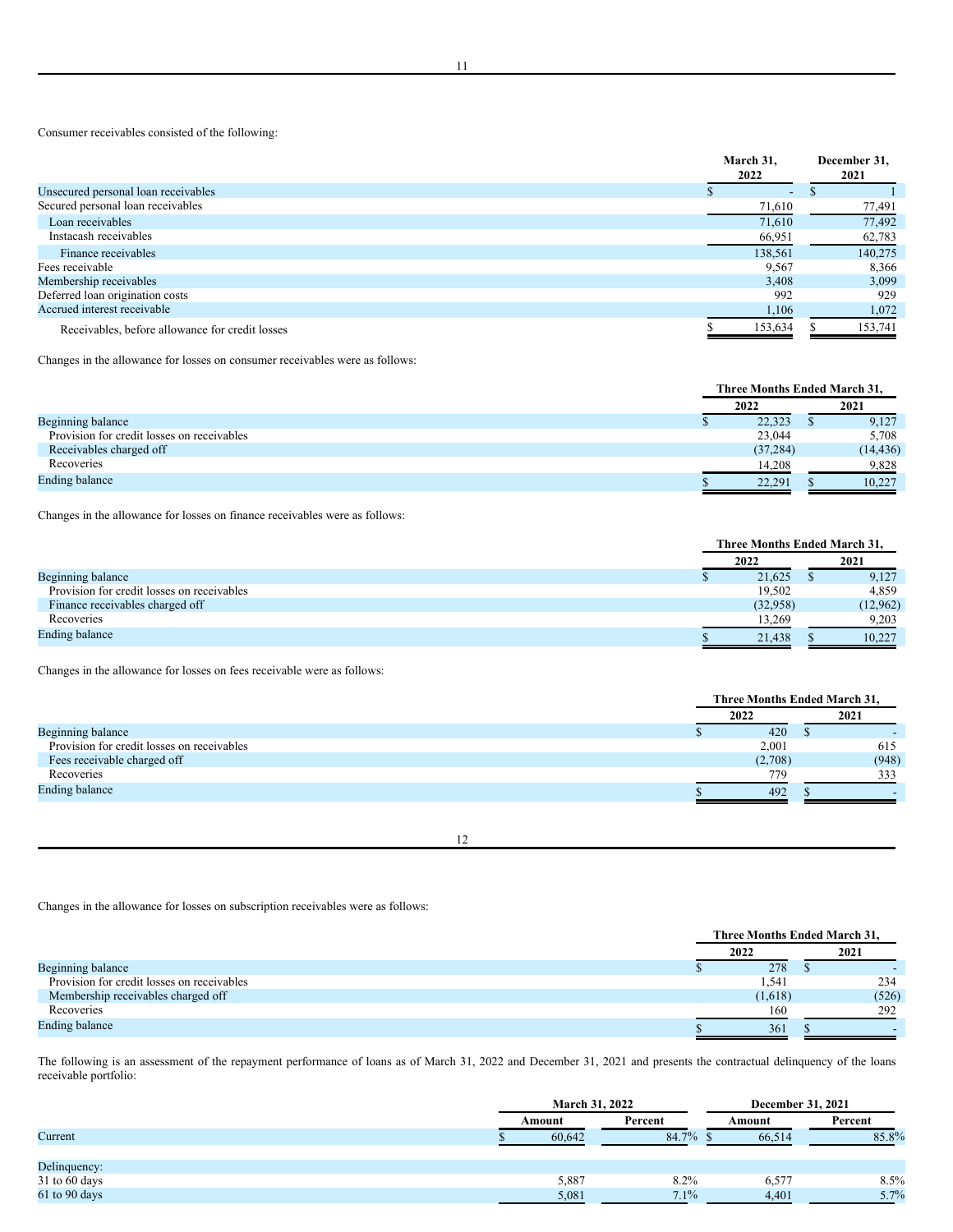| Total<br>delinquency                              | 10.968 | $1.5 \pm 0.0$<br>. | 10.97                                 | $\neg$ 0/<br>14.Z70 |
|---------------------------------------------------|--------|--------------------|---------------------------------------|---------------------|
| Loan receivables before allowance for loan losses | 1.010  | 100 <sub>l</sub>   | - -<br>$\Lambda$ <sup>o</sup><br>1.72 | $100.0\%$           |

The following is an assessment of the repayment performance of Instacash receivables as of March 31, 2022 and December 31, 2021 and presents the contractual delinquency of the Instacash receivables portfolio:

|                                                        | <b>March 31, 2022</b> |           | December 31, 2021 |           |  |
|--------------------------------------------------------|-----------------------|-----------|-------------------|-----------|--|
|                                                        | Percent<br>Amount     |           | Amount            | Percent   |  |
| Current                                                | 60,364                | $90.2\%$  | 55,963            | 89.1%     |  |
|                                                        |                       |           |                   |           |  |
| Delinquency:                                           |                       |           |                   |           |  |
| $31$ to 60 days                                        | 6,587                 | $9.8\%$   | 6,820             | 10.9%     |  |
| 61 to 90 days                                          |                       | $0.0\%$   |                   | $0.0\%$   |  |
| Total delinquency                                      | 6,587                 | 9.8%      | 6,820             | 10.9%     |  |
| Instacash receivables before allowance for loan losses | 66,951                | $100.0\%$ | 62,783            | $100.0\%$ |  |

The following is an assessment of the repayment performance of fees receivable as of March 31, 2022 and December 31, 2021 and presents the contractual delinquency of the fees receivable portfolio:

|                                                  |  | <b>March 31, 2022</b> |           | December 31, 2021 |           |  |
|--------------------------------------------------|--|-----------------------|-----------|-------------------|-----------|--|
|                                                  |  | Amount                | Percent   | Amount            | Percent   |  |
| Current                                          |  | 7.725                 | 80.7%     | 6,682             | 79.9%     |  |
|                                                  |  |                       |           |                   |           |  |
| Delinquency:                                     |  |                       |           |                   |           |  |
| $31$ to 60 days                                  |  | 1,842                 | 19.3%     | 1,684             | 20.1%     |  |
| 61 to 90 days                                    |  |                       | $0.0\%$   |                   | $0.0\%$   |  |
| Total delinquency                                |  | 1,842                 | 19.3%     | .684              | 20.1%     |  |
| Fees receivable before allowance for loan losses |  | 9,567                 | $100.0\%$ | 8,366             | $100.0\%$ |  |

The following is an assessment of the repayment performance of subscription receivables as of March 31, 2022 and December 31, 2021 and presents the contractual delinquency of the subscription receivables portfolio:

|                                                         | March 31, 2022 |       |           | December 31, 2021 |           |  |         |
|---------------------------------------------------------|----------------|-------|-----------|-------------------|-----------|--|---------|
|                                                         | Amount         |       | Percent   |                   |           |  | Percent |
| Current                                                 | 2,486          |       | 72.9%     | 2,227             | 71.8%     |  |         |
|                                                         |                |       |           |                   |           |  |         |
| Delinquency:                                            |                |       |           |                   |           |  |         |
| $31$ to 60 days                                         |                | 466   | 13.7%     | 514               | $16.6\%$  |  |         |
| 61 to 90 days                                           |                | 456   | 13.4%     | 358               | 11.6%     |  |         |
| Total delinquency                                       |                | 922   | 27.1%     | 872               | 28.2%     |  |         |
| Membership receivables before allowance for loan losses |                | 3,408 | $100.0\%$ | 3.099             | $100.0\%$ |  |         |

13

## **5. PROPERTY AND EQUIPMENT**

Property and equipment consisted of the following:

|                                | March 31,<br>2022 | December 31,<br>2021 |
|--------------------------------|-------------------|----------------------|
| Leasehold improvements         | 486               | 545                  |
| Furniture and fixtures         | 612               | 573                  |
| Computers and equipment        | 2,230             | 2,209                |
| Construction in process        | 33                |                      |
|                                | 3,361             | 3,327                |
| Less: accumulated depreciation | (1,221)           | (1,526)              |
| Furniture and equipment, net   | 2,140             | 1,801                |

Total depreciation expense related to property and equipment was \$230 and \$63 for the three months ended March 31, 2022 and 2021, respectively.

## **6. INTANGIBLE ASSETS**

Goodwill as of March 31, 2022 and December 31, 2021 was \$161,678 and \$52,541, respectively. The increase relates to goodwill acquired from the acquisition of Even Financial. See Note 17, "Mergers and Acquisitions," for more information regarding goodwill and other intangible assets acquired from Even Financial.

Intangible assets consisted of the following:

|                                                              |                    | March 31, |  | December 31, |
|--------------------------------------------------------------|--------------------|-----------|--|--------------|
|                                                              | <b>Useful Life</b> | 2022      |  | 2021         |
| Proprietary technology and capitalized internal-use software | $3 - 7$ years      | 34,791    |  | 11,623       |
| Work in process                                              |                    | 2.291     |  | l.481        |
| Customer relationships                                       | $10 - 15$ years    | 159,820   |  | 5,960        |
| Trade names                                                  | $10 - 15$ years    | 24,980    |  | 11.820       |
| Less: accumulated amortization                               |                    | (8,934)   |  | (5,760)      |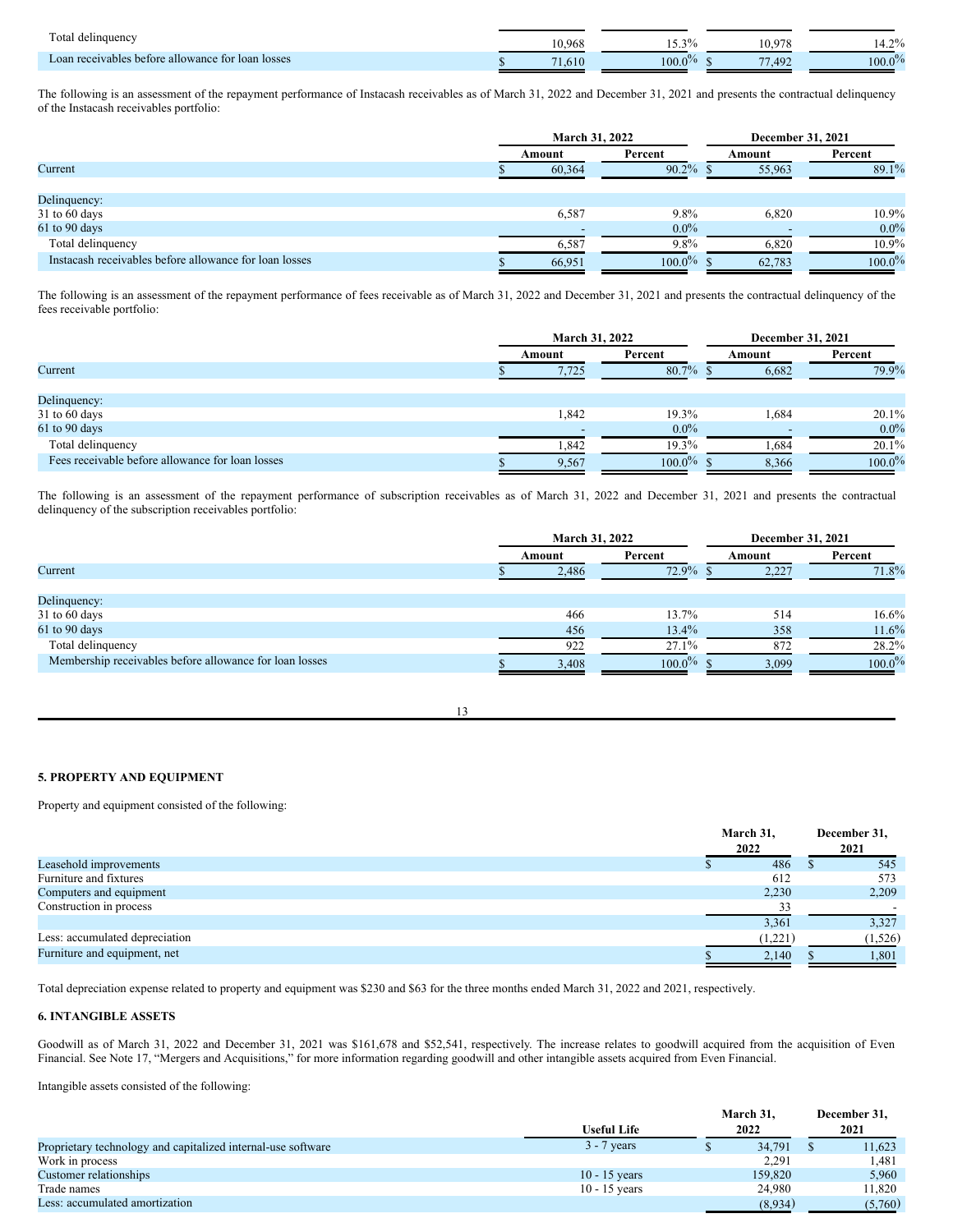Intangible assets, net **3** 25,124 **S** 212,948 \$ 25,124

For the three months ended March 31, 2022 and 2021, total amortization expense was \$3,191 and \$451, respectively.

The following table summarizes estimated future amortization expense of intangible assets placed in service at March 31, 2022 for the years ending:

| Remainder of 2022 | ۰п | 16,951  |
|-------------------|----|---------|
| 2023              |    | 22,219  |
| 2024              |    | 22,087  |
| 2025<br>2026      |    | 22,087  |
|                   |    | 22,087  |
| Thereafter        |    | 105.226 |
|                   |    | 210,657 |
|                   |    |         |

14

## **7. OTHER ASSETS**

Other assets consisted of the following:

|                                     | March 31,<br>2022 | December 31,<br>2021 |
|-------------------------------------|-------------------|----------------------|
| Receivable from payment processors  | 18,309            | 18,576               |
| Prepaid expenses                    | 8,370             | 8,836                |
| Operating lease right-of-use assets | 8,722             |                      |
| Other                               | 2,531             | 1.016                |
| Total other assets                  | 37.932            | 28,428               |

## **8. VARIABLE INTEREST ENTITIES**

The following table summarizes the VIEs' assets and liabilities included in the Company's consolidated financial statements, after intercompany eliminations, as of March 31, 2022 and December 31, 2021:

|                                              | March 31,<br>2022 |              | December 31,<br>2021 |  |
|----------------------------------------------|-------------------|--------------|----------------------|--|
| Assets:                                      |                   |              |                      |  |
| Restricted cash                              | 61,888<br>S.      | <sup>S</sup> | 39,396               |  |
| Consumer receivables                         | 152,491           |              | 109,877              |  |
| Allowance for losses on consumer receivables | (23, 596)         |              | (17,081)             |  |
| Consumer receivables, net                    | 128,895           |              | 92,796               |  |
| Total assets                                 | 190,783           |              | 132,192              |  |
|                                              |                   |              |                      |  |
| Liabilities:                                 |                   |              |                      |  |
| Other debt                                   | 152,625           |              | 143,000              |  |
| Total liabilities                            | 152,625           |              | 143,000              |  |

Beginning in the fourth quarter of 2021, the Company's primary source of funding for originated receivables became special purpose vehicle financings from third-party lenders (the "SPV Credit Facilities"). The Company may sell certain loan and Instacash receivables to wholly owned, bankruptcy-remote special purpose subsidiaries (the "SPV Borrowers"), which pledge such receivables as collateral to support the financing of additional receivables. The underlying loan and Instacash receivables are originated and serviced by other wholly owned subsidiaries of the Company. The SPV Borrowers are required to maintain pledged collateral consisting of loan and Instacash receivables with a net asset balance that equals or exceeds 90% of the aggregate principal amounts of the loans financed through the SPV Credit Facilities. Proceeds received from the SPV Credit Facilities can only be used to purchase loan and Instacash receivables. The payments and interest, as applicable, received from the loan and Instacash receivables held by the SPV Borrowers are used to repay obligations under the SPV Credit Facilities. While the SPV Credit Facilities and related agreements provide assurances to the third-party lenders regarding the quality of loan and Instacash receivables and certain origination and servicing functions to be performed by other wholly owned subsidiaries of the Company, the third-party lender may absorb losses in the event that the payments and interest, as applicable, received in connection with the loan and Instacash receivables are not sufficient to repay the loans made through the SPV Credit Facilities.

The Company is required to evaluate the SPV Borrowers for consolidation, which the Company has concluded are VIEs. The Company has the ability to direct the activities of the SPV Borrowers that most significantly impact the economic performance of the wholly owned subsidiaries that act as the originators and servicer of the loan and Instacash receivables held by the SPV Borrowers. Additionally, the Company has the obligation to absorb losses related to the pledged collateral in excess of the aggregate principal amount of the receivables and the right to proceeds related to the excess loan and Instacash receivables securing the SPV Credit Facilities once all loans and interest under such SPV Credit Facilities are repaid, which exposes the Company to losses and returns that could potentially be significant to the SPV Borrowers. Accordingly, the Company determined it is the primary beneficiary of the SPV Borrowers and is required to consolidate them as indirect wholly owned VIEs. For more information, see Note 9. "Debt" for discussion of the ROAR 1 SPV Credit Facility and the ROAR 2 SPV Credit Facility.

## **9. DEBT**

The Company's debt as of March 31, 2022 and December 31, 2021 is presented below: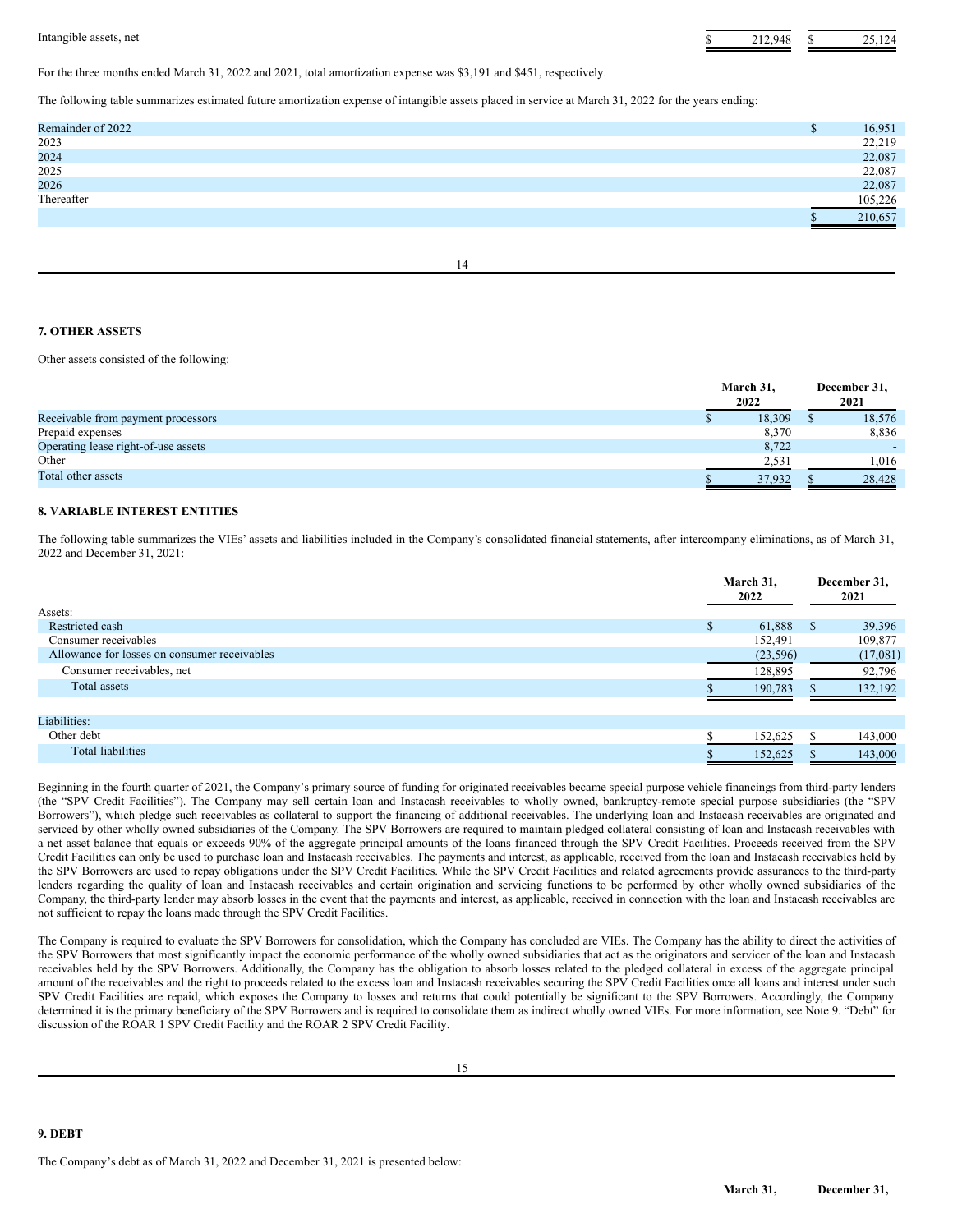|                                               |     | 2022    |          | 2021    |
|-----------------------------------------------|-----|---------|----------|---------|
| <b>First Lien Loan</b>                        |     | $\sim$  |          | 24,028  |
| Second Lien Loan                              |     |         |          | 20,000  |
| Monroe Term Loans                             |     | 90,000  |          |         |
| Unamortized discounts and debt issuance costs |     | (1,710) |          | (437)   |
| Total secured loans                           |     | 88,290  |          | 43,591  |
| <b>ROAR 1 SPV Credit Facility</b>             | \$. | 83,000  | <b>S</b> | 78,000  |
| <b>ROAR 2 SPV Credit Facility</b>             |     | 73,000  |          | 68,000  |
| Unamortized discounts and debt issuance costs |     | (3,375) |          | (3,000) |
| Total other debt                              |     | 152,625 |          | 143,000 |

For more information regarding debt instruments outstanding as of December 31, 2021, see Part II, Item 8 "Debt" in the Company's Annual Report on Form 10-K for the fiscal year ended December 31, 2021.

**Monroe Term Loans**—In March 2022, the Company entered into a credit agreement (the "Monroe Credit Agreement") with certain financial institutions from time to time party thereto, as lenders, and Monroe Capital Management Advisors, LLC, as administrative agent and lead arranger ("Monroe Capital"). The Monroe Credit Agreement provides for the following:

- \$70,000 aggregate principal amount of term loans (the "Term A-1 Loans"), available to be drawn at the closing date;
- \$20,000 aggregate principal amount of term loans (the "Term A-2 Loans"), as described further below;
- \$20,000 aggregate principal amount of delayed draw term loans (the "Term B Loans"), which are available to be drawn for a period of 18-months following the closing date, subject to certain conditions set forth in the Monroe Credit Agreement; and
- subject to certain conditions set forth in the Monroe Credit Agreement, the ability to incur incremental commitments of up to \$60,000 million aggregate principal amount of Term A-1 Loans or Term B Loans (the "Incremental Term Loans"; the Term A-1 Loans, the Term A-2 Loans, the Term B Loans and, if applicable, the Incremental Term Loans, collectively, the "Monroe Term Loans").

In connection with the foregoing, the Company borrowed Term A-1 Loans in an aggregate principal amount of \$70.0 million. Proceeds of the Term A-1 Loans were used (a) to repay in full the approximately \$24.0 million aggregate principal amount outstanding under the Company's existing first lien loan facility with Silicon Valley Bank, as lender (the "First Lien Loan"), including accrued and unpaid interest and related fees, (b) to pay transaction-related fees and expenses and (c) for general corporate purposes and working capital needs of the Company and its subsidiaries. With respect to the Term A-2 Loans, pursuant to the Monroe Credit Agreement, the lenders thereunder were deemed to have rolled over their \$20.0 million aggregate principal amount of term loans outstanding under the Borrower's existing second lien loan with affiliates of Monroe Capital (the "Second Lien Loan") in the same aggregate principal amount as their respective commitments with respect to the Term A-2 Loans, following which all obligations in respect of the Second Lien Loan were deemed to be satisfied and paid in full.

The Term A-1 Loans and Term B Loans bear annual interest, payable monthly, at a floating rate measured by reference to, at the Company's option, either (a) a base rate then in effect (equal to the greater of (i) the federal funds rate plus 0.50%, (ii) the prime rate, (iii) 2.00% and (iv) an adjusted one-month Secured Overnight Financing Rate ("SOFR") (subject to a floor of 1.00%) plus 1.00%) plus an applicable margin ranging from 6.00% to 8.25% per annum, depending on whether the "EBITDA Trigger Date" has occurred, the Company's "Enterprise Value" and, once the EBITDA Trigger Date has occurred, its "Total Debt to EBITDA Ratio" (as such terms are defined in the Monroe Credit Agreement) or (b) an adjusted one-month or three-month SOFR (subject to a floor of 1.00%) plus an applicable margin ranging from 7.00% to 9.25% per annum, depending on whether the EBITDA Trigger Date has occurred, the Company's Enterprise Value and, once the EBITDA Trigger Date has occurred, its Total Debt to EBITDA Ratio. The Term A-2 Loans bear annual interest, payable monthly, at the greater of (i) 12% and (ii) a floating rate measured by reference to the prime rate plus 5.75% per annum, subject to a cap of 15%. The interest rate as of March 31, 2022 on the Term A-1 Loans and Term A-2 Loans was 9.50% and 12.00%, respectively.

The Term A-1 Loans and the Term B Loans mature on March 24, 2026, and the Term A-2 Loans mature on May 1, 2023. The Monroe Term Loans may be prepaid at the Company's option at any time, in minimum principal amounts, and are subject to mandatory prepayment in an amount equal to 100% of the net cash proceeds upon the occurrence of certain asset dispositions and equity and debt offerings, 100% of certain extraordinary cash receipts and 0-50% of certain excess cash flow, in each case as specified in the Monroe Credit Agreement and subject to certain reinvestment rights as set forth in the Monroe Credit Agreement. Upon the occurrence of certain triggering events, including any prepayment of any Monroe Term Loans for any reason (subject to limited exceptions), the Company is required to pay a premium ranging from 0.00% to 3.00% of the principal amount of such prepayment depending on the Monroe Term Loans repaid and the date of the prepayment, plus, in the case of any Monroe Term Loans other than Term A-2 Loans and in the event the prepayment occurs within 12 months after the closing date, all interest that would have otherwise been payable on the amount of the principal prepayment from the date of prepayment to and including the date that is 12 months after the closing date.

The Monroe Credit Agreement contains customary representations and warranties and customary affirmative and negative covenants, including financial covenants with respect to minimum adjusted revenue, EBITDA, liquidity and unrestricted cash (all as defined in the Monroe Credit Agreement). The negative covenants, among other things, limit or restrict the ability of the "Loan Parties" (as defined in the Monroe Credit Agreement) and their subsidiaries to: incur additional indebtedness; incur additional liens; make dividends, distributions and other restricted payments; merge, consolidate, sell, transfer, dispose of, convey or lease assets or equity interests; purchase or otherwise acquire assets or equity interests; modify organizational documents; enter into certain transactions with affiliates; enter into restrictive agreements; engage in other business activities; and make investments.

The obligations under the Monroe Credit Agreement are guaranteed by MoneyLion Inc., as parent, and each of its direct and indirect existing and future wholly-owned subsidiary, other than SPVs, certain foreign subsidiaries, certain regulated subsidiaries and certain other excluded subsidiaries (the "Guarantors"). The Monroe Credit Agreement is entered into by MoneyLion Technologies Inc. The Monroe Credit Agreement is secured with a perfected, first-priority security interest in substantially all tangible and intangible assets of MoneyLion Technologies Inc. and each Guarantor, subject to certain customary exceptions.

The settlement of the First Lien Loan was accounted for as a debt extinguishment and the Second Lien Loan was accounted for as a debt modification resulting in total expense recognized of \$730 comprised of settlement fees and the write off of unamortized deferred financing costs.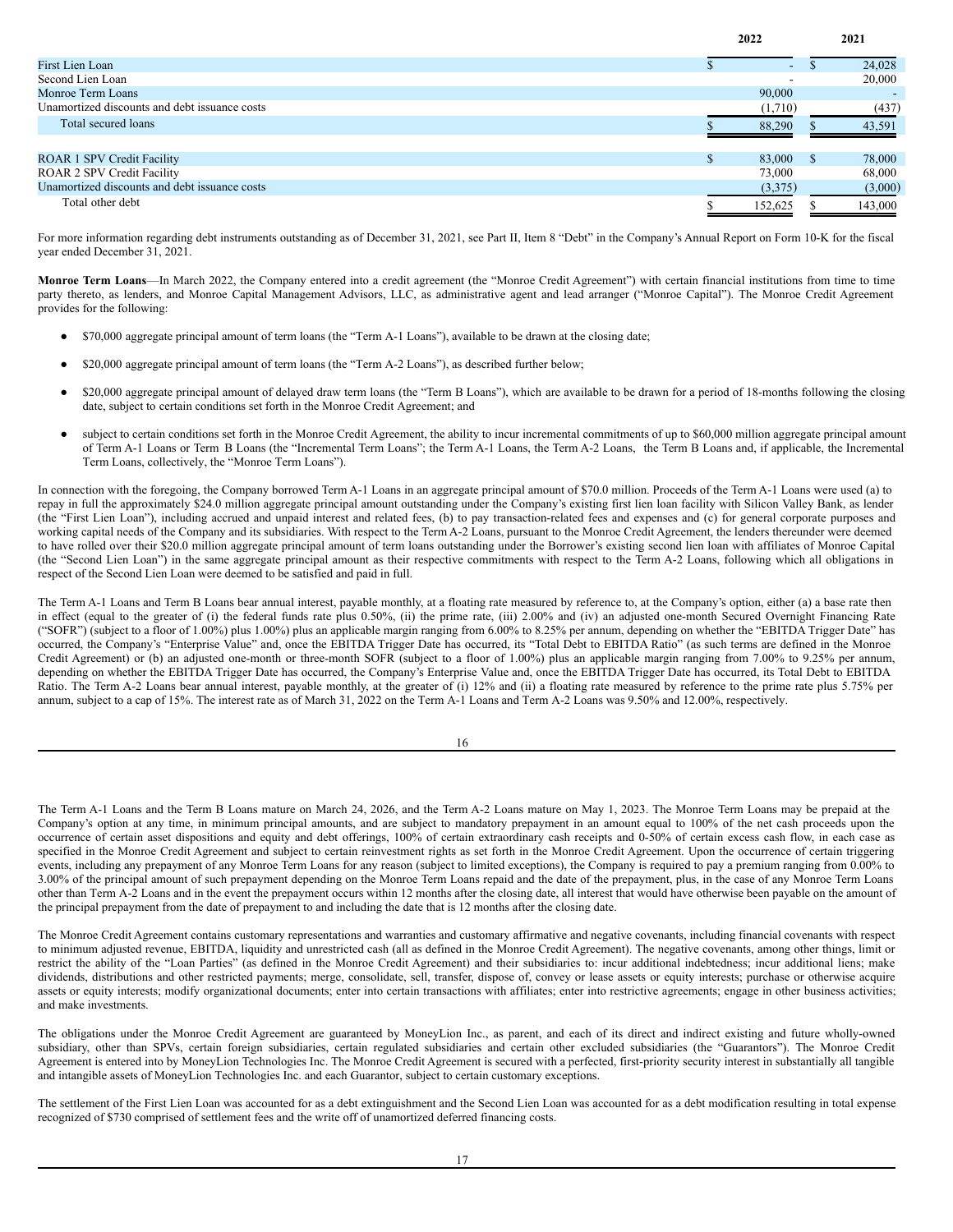#### **10. LEASES**

All long-term leases identified by the Company are classified as operating leases. Lease expenses related to long-term leases were \$620 for the three months ended March 31, 2022. Short-term lease expense, variable lease expense and sublease income were not material for the three months ended March 31, 2022. The right-of-use assets and lease liabilities were \$8,722 and \$8,977, respectively, and were included in other assets and other liabilities, respectively, on the March 31, 2022 consolidated balance sheet.

Maturities of the Company's long-term operating lease liabilities were as follows:

|                                               | March 31, 2022 |  |
|-----------------------------------------------|----------------|--|
| Remainder of 2022                             | 1,733          |  |
| 2023                                          | 2,870          |  |
| 2024                                          | 2,683          |  |
| 2025                                          | 2,496          |  |
| 2026                                          | 1,268          |  |
| Thereafter                                    | 1,672          |  |
| Total lease payments                          | 12,722         |  |
| Less: imputed interest                        | 3,745          |  |
| Lease liabilities                             | 8,977          |  |
| Weighted-average remaining lease term (years) | 4.8            |  |
| Weighted-average discount rate                | 14.3%          |  |

### **11. INCOME TAXES**

During the three months ended March 31, 2022 and 2021, the Company maintained a valuation allowance of \$63,729 and \$81,890, respectively. The valuation allowance was recorded due to the fact that the Company has incurred operating losses to date.

Realization of deferred tax assets is dependent upon future earnings, if any, the timing and amount of which are uncertain. Accordingly, the net deferred tax assets have been fully offset by a valuation allowance. The valuation allowance decreased by approximately \$18,100 during the three months ended March 31, 2022 and increased by approximately \$22,800 million during the three months ended March 31, 2021.

The Company's financial statements included a full valuation allowance against net deferred tax assets before the acquisition of Even Financial. After considering the Even Acquisition, the projected consolidated results, and the available net deferred tax liability from Even Financial of approximately \$28,400, the Company was able to release part of the valuation allowance due to the change in the overall net deferred tax asset. While this adjustment is a result of the Even Acquisition, ASC 805 requires that the benefits be recognized in income or equity, as applicable, and not as a component of acquisition accounting. The partially offsetting increase to the valuation allowance of approximately \$10,300 was in relation to normal business operations.

Total U.S. federal and state operating loss carryforwards as of March 31, 2022 and December 31, 2021 were approximately \$704,200 and \$517,700, respectively. U.S. federal net operating loss carryforwards begin to expire in 2033, and state operating loss carryforwards begin to expire in 2027. U.S. federal net operating losses of approximately \$341,500 million carry forward indefinitely.

As of March 31, 2022, the Company's federal research and development credit carryforwards for income tax purposes were approximately \$1,200. If not used, the current carryforwards will expire beginning in 2034.

The Company has completed a review to determine whether the future utilization of net operating loss and credit carryforwards will be restricted due to ownership changes that have occurred. The study determined that there will be no limit after December 31, 2025. Due to the net operating loss carryovers, the statute of limitations remains open for federal and state returns.

| I<br>×<br>w<br>۹ |
|------------------|

## **12. COMMON AND PREFERRED STOCK**

**MoneyLion Class A Common Stock—**Each holder of the shares of MoneyLion Class A Common Stock is entitled to one vote for each share of MoneyLion Class A Common Stock held of record by such holder on all matters on which stockholders generally are entitled to vote, as provide by the Company's Certificate of Incorporation (as amended from time to time). The holders of the shares of MoneyLion Class A Common Stock do not have cumulative voting rights in the election of directors. Generally, all matters to be voted on by the holders of MoneyLion Class A Common Stock must be approved by a majority (or, in the case of election of directors, by a plurality) of the votes entitled to be cast present in person or represented by proxy, unless otherwise specified by law, the Company's Certificate of Incorporation or Bylaws (as amended from time to time).

Subject to preferences that may be applicable to any outstanding preferred stock, the holders of shares of MoneyLion Class A Common Stock are entitled to receive ratably such dividends, if any, as may be declared from time to time by MoneyLion's board of directors out of funds legally available therefor.

In the event of any voluntary or involuntary liquidation, dissolution or winding up of MoneyLion's affairs, the holders of the shares of MoneyLion Class A Common Stock are entitled to share ratably in all assets remaining after payment of MoneyLion's debts and other liabilities, subject to prior distribution rights of preferred stock or any class or series of stock having a preference over the shares of MoneyLion Class A Common Stock, then outstanding, if any.

The holders of shares of MoneyLion Class A Common Stock have no preemptive or conversion rights or other subscription rights. There are no redemption or sinking fund provisions applicable to the shares of MoneyLion Class A Common Stock. The rights, preferences and privileges of holders of shares of MoneyLion Class A Common Stock will be subject to those of the holders of any shares of the preferred stock MoneyLion may issue in the future.

**Series A Redeemable Convertible Preferred Stock**—Each holder of the shares of Series A Redeemable Convertible Preferred Stock (other than certain regulated holders subject to the Bank Holding Company Act of 1956, as amended) is entitled to vote as a single class with the holders of the MoneyLion Class A Common Stock and the holders of any other class or series of capital stock of MoneyLion then entitled to vote.

Holders of the Series A Redeemable Convertible Preferred Stock are entitled to a 30 cent cumulative annual dividend per share, payable at the Company's election in either cash or MoneyLion Class A Common Stock (or a combination thereof), with any dividends on the MoneyLion Class A Common Stock valued based on the per share volumeweighted average price of the shares of MoneyLion Class A Common Stock on the NYSE for the 20 trading days ending on the trading day immediately prior to the date on which the dividend is paid.

Upon a liquidation of the Company, holders of the Series A Redeemable Convertible Redeemable Preferred Stock will be entitled to a liquidation preference of the greater of \$10.00 per share or the amount per share that such holder would have received had the Series A Redeemable Convertible Preferred Stock been converted into MoneyLion Class A Common Stock immediately prior to the liquidation.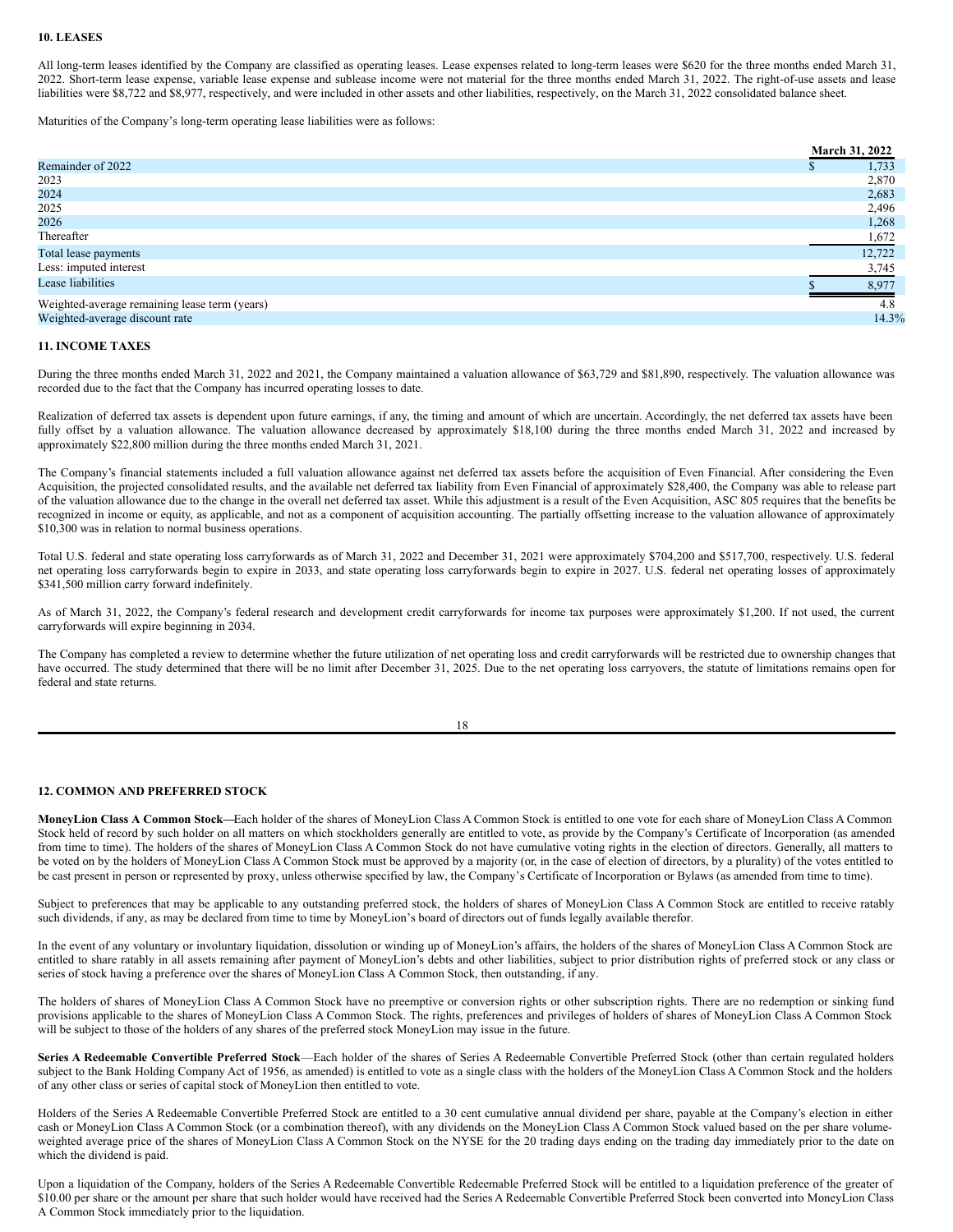Shares of Series A Convertible Redeemable Preferred Stock are convertible into shares of MoneyLion Class A Common Stock on a one-for-one basis, subject to customary anti-dilution adjustments. The Series A Redeemable Convertible Preferred Stock (i) is convertible at any time upon the holder's election and (ii) automatically converts into MoneyLion Class A Common Stock if the per share volume-weighted average price of the shares of MoneyLion Class A Common Stock on the NYSE equals or exceeds \$10.00 on any 20 trading days (which may be consecutive or nonconsecutive) within any consecutive 30 trading day period that ends no later than the last day of the lockup period that applies to such shares of Series A Redeemable Convertible Preferred Stock.

**Preferred Stock Issued Before the Business Combination—**Each share of Legacy MoneyLion's redeemable convertible preferred stock was convertible at the option of the holder, at any time and from time to time, and without the payment of additional consideration by the holder thereof, into a number of fully paid and non-assessable shares of Legacy MoneyLion Common Stock as could be determined by dividing the applicable original issue price by the applicable conversion price in effect at the time of conversion.

Pursuant to the Merger Agreement, all outstanding shares of Legacy MoneyLion's redeemable convertible preferred stock automatically converted into 116,264,374 shares of MoneyLion Class A Common Stock after giving effect to the Exchange Ratio upon the Business Combination Closing. See Part II, Item 8 "Business Combination" in the Company's Annual Report on Form 10-K for the fiscal year ended December 31, 2021 for further discussion of the Business Combination.

19

## **13. STOCK-BASED COMPENSATION**

## *2021 Stock Incentive Plan*

At the Special Meeting, Fusion stockholders approved the Company's Omnibus Incentive Plan (the "2021 Plan"). As of the Business Combination Closing, each Legacy MoneyLion option to purchase shares of Legacy MoneyLion Common Stock (a "Legacy MoneyLion Option") that was outstanding and unexercised as of immediately prior to the Business Combination Closing Date automatically converted into the right to receive an option to acquire a number of shares of MoneyLion Class A Common Stock equal to the number of shares of Legacy MoneyLion Common Stock subject to such Legacy MoneyLion Option as of immediately prior to the Business Combination Closing Date, multiplied by the Exchange Ratio (rounded down to the nearest whole share), at an exercise price per share equal to the exercise price per share of such Legacy MoneyLion Option in effect immediately prior to the Business Combination Closing Date, divided by the Exchange Ratio (rounded up to the nearest whole cent). The intent behind the terms in the Merger Agreement related to the exchange of the Legacy MoneyLion Options was to provide the holders with awards of equal value to the original awards. Accordingly, the impact of the conversion was such that the number of shares issuable under the modified awards and the related exercise prices were adjusted using the Exchange Ratio with all other terms remaining unchanged. The conversion ratio adjustment was without substance (akin to a stock split), and therefore, the effect of the change in the number of shares and the exercise price and share value were equal and offsetting to one another. As a result, the fair value of the modified awards was equal to the fair value of the awards immediately before the modification and, therefore, there was no incremental compensation expense to be recognized. There were no changes to the vesting period within the 2021 Plan.

Stock-based compensation of \$3,268 and \$518 was recognized during the three months ended March 31, 2022 and 2021, respectively.

The following table presents the quantitative information regarding Level 3 fair value measurement of the Private Placement Warrants:

The number of units awarded under the 2021 Plan are generally based on a weighted average of the MoneyLion Class A Common Stock in the days leading up to the grant. Fair values for options are calculated using a Black-Scholes option pricing model and PSUs with market conditions are fair valued using a Monte Carlo simulation model. Other grants are generally valued using the share price of MoneyLion Class A Common Stock on the day of grant. The following table represents activity within the 2021 Plan for the three months ended March 31, 2022:

|                              |                               |                      | Weighted<br><b>Average Grant</b> | Weighted<br><b>Average Strike</b> |  |
|------------------------------|-------------------------------|----------------------|----------------------------------|-----------------------------------|--|
| <b>Type</b>                  | <b>Vesting Conditions</b>     | <b>Units Granted</b> | Date Fair Value                  | Price                             |  |
| <b>Restricted Stock Unit</b> | Service-based                 | 10.990.884           | 2.42                             | n/a                               |  |
| Performance Stock Unit       | Service and performance-based | 2.492.919            | 2.69                             | n/a                               |  |
| Performance Stock Unit       | Service and market-based      | 9.303.278            | 0.92                             | n/a                               |  |
| Options                      | Service-based                 | 822,631              | 2.07                             | 1.14                              |  |

## **14. STOCK WARRANTS**

#### *Public Warrants and Private Placement Warrants*

As a result of the Business Combination, MoneyLion acquired from Fusion, as of September 22, 2021, public warrants outstanding to purchase an aggregate of 17,500,000 shares of the MoneyLion Class A Common Stock (the "Public Warrants") and private placement warrants outstanding to purchase an aggregate of 8,100,000 shares of the MoneyLion Class A Common Stock (the "Private Placement Warrants").

The Public Warrants meet the conditions for equity classification in accordance with ASC 815-40. At the time of the Business Combination, the Public Warrants assumed by the Company were recorded at fair value within additional paid-in capital in the amount of \$23,275. The Private Placement Warrants are accounted for as liabilities in accordance with ASC 815-40 and are presented within warrant liability on the consolidated balance sheets. The warrant liability is measured at fair value at inception and on a recurring basis, with changes in fair value presented within change in fair value of warrants liability in the consolidated statement of operations.

The Private Placement Warrants were valued using a Black-Scholes Option Pricing Model, which is calculated using Level 3 inputs. The primary unobservable input utilized in determining fair value of the Private Placement Warrants is the expected volatility of the MoneyLion Class A Common Stock.

20

|                            | March 31,<br>2022        |
|----------------------------|--------------------------|
| Strike price               | 11.50                    |
| <b>Expected Volatility</b> | 68%                      |
| <b>Expected Dividend</b>   | $\overline{\phantom{0}}$ |
| Expected Term in Years     | 4.48                     |
| Risk Free Interest Rate    | 2.43%                    |
| Warrant Value Per Share    | 0.54                     |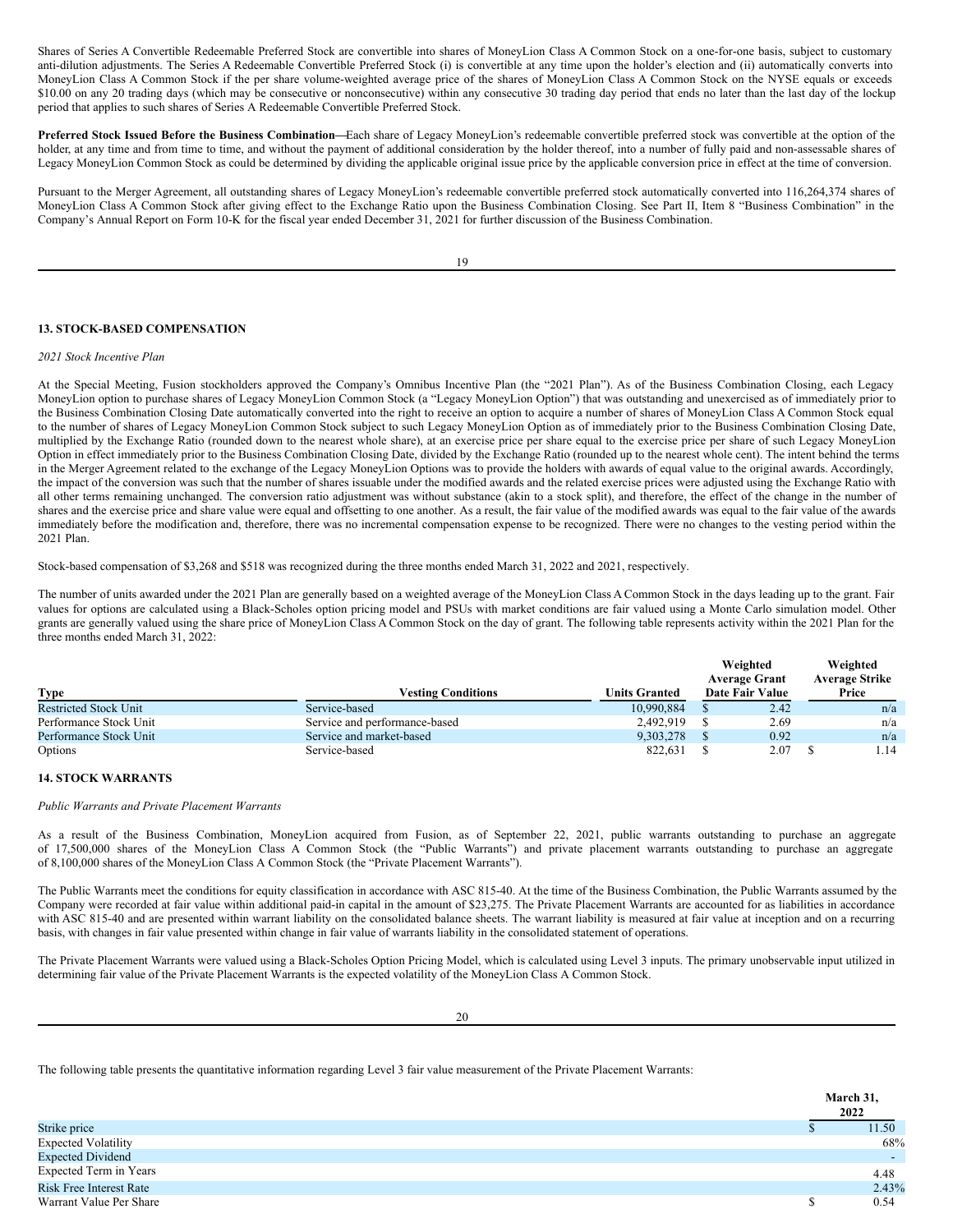|                                             | March 31, 2022<br>Private<br>Placement |
|---------------------------------------------|----------------------------------------|
|                                             | Warrants                               |
| Warrants payable balance, December 31, 2021 | 8,260                                  |
| Mark-to-market adjustment                   | (3.910)                                |
| Warrants payable balance, March 31, 2022    | 4,350                                  |

For more information regarding the Public Warrants and Private Placement Warrants, see Part II, Item 8 "Stock Warrants" in the Company's Annual Report on Form 10-K for the fiscal year ended December 31, 2021.

#### *Legacy MoneyLion Warrants*

For details on Legacy MoneyLion warrants, see Part II, Item 8 "Business Combination" in the Company's Annual Report on Form 10-K for the fiscal year ended December 31, 2021.

## **15. NET LOSS PER SHARE**

The following table sets forth the computation of net loss per common share for the three months ended March 31, 2022 and 2021:

|                                                                                |          | Three Months Ended March 31, |  |              |
|--------------------------------------------------------------------------------|----------|------------------------------|--|--------------|
|                                                                                |          | 2022                         |  | 2021         |
| Numerator:                                                                     |          |                              |  |              |
| Net loss                                                                       | <b>S</b> | (6,000)                      |  | (73, 406)    |
| Net income attributable to redeemable noncontrolling interests                 |          |                              |  | (2,767)      |
| Accrual of dividends on preferred stock                                        |          | (1,028)                      |  | (4,842)      |
| Net loss attributable to common shareholders                                   |          | (7,028)                      |  | (81,015)     |
| Denominator:                                                                   |          |                              |  |              |
| Weighted-average common shares outstanding - basic and diluted (1)             |          | 230,737,284                  |  | 48, 348, 187 |
| Net loss per share attributable to common stockholders - basic and diluted (1) |          | (0.03)                       |  | (1.68)       |

(1) Prior period results have been adjusted to reflect the exchange of Legacy MoneyLion's Common Stock for MoneyLion Class A Common Stock at the Exchange Ratio of approximately 16.4078 in September 2021 as a result of the Business Combination. See Note 3, "Business Combination," for details.

21

For the three months ended March 31, 2022 and 2021, the Company's potentially dilutive securities, which include stock options, RSUs, PSUs, preferred stock, the right to receive earnout shares and warrants to purchase shares of common stock and preferred stock, have been excluded from the computation of diluted net loss per share as the effect would be antidilutive. Therefore, the weighted-average number of common shares outstanding used to calculate both basic and diluted net loss per share is the same for the three months ended March 31, 2022 and 2021.

The following potential common shares have been excluded from the computation of diluted net loss per share for the three months ended March 31, 2022 and 2021:

|                                                                                             | March 31.   |             |  |
|---------------------------------------------------------------------------------------------|-------------|-------------|--|
|                                                                                             | 2022        | 2021        |  |
| Conversion of convertible preferred stock $(1)$                                             | 28,693,931  | 116,264,374 |  |
| Warrants to purchase common stock and redeemable convertible preferred stock <sup>(1)</sup> | 25,599,889  | 14,738,710  |  |
| PSUs, RSUs and options to purchase common stock $(1)$                                       | 65,193,606  | 41,090,725  |  |
| Right to receive earnout shares                                                             | 17.500,000  |             |  |
| Total common stock equivalents                                                              | 136,987,426 | 172,093,809 |  |

(1) Prior period results have been adjusted to reflect the exchange of Legacy MoneyLion Common Stock for MoneyLion Class A Common Stock at the Exchange Ratio of approximately 16.4078 in September 2021 as a result of the Business Combination. See Note 3, "Business Combination" for details.

## **16. COMMITMENTS AND CONTINGENCIES**

**Legal Matters—**The Company is subject to regulatory examination by the California Department of Financial Protection and Innovation (the "CA DFPI"). With respect to its activities in California, the Company received a report of examination in 2020 from the CA DFPI regarding MoneyLion of California, LLC, MoneyLion's subsidiary, and a follow-up request for information in May 2021. This matter is ongoing, and the Company intends to continue to fully cooperate with the CA DFPI in this matter. In addition, the CA DFPI is currently conducting an industry-wide investigation of companies that provide earned wage access products and services, including Instacash. The Company intends to continue cooperating fully in this investigation and to that end entered into a memorandum of understanding ("MOU") with the CA DFPI on February 23, 2021. The MOU requires the Company to regularly provide certain information to the CA DFPI and adhere to certain best practices regarding Instacash while the CA DFPI continues to investigate. Any potential impacts on the Company's financial condition or operations relating to these CA DFPI matters are unknown at this time.

The Company is also in the process of responding to Civil Investigative Demands ("CIDs") or other investigatory requests relating to its provision of consumer financial services from the office of the Attorney General of the Commonwealth of Virginia, the New York Attorney General's Office, as well as the Colorado Department of Law. The Company is cooperating with each of these state regulators and intends to take any corrective actions required to maintain compliance with applicable state laws. The Company cannot predict the outcome or any potential impact on its financial condition or operations at this time.

We have received and are in the process of responding to CIDs from the Consumer Financial Protection Bureau (the "CFPB") relating to the Company's compliance with the Military Lending Act and its membership model. The Company will continue to provide to the CFPB all of the information and documents required by the CIDs and intends to continue to fully cooperate with the CFPB in this investigation. The investigation is ongoing and any potential impact on the Company's financial condition or operations are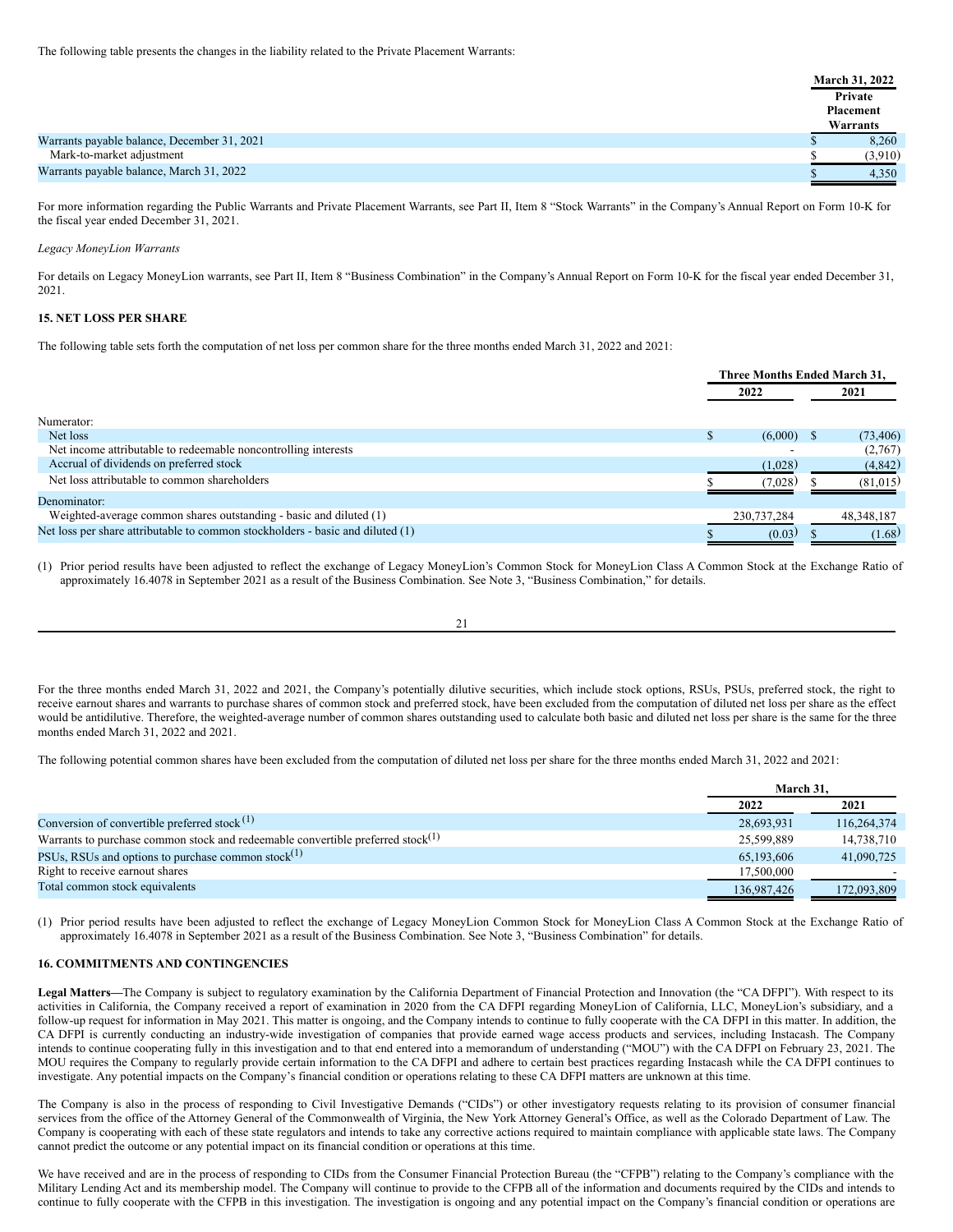We have received and are in the process of responding to investigative subpoenas from the SEC concerning IIA, which primarily held assets from institutional investors and was the Company's primary source of funding for originated receivables through the end of the fourth quarter of 2021. The Company is cooperating with the investigation and cannot predict its outcome or any potential impact on the Company's financial condition or operations.

#### **17. MERGERS AND ACQUISITIONS**

**Even Financial—**On February 17, 2022, the Company completed its previously announced acquisition (the "Even Acquisition") of Even Financial pursuant to the Amended and Restated Agreement and Plan of Merger, by and among the Company, Epsilon Merger Sub Inc., a Delaware corporation and wholly owned subsidiary of the Company, Even Financial and Fortis Advisors LLC, a Delaware limited liability company, solely in its capacity as representative of the equityholders of Even Financial.

Even Financial digitally connects and matches consumers with real-time personalized financial product recommendations from banks, insurance and fintech companies on mobile apps, websites and other consumer touchpoints through its marketplace technology. Even Financial's infrastructure leverages machine learning and advanced data science to solve a significant pain point in financial services customer acquisition, seamlessly bridging financial institutions and channel partners via its industry-leading API and embedded finance marketplaces.

The Even Acquisition strengthens MoneyLion's platform by improving consumers' abilities to find and access the right financial products to help them manage their financial lives. Even Financial's growing network includes over 400 Product Partners and 500 Channel Partners, covering a breadth of financial services including loans, credit cards, mortgages, savings and insurance products. The Even Acquisition also expands MoneyLion's addressable market, extends the reach of MoneyLion's own products, diversifies its revenue mix and furthers MoneyLion's ambition to be the premier financial super app for hardworking Americans.

At the closing of the Even Acquisition, the Company (i) issued to the equityholders of Even Financial an aggregate of 28,164,811 shares of the Company's Series A Redeemable Convertible Preferred Stock, along with an additional 529,120 shares of Series A Redeemable Convertible Preferred Stock to advisors of Even Financial for transaction expenses, valued at \$193,647, (ii) paid to certain Even Financial management equityholders approximately \$14,514 million in cash and (iii) exchanged 8,883,228 options to acquire Even Financial common stock for 5,901,846 options to acquire MoneyLion Class A Common Stock, of which the vested portion at the acquisition date was valued at \$8,963. The equityholders and advisors of Even Financial are also entitled to receive an additional payment from the Company of up to an aggregate of 8,000,000 shares of Series A Redeemable Convertible Preferred Stock, based on the attributed revenue of Even Financial's business during the 13-month period commencing January 1, 2022 (the "Earnout"), and certain recipients of options to acquire shares of the Company's Class A common stock are entitled to receive dividend equivalents in lieu of receiving Series A Redeemable Convertible Preferred Stock, subject to certain conditions (the "Preferred Stock Equivalents"). The combined value of the Earnout and Preferred Stock Equivalents was \$45,336 as of the closing of the Even Acquisition. The total purchase price was approximately \$271,030, subject to customary purchase price adjustments for working capital and inclusive of amounts used to repay approximately \$5,703 of existing indebtedness of Even Financial and pay \$2,868 of seller transaction costs.

23

The fair value of Even Financial's acquired assets and liabilities were as follows:

|                                          | February 17,<br>2022 |         |
|------------------------------------------|----------------------|---------|
| <b>Assets</b>                            |                      |         |
| Cash and cash equivalents                | \$                   | 4,501   |
| Enterprise receivables                   |                      | 9,863   |
| Property and equipment                   |                      | 441     |
| Intangible assets                        |                      | 190,320 |
| Goodwill                                 |                      | 109,375 |
| Other assets                             |                      | 3,354   |
| Total assets                             |                      | 317,854 |
| <b>Liabilities and Equity</b>            |                      |         |
| Liabilities:                             |                      |         |
| Accounts payable and accrued liabilities |                      | 9,258   |
| Other liabilities                        |                      | 37,566  |
| <b>Total liabilities</b>                 |                      | 46,824  |
| Net assets and liabilities acquired      |                      | 271,030 |

The Earnout and Preferred Share Equivalents were valued at \$46,424 as of March 31, 2022, and were included in other liabilities on the consolidated balance sheet. The \$368 change in fair value for the three months ended March 31, 2022 was included on the consolidated statement of operations as a component of the change in fair value of contingent consideration from mergers and acquisitions.

Due to the closing of the Even Acquisition occurring on February 17, 2022, there has not been sufficient time to finalize business combination accounting and related valuations of assets and liabilities acquired and consideration transferred as required by U.S. GAAP. Therefore, all balances recorded and disclosed as of March 31, 2022 are preliminary and subject to change.

The Company's pro forma revenue and net loss for the three months ended March 31, 2022 and 2021 below have been prepared as if Even Financial had been purchased on January 1, 2021. The Company made certain pro forma adjustments related to amortization of intangible assets, intercompany activity and interest expense.

|          | Three Months Ended March 31. |           |
|----------|------------------------------|-----------|
|          | 2022                         | 2021      |
| Revenue  | 70 012<br>0.013              | 41,603    |
| Net loss | (10, 369)                    | (82, 357) |

The unaudited pro forma financial information above is not necessarily indicative of what the Company's consolidated results actually would have been if the Even Acquisition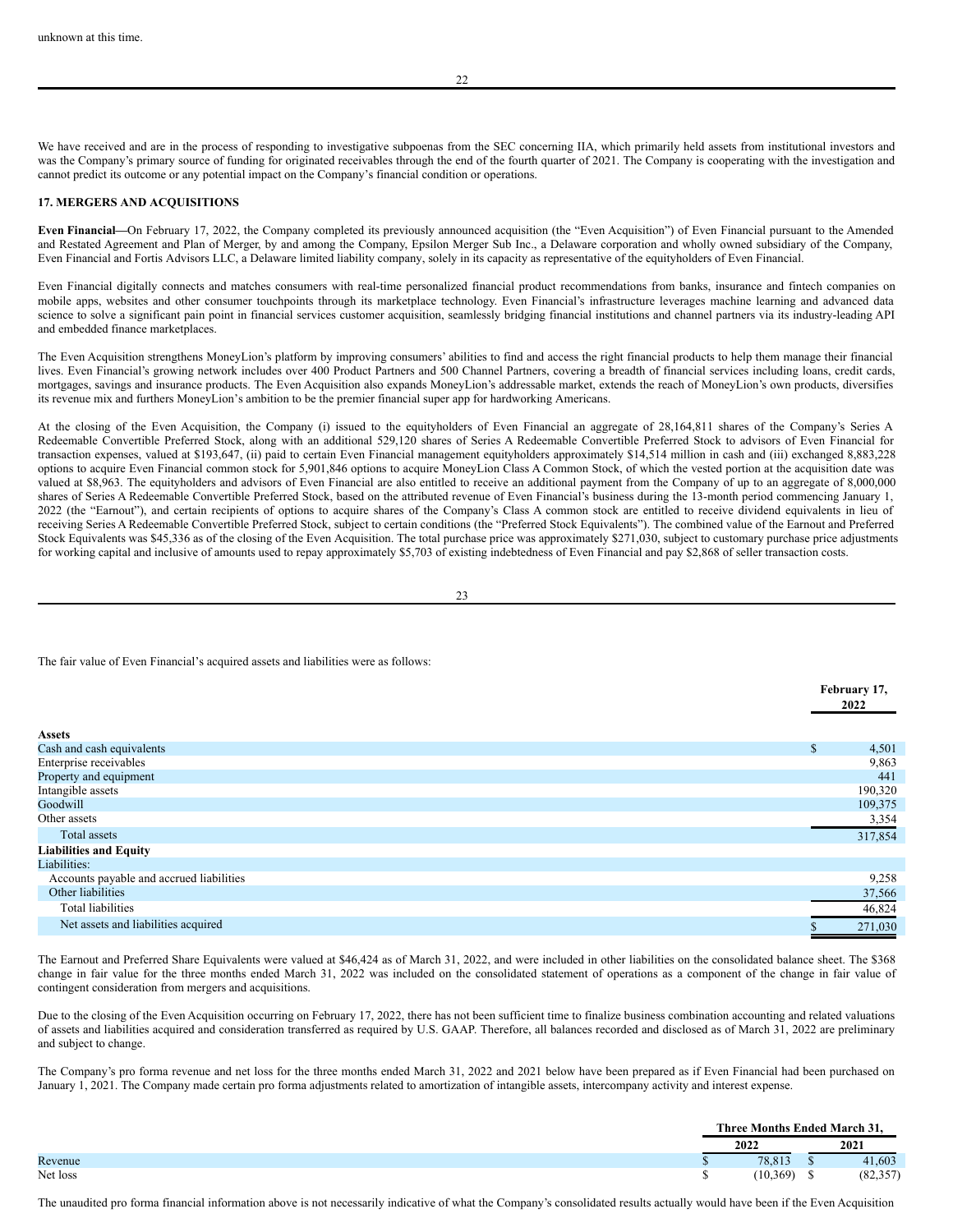had been completed at January 1, 2021. In addition, the unaudited pro forma information above does not attempt to project the Company's future results.

**MALKA**—On November 15, 2021, MoneyLion completed its acquisition (the "MALKA Acquisition") of MALKA. MALKA is a creator network and content platform that provides digital media and content production services to us and to its own clients in entertainment, sports, gaming, live streaming and other sectors. The MALKA Acquisition accelerates MoneyLion's ability to engage with consumers across all digital and emerging channels, allowing MoneyLion to directly connect with communities natively inside and outside of its existing platform. MoneyLion intends for MALKA to operate as an indirect, wholly-owned subsidiary of MoneyLion Inc. with MALKA's pre-acquisition management team leading day-to-day operations.

The total purchase price of the MALKA Acquisition was approximately \$52,685. MoneyLion issued 4,181,441 restricted shares of MoneyLion Class A Common Stock and paid \$10,000 in cash to the sellers in exchange for all of the issued and outstanding membership interests of MALKA. MoneyLion also paid down \$2,196 of MALKA debt facilities. The sellers may earn up to an additional \$35 million payable in restricted shares of MoneyLion Class A Common Stock if MALKA's revenue and EBITDA exceeds certain targets in 2021 and 2022. The \$35 million payable in restricted shares based on 2021 and 2022 operating performance was valued at \$11,782 as of the MALKA Acquisition.

The payable in restricted shares based on 2021 and 2022 operating performance was valued at \$12,922 and \$18,011 as of March 31, 2022 and December 31, 2021, respectively, and was included in other liabilities on the consolidated balance sheets. The \$406 change in fair value for the three months ended March 31, 2022 was included on the consolidated statement of operations as a component of the change in fair value of contingent consideration from mergers and acquisitions.

The fair value of MALKA's acquired assets and liabilities were as follows:

|                                          | November 15,<br>2021 |        |
|------------------------------------------|----------------------|--------|
| <b>Assets</b>                            |                      |        |
| Cash and cash equivalents                | $\mathbf S$          | -51    |
| Other receivables                        |                      | 4,760  |
| Property and equipment                   |                      | 1,281  |
| Intangible assets                        |                      | 17,780 |
| Goodwill                                 |                      | 30,976 |
| Other assets                             |                      | 98     |
| Total assets                             |                      | 54,946 |
| <b>Liabilities and Equity</b>            |                      |        |
| Liabilities:                             |                      |        |
| Accounts payable and accrued liabilities |                      | 1,971  |
| Other liabilities                        |                      | 290    |
| <b>Total liabilities</b>                 |                      | 2,261  |
| Net assets and liabilities acquired      |                      | 52,685 |

#### **18. SUBSEQUENT EVENTS**

The Company has evaluated subsequent events through May 16, 2022, the date on which these consolidated financial statements were available to be issued, and concluded that there were no material subsequent events requiring disclosure.

25

## <span id="page-20-0"></span>**Item 2. Management's Discussion and Analysis of Financial Condition and Results of Operations**

The following Management's Discussion and Analysis of Financial Condition and Results of Operations summarizes the significant factors affecting the consolidated operating results, financial condition, liquidity and capital resources of MoneyLion and is intended to help the reader understand MoneyLion, our operations and our present business environment. This discussion should be read in conjunction with MoneyLion's unaudited consolidated financial statements and notes to those financial statements included in Part I, Item 1 "Financial Statements" within this Quarterly Report on Form 10-Q. References to "we," "us," "our," "Company" or "MoneyLion" refer to MoneyLion Technologies Inc. and, as context requires, its wholly-owned subsidiaries for the periods prior to the Business Combination Closing Date and to MoneyLion Inc. and, as context requires, its wholly-owned subsidiaries for the period thereafter. "Fusion" refers to Fusion Acquisition Corp. for the periods prior to the Business Combination Closing Date.

**Reclassification**—The acquisitions of MALKA and Even Financial and related ongoing integration activities have caused significant changes to the revenue and cost structure of the Company such that the organization of financial statement line items in both the consolidated balance sheets and the consolidated statements of operations used in prior reporting periods are no longer sufficient to properly present the Company's financial condition and results of operations as of March 31, 2022. Reclassifications have been performed relative to the previous presentation of the consolidated balance sheet as of December 31, 2021 and the consolidated statement of operations for the quarter ended March 31, 2021 to present in a new format that better represents the new revenue and cost structure of the Company. The reclassifications had no impact on previously reported total assets, total liabilities or net income (loss) and an immaterial impact on total revenue, net. There was no impact on the consolidated statements of cash flows or consolidated statements of redeemable convertible preferred stock, redeemable noncontrolling interests and stockholders' equity (deficit). There are also related reclassifications and expanded disclosure, where necessary, contained within the notes to the consolidated financial statements.

#### **Overview**

MoneyLion is a leading digital financial services and lifestyle content platform. We provide consumers a full suite of financial and non-financial solutions, bundling proprietary, low-cost financial products with products that are offered through our marketplace and network affiliate partners. We engage and educate our customers with daily, money-related and money-adjacent content, delivered through a hyper-personalized feed, to empower our customers at all times. When our customers enjoy periods of financial excess, we provide tools for them to easily manage their spending and saving goals through our digital banking and automated investing solutions. When our customers experience moments of financial need, we provide them immediate access to innovative lending or earned income advance products and credit improvement programs that can bridge these times of financial stress and improve their financial health. We also leverage our distinct data, technology and network advantages to deliver leading embedded finance marketplace solutions for our Enterprise Partners, allowing them to better connect with existing end-users and reach new potential end-users, complemented by advertising services and digital media and content production services custom designed to promote Enterprise Partners' products and services. We believe that the combination of solutions that MoneyLion provides uniquely positions us to disrupt how financial products are consumed, unlocking a total addressable market that we estimate to be over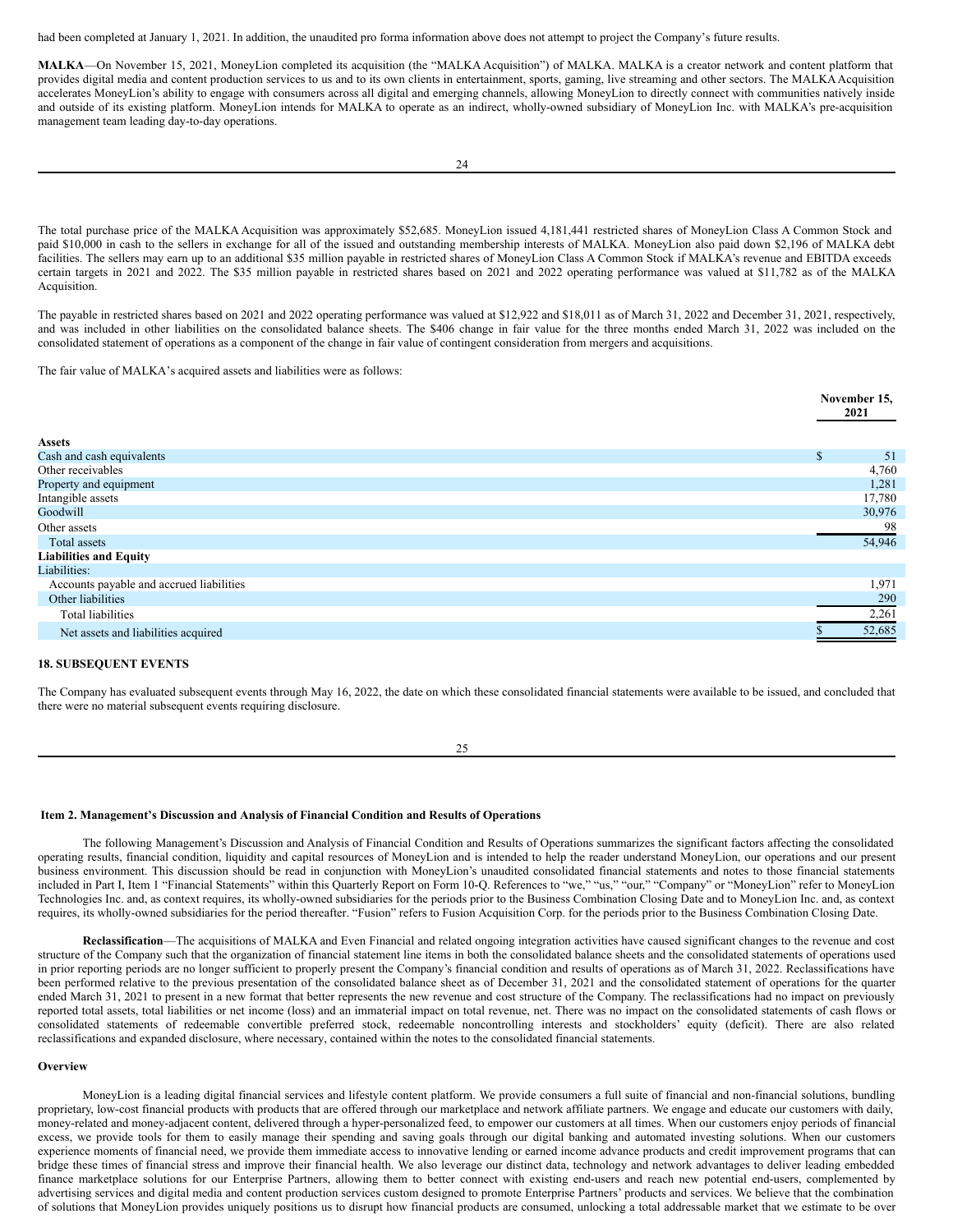## The Company's key consumer product offerings include:

*RoarMoney Premium Mobile Banking* — RoarMoney is our Federal Deposit Insurance Corporation-insured digital demand deposit account with zero minimums, premium features and rewards. Our RoarMoney demand deposit accounts are currently issued by MetaBank, N.A. ("MetaBank"), a South Dakota-based, nationally chartered bank owned by Meta Financial Group, Inc. (NASDAQ: CASH). Customers can open a RoarMoney account in minutes through the MoneyLion mobile application, add funds to their account and begin spending using a RoarMoney virtual debit card. RoarMoney accounts also include a physical MoneyLion Debit Mastercard that can be used at any of the approximately 55,000 Allpoint ATM network locations to make no-fee withdrawals. We earn revenue from interchange fees from payment networks based on customer expenditures on the debit card. We also earn revenue from cardholder fees such as a small monthly administrative fee charged to our customers and a fee charged to customers when an out-of-network ATM is utilized to withdraw cash. Both interchange fees and cardholder fees are reflected in service and subscription fees. We incur direct costs in connection with the RoarMoney account offering, which include fees paid to the payment networks and our partner bank.

*Personalized Investing* — MoneyLion Investing is an online investment account that offers access to separately managed accounts invested based on model portfolios comprised of ETFs and managed on a discretionary basis. Advisory services related to the MoneyLion investment account are provided by ML Wealth LLC ("ML Wealth"), an SEC-registered investment adviser and an indirect wholly-owned subsidiary of MoneyLion. Brokerage and custodial services are provided by DriveWealth, a third-party provider. This fully-managed account model allows customers to set their investment strategy and let ML Wealth manage investment decisions to implement that strategy on a discretionary basis. An investment account holder simply identifies their investing comfort zone to receive a personalized portfolio, a mix of stock and bond ETFs. Our managed investment account is available on a standalone basis. Through MoneyLion Investing, customers are able to develop sound investing habits by enabling certain account features, including auto-investing and round ups. Auto-investing allows our customers to automatically contribute into their investment account with recurring deposits directly into the account. With round ups, customers can also choose to automatically round up purchases made either on their RoarMoney account or an external bank account to the nearest dollar. The accrued round ups can then be transferred into the customer's MoneyLion Investing account and invested in accordance with the customer's chosen investment strategy. We earn revenue from a small monthly administration fee from our customers who use this product, which is reflected in service and subscription fees.

*Crypto* — MoneyLion Crypto is an online cryptocurrency account that enables customers to buy, sell and hold cryptocurrency. The account is provided by Zero Hash LLC and its affiliate, Zero Hash Liquidity Services LLC (collectively, "Zero Hash"). The Zero Hash entities are registered as money services businesses with FinCEN and hold active money transmitter licenses (or the state equivalent of such licenses) in all U.S. states and the District of Columbia except for (i) California, Indiana and Wisconsin, where Zero Hash relies upon licensing exemptions; (ii) Montana, which does not currently have a money transmitter licensing requirement; and (iii) Hawaii. The Zero Hash entities currently engage in crypto asset activities in all U.S. states and the District of Columbia except for New York and Hawaii. RoarMoney accountholders can open a MoneyLion Crypto account through the MoneyLion mobile application and fund it via their RoarMoney account. In addition, customers can also choose to automatically round up purchases made either on their RoarMoney account or an external bank account to the nearest dollar. The accrued round ups can then be transferred into the customer's MoneyLion Crypto account and invested in Bitcoin. As of December 31, 2021, the only cryptocurrencies available through the MoneyLion Crypto account were Bitcoin and Ether. In January 2022, MoneyLion Crypto expanded to include Bitcoin Cash and Litecoin. We are currently in the process of adding an additional cryptocurrency, Solana, to the MoneyLion Crypto platform and anticipate adding an additional cryptocurrency, Avalanche, during the end of the second quarter of 2022 or beginning of the third quarter of 2022. Both MoneyLion and Zero Hash must consent in writing before adding any additional digital assets to the program. We earn revenue from Zero Hash as they pay us a share of the fees that they earn from our customers in exchange for MoneyLion enabling Zero Hash to effect digital currency-related transactions for our customers. This revenue is reflected in service and subscription fees.

*Instacash* — Instacash is our 0% APR advance product that gives customers early access to their recurring income deposits. Customers can access Instacash advances at any time during a regular deposit period up to their advance limit, providing customers with the flexibility to cover temporary cash needs and avoid costly overdraft fees. There are no fees associated with regular delivery of funds to either a RoarMoney account (typically delivered within 12-48 hours) or an external checking account (typically delivered within two to five business days). However, customers have the option to pay an additional fee in order to receive their funds on an expedited basis (typically within minutes or less), the amount of which is based on the amount of the disbursement and whether the funds are delivered to a RoarMoney account or an external checking account. Customers may also choose to leave MoneyLion an optional tip for use of the Instacash service. We earn revenue from tips and instant transfer fees, both reflected in service and subscription fees.

27

*Credit Builder Plus* — Our Credit Builder Plus membership program offers a proven path for our customers to access credit and establish or rebuild history, build savings, establish financial literacy and track their financial health. For a monthly cost of \$19.99, customers receive a suite of services including banking and investment accounts, credit tracking and financial literacy content, rewards programs and access to loans of up to \$1,000 at competitive rates offered by MoneyLion lending subsidiaries, allowing our customers to establish up to twelve months of payment history with all three credit bureaus. We offer our Credit Builder Plus members access to the Lion's Share Loyalty Program, where members can earn rewards of up to \$19.99 per month. We earn revenue from monthly subscription fees paid by our customers. These fees are reflected in service and subscription fees. As part of the Credit Builder Plus membership program, members may apply for a Credit Builder Plus secured personal loan. In addition to a free standard disbursement option, we also offered our customers an option to disburse their funds to their MoneyLion-serviced RoarMoney bank account or external bank account on an expedited basis for an instant transfer fee. This instant disbursement option for Credit Builder Plus loans was removed in the second quarter of 2021. We earn revenue from interest income, reflected in net interest income on finance receivables, and, prior to the removal of the instant disbursement option, instant transfer fees, reflected in service and subscription fees.

*Financial Tracking* — We offer our customers access to financial tracking tools such as Financial Heartbeat, GamePlan and credit score tracking. Financial Heartbeat is an intelligent, automated tool that guides customers on their financial journey. Financial Heartbeat evaluates customers' financial situation across four key dimensions: *SAVE* (savings and financial preparedness), *SPEND* (spending and personal budget), *SHIELD* (insurance needs and coverage) and *SCORE* (credit tracking and health). Through our easy-to-use interface, customers can review the key issues impacting their financial situation, decide what actions to take, evaluate which products to use and receive guidance on how to stay motivated on their journey towards financial wellness. GamePlan provides our customers with a personalized action plan, including a checklist with tasks, meant to help them reach their financial goals across different categories such as spending, saving and more. Financial tracking tools are offered to our customers at no cost and we do not earn revenue from these services.

*MoneyLife* — Consistent with our vision of establishing MoneyLion as a lifestyle brand, in 2021 we introduced MoneyLife, an online financial education content destination. MoneyLife is an influencer-focused, video content-driven educational platform where customers can share and discover ideas, advice and insights regarding their financial lives. MoneyLife includes highly personalized content driven by financial advice and education influencers, tools to achieve financial goals and additional ways of earning rewards to shop and save. Our acquisition of MALKA, a creator network and content platform, accelerates our ability to engage with consumers across all digital and emerging channels, allowing us to directly connect with communities natively inside and outside of our platform. Through MoneyLife, we provide an additional daily destination site for current customers, drive additional prospective customers to MoneyLion and increase customer engagement and cross-sell opportunities for both MoneyLion and its affiliate partners.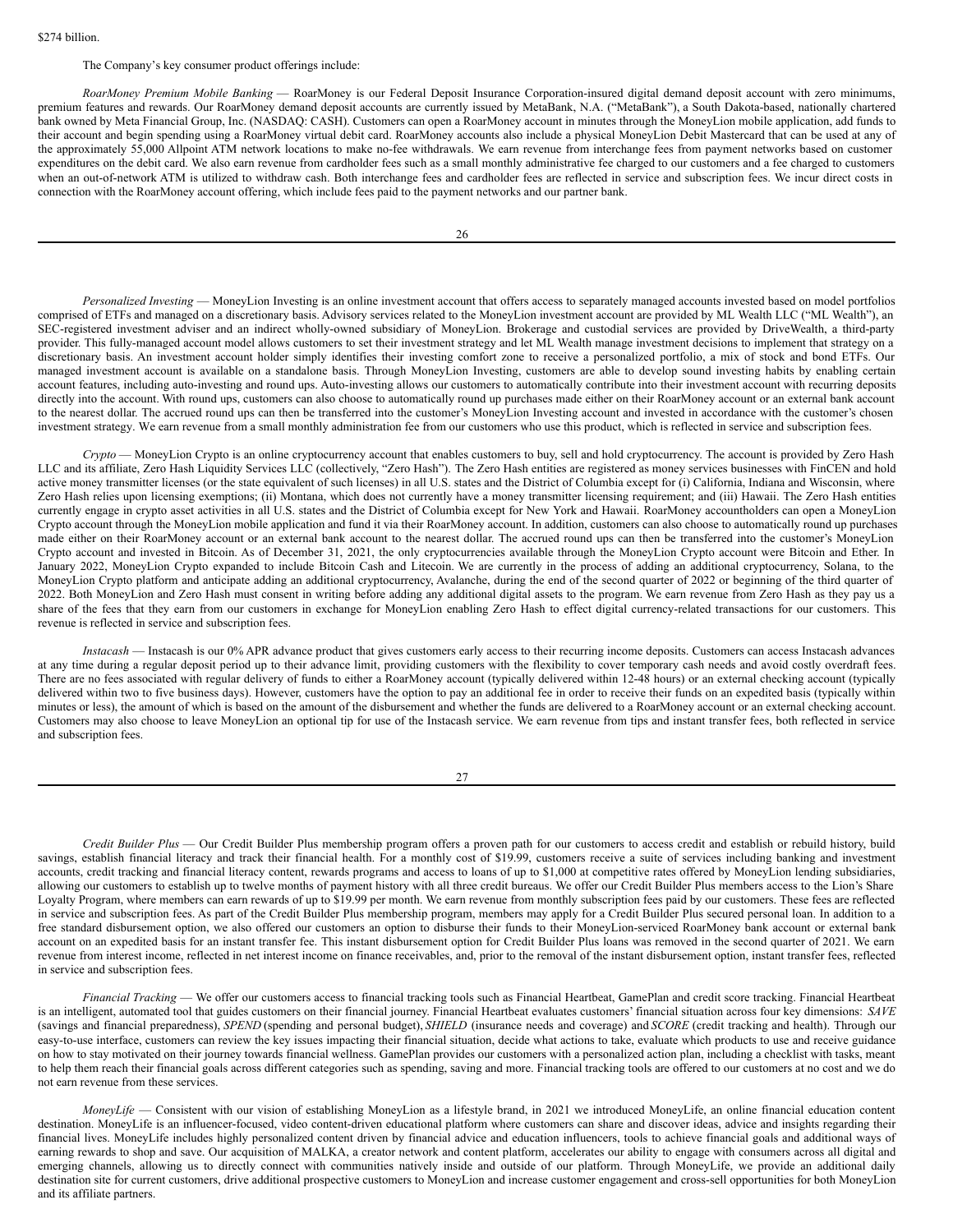The Company's key enterprise service offerings include:

*Af iliate Marketing Program* — We work with various affiliate partners that offer products or services that we may recommend to our customers via display ads, offers or campaigns through our digital platforms. Our customers can access these offers on a standalone basis. We earn revenue from fees from our affiliate partners based on a range of criteria depending on each affiliate relationship including, but not limited to, customers' clicks, impressions, completed transactions or a share of revenue generated for the affiliate partner. This revenue is reflected in enterprise service revenues.

*Even Financial Marketplace* — Through Even Financial, we digitally connect and match consumers with real-time personalized financial product recommendations from banks, insurance and fintech companies on mobile apps, websites and other consumer touchpoints through its marketplace technology. Our infrastructure leverages machine learning and advanced data science to solve a significant pain point in financial services customer acquisition, bridging financial institutions and channel partners via Even Financial's API and embedded finance marketplaces. Even Financial's network includes over 400 Product Partners and 500 Channel Partners, covering a breadth of financial services including loans, credit cards, mortgages, savings, and insurance products. We earn revenue, which is reflected in enterprise service revenue, from our Product Partners based on performance structure. We incur direct costs related to the fees paid to our Channel Partners.

*Digital Media and Content Production*— Through MALKA, we offer digital media and content production services provided to enterprise clients in entertainment, sports, gaming, live streaming and other sectors. We produce content across every digital medium, from creative advertising campaigns and original branded content to egaming livestreams, podcast series, feature length documentaries, sports representation and marketing. We earn revenue, which is reflected in enterprise service revenue, from our enterprise clients based on performance obligations within our contracts with them.

28

#### **Recent Developments**

Recent events impacting our business are as follows:

**COVID-19** — The COVID-19 pandemic has caused substantial changes in consumer behavior, restrictions on business and individual activities and high unemployment rates, which led to reduced economic activity and may continue to cause economic volatility. There continue to be significant uncertainties associated with the COVID-19 pandemic, including with respect to the course, duration and severity of the virus and additional variants, future actions that may be taken by governmental authorities and private businesses to contain the COVID-19 pandemic or to mitigate its impact and the effectiveness of such actions, the timing and speed of economic recovery and the ultimate effectiveness of vaccinations for COVID-19.

In response to the economic uncertainty caused by the pandemic, during 2021, we made certain operational changes and implemented certain consumer support programs which were immaterial to our performance. For example, we reduced our marketing activities such as advertising through digital platforms, which have since returned to pre-pandemic levels and also reduced our sponsorship arrangements with third parties. In addition, we implemented underwriting policy changes on a targeted basis to more closely manage credit risk while we further evaluated market conditions. Our underwriting models are dynamic relative to real time changes in our customer's income and credit profiles and our credit performance remained steady as our underwriting models quickly adapted to these changes. To further support our customers, we expanded our payment deferral options and reduced certain fees, while providing them with relevant content and resources on topics like unemployment insurance and stimulus checks. For instance, for our secured personal loan customers with no prior missed payments, we offered payment deferrals based on a customer's payment frequency, ranging from one payment deferral for monthly payments and up to three payment deferrals for weekly payments. For our Instacash customers with an outstanding advance, we allowed them to change the scheduled repayment date by up to 14 days. Once the advance was repaid, the customer could request another change to the scheduled repayment on another advance. While there is no limit to the number of changes a customer may be granted, they are limited to one at a time and per advance. Despite the economic uncertainty as a result of COVID-19, we have increased the number of customers on our platform.

Management will continue to monitor the nature and extent of potential impact to the business as the pandemic continues.

**Business Combinations** — Since January 1, 2021, we have completed the following business combinations:

- **Merger with Fusion** On September 22, 2021, Legacy MoneyLion completed the Business Combination with Fusion and became a publicly traded company. The Business Combination was accounted for as a reverse recapitalization in accordance with U.S. GAAP, for which Legacy MoneyLion was determined to be the accounting acquirer. Since the Business Combination was accounted for as a reverse recapitalization, no goodwill or other intangible assets were recorded, in accordance with U.S. GAAP. Under this method of accounting, Fusion was treated as the "acquired" company for financial reporting purposes. Operations prior to the Business Combination are those of Legacy MoneyLion. See Part II, Item 8 "Business Combination" in the Company's Annual Report on Form 10-K for the fiscal year ended December 31, 2021 for additional information.
- **MALKA Acquisition** On November 15, 2021, MoneyLion completed its acquisition of MALKA (the "MALKA Acquisition"). MALKA is a creator network and content platform that provides digital media and content production services to us and to its own clients in entertainment, sports, gaming, live streaming and other sectors. The MALKA Acquisition accelerates MoneyLion's ability to engage with consumers across all digital and emerging channels, allowing MoneyLion to directly connect with communities natively inside and outside of its existing platform. We intend for MALKA to operate as an indirect, wholly-owned subsidiary of MoneyLion Inc. with MALKA's pre-acquisition management team leading day-to-day operations.

Related to the closing of the MALKA Acquisition, MoneyLion issued 4,181,441 in restricted shares of MoneyLion Class A Common Stock and paid approximately \$10.0 million in cash to the sellers in exchange for all of the issued and outstanding membership interests of MALKA. MoneyLion also paid down approximately \$2.2 million of MALKA debt facilities. The sellers may earn up to an additional \$35 million payable in restricted shares of MoneyLion Class A Common Stock if MALKA's revenue and EBITDA exceeds certain targets in 2021 and 2022. The total purchase price of the MALKA Acquisition was approximately \$52.7 million.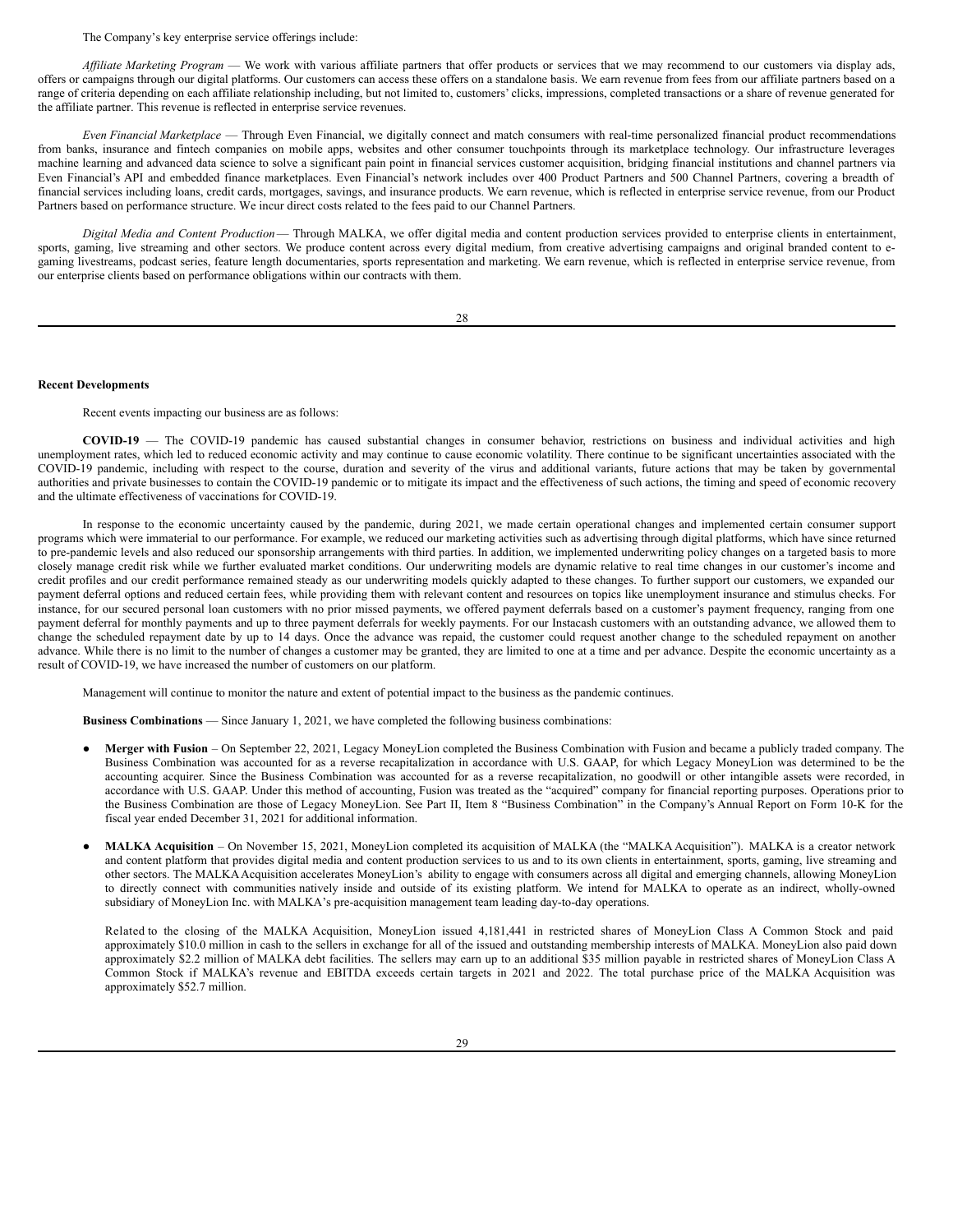● **Even Acquisition** – On February 17, 2022, MoneyLion completed its acquisition of Even Financial (the "Even Acquisition"). Even Financial digitally connects and matches consumers with real-time personalized financial product recommendations from banks, insurance and fintech companies on mobile apps, websites and other consumer touchpoints through its marketplace technology. Even Financial's infrastructure leverages machine learning and advanced data science to solve a significant pain point in financial services customer acquisition, seamlessly bridging financial institutions and channel partners via its industry-leading API and embedded finance marketplaces.

The Even Acquisition strengthens MoneyLion's platform by improving consumers' abilities to find and access the right financial products to help them manage their financial lives. Even Financial's growing network includes over 400 Product Partners and 500 Channel Partners, covering a breadth of financial services including loans, credit cards, mortgages, savings and insurance products. The Even Acquisition also expands MoneyLion's addressable market, extends the reach of MoneyLion's own products, diversifies its revenue mix and furthers MoneyLion's ambition to be the premier financial super app for hardworking Americans.

At the closing of the Even Acquisition, the Company (i) issued to the equityholders of Even Financial an aggregate of 28,164,811 shares of the Company's Series A Redeemable Convertible Preferred Stock, along with an additional 529,120 shares of Series A Redeemable Convertible Preferred Stock to advisors of Even Financial for transaction expenses, valued at \$0.2 million, (ii) paid to certain Even Financial management equityholders approximately \$14.5 million in cash and (iii) exchanged 8,883,228 options to acquire Even Financial common stock for 5,901,846 options to acquire MoneyLion Class A Common Stock, of which the vested portion at the acquisition date was valued at \$8.9 million. The equityholders and advisors of Even Financial are also entitled to receive an additional payment from the Company of up to an aggregate of 8,000,000 shares of Series A Redeemable Convertible Preferred Stock, based on the attributed revenue of Even Financial's business during the 13-month period commencing January 1, 2022 (the "Earnout"), and certain recipients of options to acquire shares of the Company's Class A common stock are entitled to receive dividend equivalents in lieu of receiving Series A Redeemable Convertible Preferred Stock, subject to certain conditions (the "Preferred Stock Equivalents"). The combined value of the Earnout and Preferred Stock Equivalents was \$45.3 million as of the closing of the Even Acquisition. The total purchase price was approximately \$270 million, subject to customary purchase price adjustments for working capital and inclusive of amounts used to repay approximately \$5.7 million of existing indebtedness of Even Financial and pay \$2.9 million of seller transaction costs.

#### **Factors Affecting Our Performance**

The Company is subject to a number of risks including, but not limited to, the need for successful development of products, the need for additional capital (or financing) to fund operating losses, competition from substitute products and services from larger companies, protection of proprietary technology, dependence on key individuals and risks associated with changes in information technology.

## *New customer growth and increasing usage across existing customers*

Our ability to effectively acquire new customers through our acquisition and marketing efforts, and drive usage of our products across our existing customers is key to our growth. We invested in the platform approach and believe our customers' experience is enhanced by using our full product suite as we can better tailor the insights and recommendations. In turn, this generates higher revenue and lifetime value from our customer base.

$$
^{30}
$$

#### *Product expansion and innovation*

We believe in the platform approach and providing relevant products to our customers to help them better manage their financial lives, both in times of need and excess. We will continue to invest in enhancing our existing suite of products and developing new products. Any factors that impair our ability to do so may negatively impact our efforts towards retaining and attracting customers.

#### *General economic and market conditions*

Our performance is impacted by the relative strength of the overall economy, market volatility, consumer spending behavior and consumer demand for financial products and services. The willingness of our customers to spend, invest, or borrow may fluctuate with their level of disposable income. Other factors such as interest rate fluctuations or monetary policies may also impact our customers' behavior and our own ability to fund advances and loan volume.

#### *Competition*

We compete with several larger financial institutions and technology platforms that offer similar products and services. We compete with those that offer both single point solutions similar to any one of our products as well as more integrated, complete solutions. Some of our competitors may have access to more resources than we do and thus may be able to offer better pricing or benefits to our customers.

#### *Pricing of our products*

We derive a substantial portion of our revenue from fees earned from our products. The fees we earn are subject to a variety of external factors such as competition, interchange rates and other macroeconomic factors, such as interest rates and inflation, among others. We may provide discounts to customers who utilize multiple products to expand usage of our platform. We may also lower pricing on our products to acquire new customers. For example, we offer our customers discounts such as Shake 'N' Bank cashback and other cashback rewards opportunities as part of our RoarMoney bank account product offering and such discounts are provided to customers based on eligible MoneyLion debit card transactions. On average, approximately 40% of our eligible RoarMoney bank account customers receive this benefit. We also offer our Credit Builder Plus members access to our Lion's Share Loyalty Program where members can earn up to \$19.99 per month. The size of the Lion's Share reward depends on a customer's number of logins into the MoneyLion app and purchases using their RoarMoney account in that month. On average, approximately 25% of our Credit Builder Plus members who met the minimum eligibility criteria received a Lion's Share reward.

#### *Product mix*

We offer various products and services on our platform, including a membership program, loans, cash advances, affiliate offers and cryptocurrency, investment and bank accounts. Each product has a different profitability profile. The relative usage of products with high or low profitability and their lifetime value could have an impact on our performance.

#### *Access and cost of financing*

Our credit products and other receivables were primarily financed through IIA until the end of the fourth quarter of 2021. Beginning in the fourth quarter of 2021, we transitioned our primary source of funding for originated receivables from IIA to special purpose vehicle financings from third-party institutional lenders. Loss of one or more of the financing sources we have for our credit products and other receivables could have an adverse impact on our performance, and it could be costly to obtain new financing.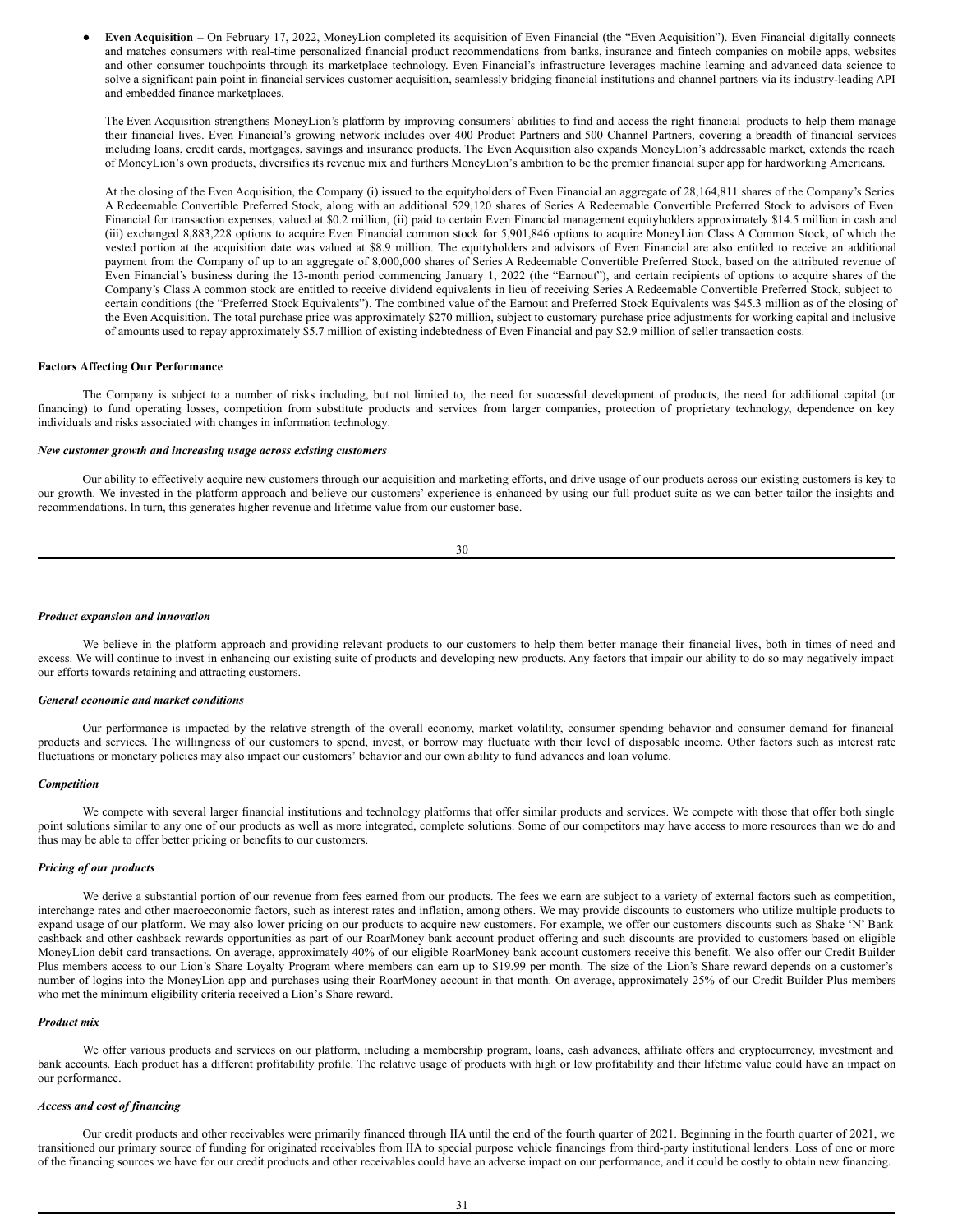#### **Key Performance Metrics**

We regularly review several metrics, including the following key metrics, to evaluate our business, measure our performance, identify trends affecting our business, formulate financial projections and make strategic decisions.

#### *Total Customers*

We define Total Customers as the cumulative number of customers that have opened at least one account, including banking, membership subscription, secured personal loan, cash advance, managed investment account, cryptocurrency account or affiliate product. Total Customers also include customers that have submitted for, received and clicked on at least one offer, including loans, credit cards, mortgages, savings and insurance products, from a Product Partner via our Even Financial marketplace. We consider Total Customers to be a key performance metric as it can be used to understand lifecycle efforts of our customers, as we look to cross-sell products to our customer base and grow our platform. Total Customers were 3.9 million and 1.8 million as of March 31, 2022 and 2021, respectively.

#### *Total Products*

We define Total Products as the total number of products that our Total Customers have opened including banking, membership subscription, secured personal loan, cash advance, managed investment account, cryptocurrency account, affiliate product, or signed up for our financial tracking services (with either credit tracking enabled or external linked accounts), whether or not the customer is still registered for the product. Total Products also include products that our Total Customers have submitted for, received and clicked on via our Even Financial marketplace. If a customer has funded multiple secured personal loans or cash advances or received and clicked on multiple products via our Even Financial marketplace, it is only counted once for each product type. We consider Total Products to be a key performance metric as it can be used to understand the usage of our products across our customer base. Total Products were 9.0 million and 5.1 million as of March 31, 2022 and 2021, respectively.

#### *Enterprise Partners*

Enterprise Partners is comprised of Product Partners and Channel Partners. We define Product Partners as financial institutions and financial service providers. We define Channel Partners as organizations that allow us to reach a wide base of consumers, including but not limited to news sites, content publishers, product comparison sites and financial institutions. Enterprise Partners were 980 as of March 31, 2022, comprised of 424 Product Partners and 556 Channel Partners.

## *Total Originations*

We define Total Originations as the dollar volume of the secured personal loans originated and cash advances funded within the stated period. We consider Total Originations to be a key performance metric as it can be used to measure the usage and engagement of the customers across our secured personal lending and Instacash products and is a significant driver of net interest income on finance receivables and service and subscription fees. Total Originations were \$408 million and \$189 million for the three months ended March 31, 2022 and 2021, respectively, and were originated directly by MoneyLion.

32

#### *Adjusted Revenue*

Adjusted Revenue is defined as total revenue, net, plus amortization of loan origination costs less provision for loss on subscription receivables, provision for loss on fees receivables and revenue derived from phased out products. We believe that Adjusted Revenue provides a meaningful understanding of revenue from ongoing products and recurring revenue for comparability purposes. Adjusted Revenue is a non-GAAP measure and should not be viewed as a substitute for total revenue, net. Refer to the "*Non-GAAP Measures*" section below for further discussion.

Our Adjusted Revenue is further broken into the following categories:

|                         | <b>Three Months Ended</b><br>March 31, |    |        |  |
|-------------------------|----------------------------------------|----|--------|--|
|                         | 2022                                   |    | 2021   |  |
|                         | (in thousands)                         |    |        |  |
| Consumer                | 45,724                                 | D. | 31,489 |  |
| Enterprise              | 20,753                                 |    | 996    |  |
| <b>Adjusted Revenue</b> | 66,477                                 |    | 32,485 |  |

This breakdown of Adjusted Revenue across the categories of consumer revenue and enterprise revenue helps provide our management with a better understanding of Adjusted Revenue by type and may help to inform strategic pricing and resource allocations across our products.

## *Adjusted Gross Profit and Adjusted EBITDA*

Adjusted Gross Profit is defined as gross profit less revenue derived from phased out products. Adjusted EBITDA is defined as net income (loss) plus interest expense related to corporate debt, income tax expense (benefit), depreciation and amortization expense, change in fair value of warrants, change in fair value of subordinated convertible notes, change in fair value of contingent consideration from mergers and acquisitions, stock-based compensation and one-time expenses less origination financing cost of capital. We believe Adjusted Gross Profit and Adjusted EBITDA provide a meaningful understanding of an aspect of profitability based on our current product portfolio. These are non-GAAP measures and should not be viewed as a substitute for gross profit nor net income (loss). Refer to the "*Non-GAAP Measures*" section below for further discussion.

## **Results of Operations for the Three Months Ended March 31, 2022 and 2021**

## **Revenues**

The following table is reference for the discussion that follows.

|                                        | <b>Three Months Ended</b><br>March 31. |  | Change        |  |  |
|----------------------------------------|----------------------------------------|--|---------------|--|--|
| 2022                                   | 2021                                   |  | $\frac{6}{9}$ |  |  |
| (In thousands, except for percentages) |                                        |  |               |  |  |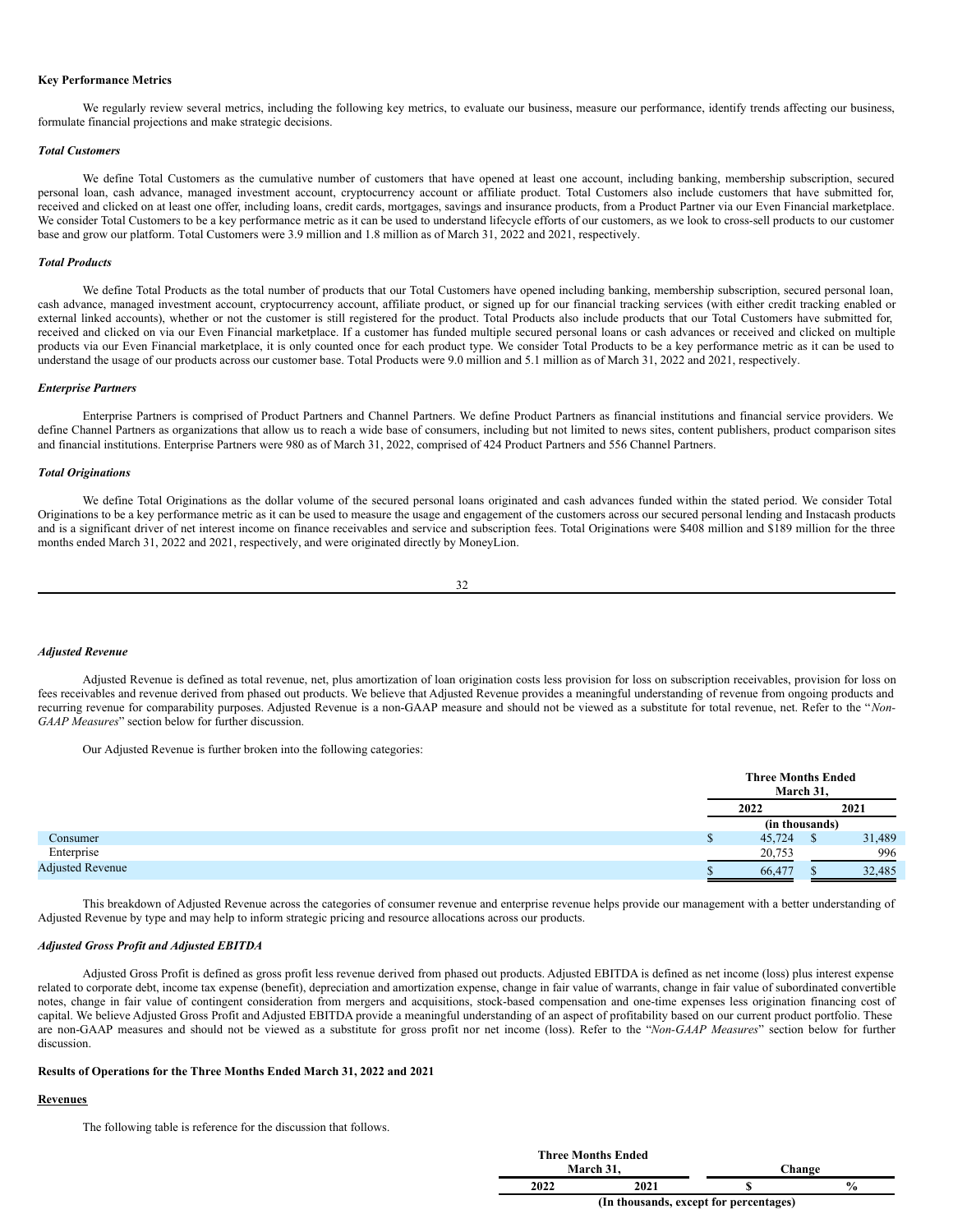| Consumer revenues                          |        |        |        |         |
|--------------------------------------------|--------|--------|--------|---------|
| Service and subscription fees              | 46.394 | 30,472 | 15.922 | 52.3%   |
| Net interest income on finance receivables | 2.568  | 1.662  | 906    | 54.5%   |
| Total consumer revenues                    | 48.962 | 32.134 | 16.828 | 52.4%   |
| Enterprise service revenues                | 20.752 | 996    | 19.756 | .983.5% |
| Total revenue, net                         | 69.714 | 33.130 | 36,584 | 110.4%  |

We generate revenues primarily from various product-related fees, providing membership subscriptions, performing enterprise services and originating loans.

Total revenues increased by \$36.6 million, or 110.4%, to \$69.7 million for the three months ended March 31, 2022, as compared to \$33.1 million for the same period in 2021.

#### *Service and subscription fees*

Service and subscription fees increased by \$15.9 million, or 52.3%, to \$46.4 million for the three months ended March 31, 2022, as compared to \$30.5 million for the same period in 2021. The increase in service and subscription fees were driven by increases in fee income related to instant transfer fees and tips from Instacash of \$15.4 million driven by the growth of Instacash advances, across both existing and new customers, and an increase in subscription fees of \$1.4 million due to an increased number of customers using the Credit Builder Plus membership program. These increases were partially offset by decreases in fee income related to interchange, cardholder and administration fees from our bank and investment accounts of \$0.9 million driven by lower payment volume.

| I      | I      |
|--------|--------|
| I      | I      |
| $\sim$ | $\sim$ |
|        |        |

#### *Net interest income on finance receivables*

Net interest income on finance receivables is generated by interest earned on Credit Builder Plus loans, which is partially offset by the amortization of loan origination costs.

Net interest income on finance receivables increased by \$0.9 million, or 54.5%, to \$2.6 million for the three months ended March 31, 2022, as compared to \$1.7 million for the same period in 2021. The increase in net interest income on finance receivables was driven by an over 40% year-over-year origination growth on our Credit Builder Plus loan program across both existing and new customers. The amortization of loan origination costs increased by \$0.1 million to \$0.3 million for the three months ended March 31, 2022, as compared to \$0.2 million for the same period in 2021.

## *Enterprise service revenues*

Enterprise service revenues increased by \$19.8 million, or 1,983.5%, to \$20.8 million for the three months ended March 31, 2022, as compared to \$1.0 million for the same period in 2021. This increase was primarily attributable to the acquisitions of Even Financial and MALKA, which significantly expanded the Company's affiliate marketing platform, number of enterprise partners and digital media and content production services.

## **Operating Expenses**

The following table is reference for the discussion that follows:

|                                                                                | <b>Three Months Ended</b><br>March 31, |                                        | Change    |               |
|--------------------------------------------------------------------------------|----------------------------------------|----------------------------------------|-----------|---------------|
|                                                                                | 2022                                   | 2021                                   | S         | $\frac{0}{0}$ |
|                                                                                |                                        | (In thousands, except for percentages) |           |               |
| <b>Operating expenses</b>                                                      |                                        |                                        |           |               |
| Provision for credit losses on consumer receivables                            | 23,044                                 | 5,708                                  | 17,336    | 303.7%        |
| Compensation and benefits                                                      | 22,043                                 | 7,057                                  | 14,986    | 212.4%        |
| Marketing                                                                      | 11,416                                 | 4,363                                  | 7,053     | 161.7%        |
| Direct costs                                                                   | 21,204                                 | 9,903                                  | 11,301    | 114.1%        |
| Professional services                                                          | 7,288                                  | 3,586                                  | 3,702     | 103.2%        |
| Technology-related costs                                                       | 4,505                                  | 2,199                                  | 2,306     | 104.9%        |
| Other operating expenses                                                       | 10,769                                 | 1,082                                  | 9,687     | 895.3%        |
| <b>Total operating expenses</b>                                                | 100,269                                | 33,898                                 | 66,371    | 195.8%        |
| Other (expense) income                                                         |                                        |                                        |           |               |
| Interest expense                                                               | (6,174)                                | (1, 471)                               | (4,703)   | 319.7%        |
| Change in fair value of warrant liability                                      | 3,910                                  | (31,230)                               | 35,140    | nm            |
| Change in fair value of subordinated convertible notes                         |                                        | (39, 939)                              | 39,939    | nm            |
| Change in fair value of contingent consideration from mergers and acquisitions | (682)                                  |                                        | (682)     | nm            |
| Other (expense) income                                                         | (916)                                  | 27                                     | (943)     | nm            |
| Total other (expense) income                                                   | (3,862)                                | (72, 613)                              | 68,751    | $-94.7%$      |
| Income tax (benefit) expense                                                   | (28, 417)                              | 25                                     | (28, 442) | nm            |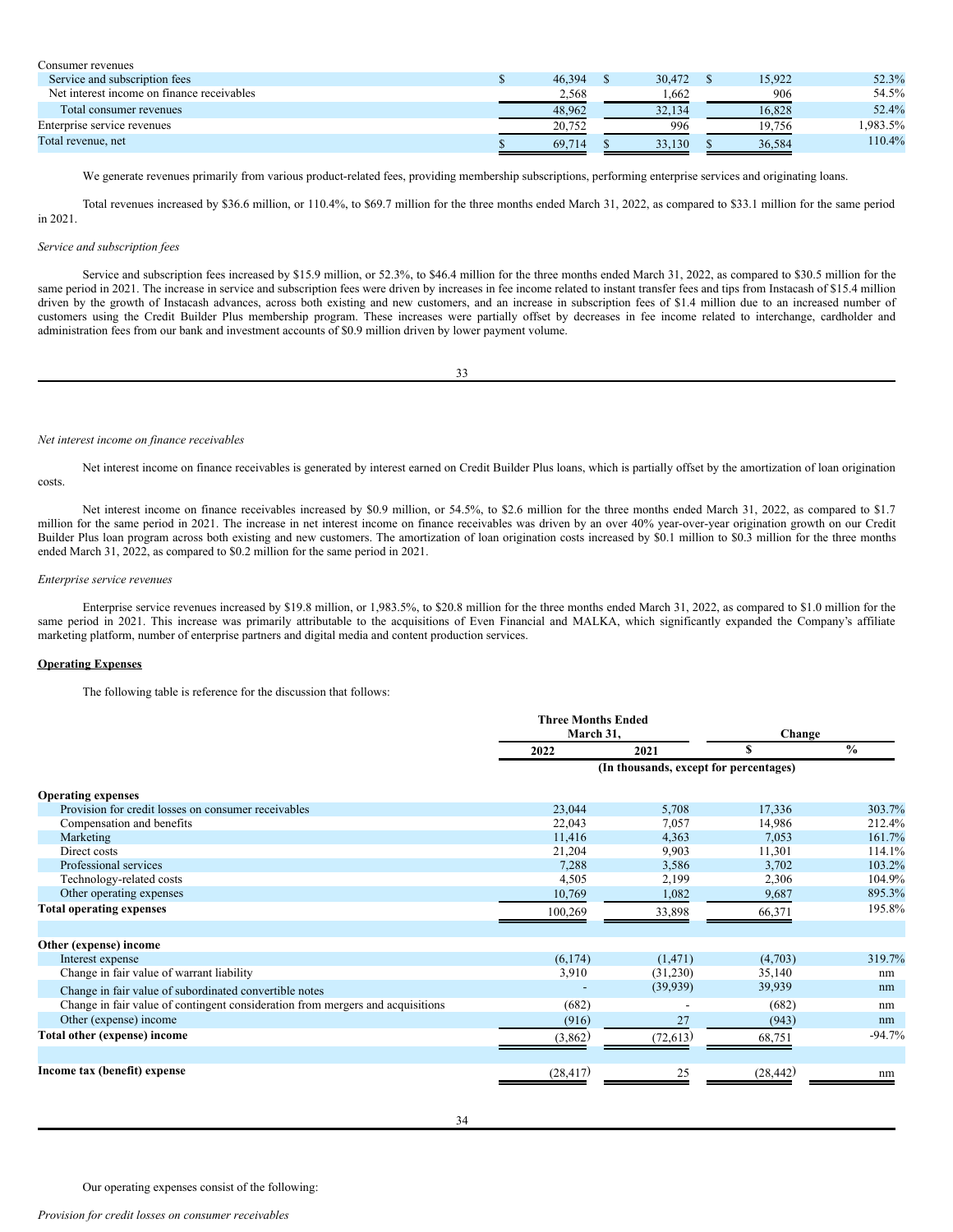Provision for credit losses on consumer receivables consists of amounts charged during the period to maintain an allowance for credit and advance losses. The allowance represents management's estimate of the credit losses in our consumer receivable portfolio and is based on management's assessment of many factors, including changes in the nature, volume and risk characteristics of the consumer receivables portfolio, including trends in delinquency and charge-offs and current economic conditions that may affect the customer's ability to pay.

Provision for credit losses on consumer receivables increased by \$17.3 million, or 303.7%, to \$23.0 million for the three months ended March 31, 2022, as compared to \$5.7 million for the same period in 2021. This increase resulted primarily from an increase to provision related to Instacash advance receivables of \$12.5 million, Instacash instant transfer fees and tips of \$1.4 million and Credit Builder Plus loan receivables of \$1.7 million, evidenced by the increase in Total Originations from approximately \$189 million for the three months ended March 31, 2021 compared to approximately \$408 million for the same period in 2022. Provision related to subscription fees increased by \$1.3 million. Related to the ML Plus loans, a legacy product we transitioned from in the second quarter of 2020, the provision decreased by \$0.4 million.

#### *Compensation and benefits*

Compensation and benefits increased by \$15.0 million, or 212.4%, to \$22.0 million for the three months ended March 31, 2022, as compared to \$7.1 million for the same period in 2021. This increase was driven primarily by \$7.0 million of additional compensation and benefits expenses attributable to the acquisitions of Even Financial and MALKA, an increase in stock-based compensation of \$2.9 million and a \$1.2 million increase in discretionary incentive bonuses due to increased headcount throughout 2021.

#### *Marketing*

Marketing increased by \$7.1 million, or 161.7%, to \$11.4 million for the three months ended March 31, 2022, as compared to \$4.4 million for the same period in 2021. This increase resulted primarily from an increase in costs related to advertising through digital platforms of \$3.4 million and other marketing-related activities of \$3.8 million.

#### *Direct costs*

Direct costs increased by \$11.3 million, or 114.1%, to \$21.2 million for the three months ended March 31, 2022, as compared to \$9.9 million for the same period in 2021. The increase was primarily driven by \$10.5 million of direct costs related to Even and MALKA, \$2.2 million of increased payment processing fees and \$0.7 million of increased underwriting expenses driven by growth in total originations and total customers; partially offset by a \$2.1 million decrease in costs related to our bank account offering.

#### *Professional services*

Professional services increased by \$3.7 million, or 103.2%, to \$7.3 million for the three months ended March 31, 2022, as compared to \$3.6 million for the same period in 2021. This increase resulted primarily from an increase in fees related to accounting and consulting services of \$1.8 million and legal services of \$1.6 million, supporting our public reporting and other transaction-related requirements.

#### *Technology-related costs*

Technology-related costs increased by \$2.3 million, or 104.9%, to \$4.5 million for the three months ended March 31, 2022, as compared to \$2.2 million for the same period in 2021. This increase resulted primarily from an increase in costs related to internet hosting expenses of \$0.6 million, software licenses and subscriptions of \$0.8 million and depreciation and amortization related to equipment and software of \$0.5 million.

$$
^{35}
$$

#### *Other operating expenses*

Other operating expenses increased by \$9.7 million to \$10.8 million for the three months ended March 31, 2022, as compared to \$1.1 million for the same period in 2021. The increase was driven by \$2.4 million of additional amortization expenses which was primarily attributable to the acquisitions of Even Financial and MALKA, \$2.0 million of insurance-related expenses, \$1.7 million related to a reserve for costs related to ongoing legal matters, and \$1.8 million for other general operating expenses.

#### Our other (expense) income consists of the following:

#### *Interest expense*

Interest expense increased by \$4.7 million, or 319.7%, to \$6.2 million for the three months ended March 31, 2022, as compared to \$1.5 million for the same period in 2021. This increase resulted from an increase in average debt outstanding during the three months ended March 31, 2022 compared to the same period in 2021. See Part I, Item 1 "Financial Statements — Debt" for more information.

#### *Change in fair value of warrant liability*

Change in fair value of warrant liability was a benefit of \$3.9 million for the three months ended March 31, 2022, as compared to an expense of \$31.2 million for the same period in 2021. The change in fair value of warrant liability was due to changes in inputs that drive the warrant liability fair value calculations.

## *Change in fair value of subordinated convertible notes*

Change in fair value of subordinated convertible notes had no expense for the three months ended March 31, 2022 compared to an expense of \$39.9 million for the three months ended March 31, 2021. There was no activity for the three months ended March 31, 2022 because the subordinated convertible notes were converted into common stock immediately prior to the Business Combination Closing in September 2021; the noteholders subsequently received shares of MoneyLion Class A Common Stock upon the Business Combination Closing.

#### *Change in fair value of contingent consideration from mergers and acquisitions*

Change in fair value of contingent consideration from mergers and acquisitions was an expense of \$0.7 million for the three months ended March 31, 2022, as compared to zero for the same period in 2021. No contingent consideration from mergers and acquisitions was outstanding for the three months ended March 31, 2021.

#### *Other (expense) income*

Other (expense) income decreased by \$0.9 million to other expense of \$0.9 million for the three months ended March 31, 2022, as compared to \$0.0 million for the same period in 2021. The majority of other expense in the three months ended March 31, 2022 was related to expenses from debt transactions during the period.

#### *Income tax (benefit) expense*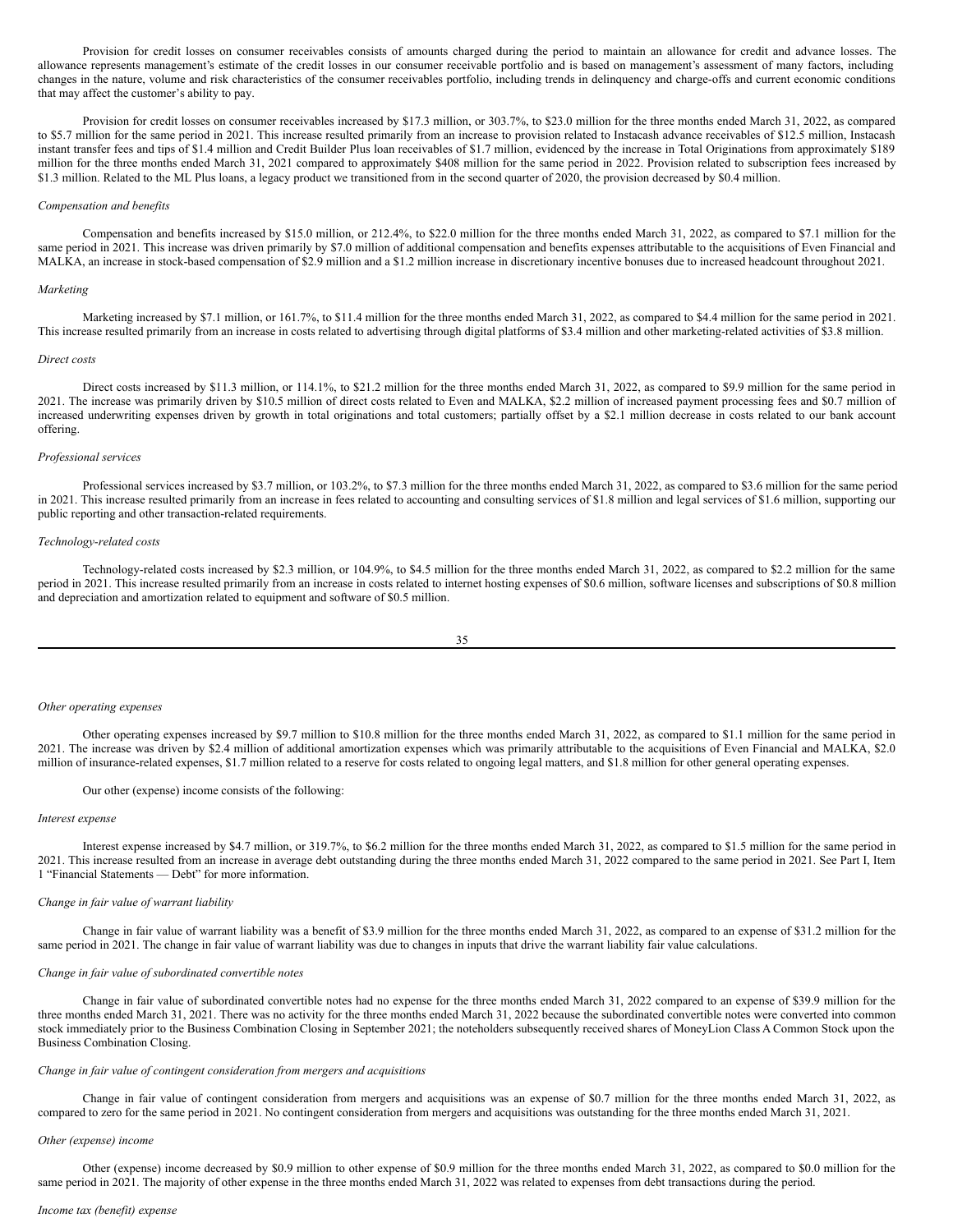#### **Non-GAAP Measures**

In addition to total revenue, net, net income (loss) and gross profit, which are measures presented in accordance with U.S. GAAP, management believes that Adjusted Revenue, Adjusted Gross Profit and Adjusted EBITDA provide relevant and useful information which is widely used by analysts, investors and competitors in our industry in assessing performance. Adjusted Revenue, Adjusted Gross Profit and Adjusted EBITDA are supplemental measures of MoneyLion's performance that are neither required by nor presented in accordance with U.S. GAAP. Adjusted Revenue, Adjusted Gross Profit and Adjusted EBITDA should not be considered as substitutes for U.S. GAAP metrics such as total revenue, net, net income (loss), gross profit or any other performance measures derived in accordance with U.S. GAAP and may not be comparable to similar measures used by other companies.

We define Adjusted Revenue as total revenue, net plus amortization of loan origination costs less provision for loss on subscription receivables, provision for loss on fees receivables and revenue derived from phased out products. The definition of Adjusted Revenue previously removed non-operating income, which has been moved out of total revenue, net and into other (expense) income as part of our GAAP financial statement reclassification. We believe that Adjusted Revenue provides a meaningful understanding of revenue from ongoing products and recurring revenue for comparability purposes.

We define Adjusted Gross Profit as gross profit less revenue derived from phased out products. The definition of Adjusted Gross Profit previously removed nonoperating income, which has been moved out of total revenue, net and into other (expense) income as part of our GAAP financial statement reclassification. We define Adjusted EBITDA as net income (loss) plus interest expense related to corporate debt, income tax expense (benefit), depreciation and amortization expense, change in fair value of warrant liability, change in fair value of subordinated convertible notes, change in fair value of contingent consideration from mergers and acquisitions, stock-based compensation and one-time expenses less origination financing cost of capital. We believe that these measures provide a meaningful understanding of an aspect of profitability based on our current product portfolio.

Adjusted Revenue, Adjusted Gross Profit and Adjusted EBITDA are useful to an investor in evaluating our performance because these measures:

- are widely used by investors to measure a company's operating performance;
- are metrics used by rating agencies, lenders and other parties to evaluate our credit worthiness; and
- are used by our management for various purposes, including as measures of performance and as a basis for strategic planning and forecasting.

The reconciliation of total revenue, net to Adjusted Revenue for the three months ended March 31, 2022 and 2021 is as follows:

|                                                                                    |    | <b>Three Months Ended</b><br>March 31, |      |        |  |
|------------------------------------------------------------------------------------|----|----------------------------------------|------|--------|--|
|                                                                                    |    | 2022                                   | 2021 |        |  |
|                                                                                    |    | (in thousands)                         |      |        |  |
| Total revenues, net                                                                | .Ъ | 69,714                                 |      | 33,130 |  |
| Add back:                                                                          |    |                                        |      |        |  |
| Amortization of loan origination costs                                             |    | 324                                    |      | 81     |  |
| Less:                                                                              |    |                                        |      |        |  |
| Provision for credit losses on receivables - subscription receivables <sup>2</sup> |    | (1, 541)                               |      | (234)  |  |
| Provision for credit losses on receivables - fees receivables <sup>3</sup>         |    | (2,001)                                |      | (615)  |  |
| Revenue derived from products that have been phased out <sup>4</sup>               |    | (20)                                   |      | 124    |  |
| <b>Adjusted Revenue</b>                                                            |    | 66,477                                 |      | 32,485 |  |

(1) Amortization of loan origination costs are included within net interest income from finance receivables.

- (2) We deduct provision for credit losses on receivables related to subscription receivables from total revenue, net as it is related to revenue-based receivables. For U.S. GAAP reporting purposes, provision for loss on receivables related to subscription receivables is included within provision for loss on receivables on the statement of operations. Refer to Part I, Item 1 "Financial Statements — Summary of Significant Accounting Policies" for further discussion.
- (3) We deduct provision for credit losses on receivables related to fees receivables from total revenue, net as it is related to revenue-based receivables. For U.S. GAAP reporting purposes, provision for loss on receivables related to fees receivables is included within provision for loss on receivables on the statement of operations. Refer to Part I, Item 1 "Financial Statements — Summary of Significant Accounting Policies" for further discussion.
- (4) Revenue derived from products that have been phased out includes net interest income and fees related to unsecured personal loans, which are included within net interest income from finance receivables and fee income, respectively. Revenue from unsecured personal loans was zero and  $\S(0.1)$  million for the three months ended March 31, 2022 and 2021, respectively.

The reconciliation of gross profit, which is prepared in accordance with U.S. GAAP, to Adjusted Gross Profit for the three months ended March 31, 2022 and 2021 is as follows:

|                    |  | <b>Three Months Ended</b><br>March 31,<br>2021<br>2022 |                |        |
|--------------------|--|--------------------------------------------------------|----------------|--------|
|                    |  |                                                        |                |        |
|                    |  |                                                        | (in thousands) |        |
| Total revenue, net |  | 69,714                                                 |                | 33,130 |
|                    |  |                                                        |                |        |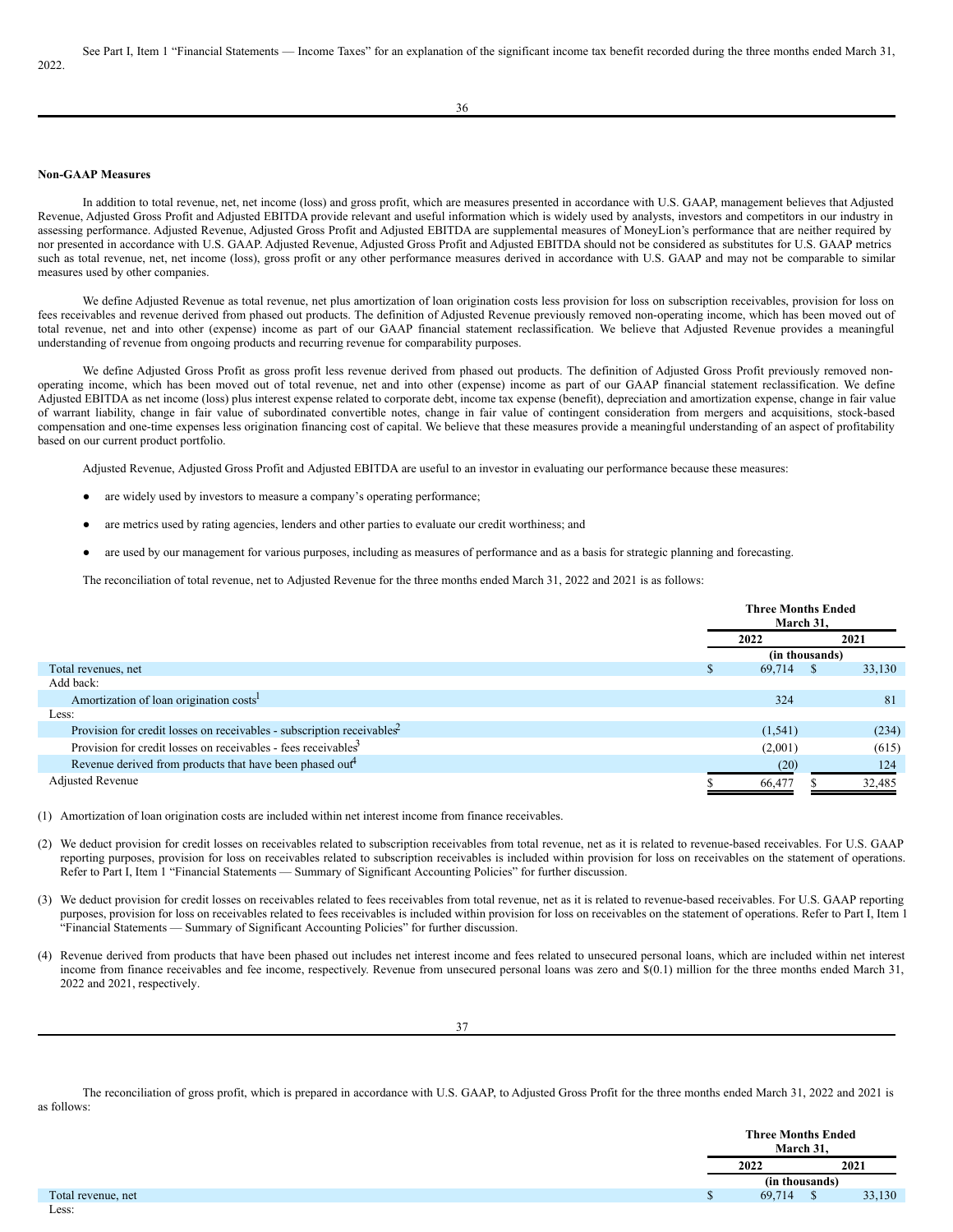| Cost of Sales                                                                      |          |         |
|------------------------------------------------------------------------------------|----------|---------|
| Direct costs                                                                       | (21,204) | (9,903) |
| Provision for credit losses on receivables - subscription receivables <sup>1</sup> | (1, 541) | (234)   |
| Provision for credit losses on receivables - fees receivables                      | (2,001)  | (615)   |
| Technology related costs                                                           | (2,461)  | (1,406) |
| Professional services                                                              | (1,056)  | (741)   |
| Compensation and benefits                                                          | (1,014)  | (886)   |
| Other operating expenses                                                           | (104)    | (50)    |
| <b>Gross Profit</b>                                                                | 40,333   | 19.294  |
| Less:                                                                              |          |         |
| Revenue derived from products that have been phased out <sup>3</sup>               | (20)     | 124     |
| <b>Adjusted Gross Profit</b>                                                       | 40,314   | 19,418  |
|                                                                                    |          |         |

(1) We deduct provision for credit losses on receivables related to subscription receivables from total revenue, net as it is related to revenue-based receivables. For U.S. GAAP reporting purposes, provision for loss on receivables related to subscription receivables is included within provision for loss on receivables on the statement of operations. Refer to Part I, Item 1 "Financial Statements — Summary of Significant Accounting Policies" for further discussion.

(2) We deduct provision for credit losses on receivables related to fees receivables from total revenue, net as it is related to revenue-based receivables. For U.S. GAAP reporting purposes, provision for loss on receivables related to fees receivables is included within provision for loss on receivables on the statement of operations. Refer to the Part I, Item 1 "Financial Statements — Summary of Significant Accounting Policies" for further discussion.

(3) Revenue derived from products that have been phased out includes net interest income and fees related to unsecured personal loans, which are included within net interest income from finance receivables and fee income, respectively. Revenue from unsecured personal loans was zero and \$(0.1) million for the three months ended March 31, 2022 and 2021, respectively.

| o<br>I<br>- | I<br>×<br>. .<br>۹ |
|-------------|--------------------|

The reconciliation of net loss, which is prepared in accordance with U.S. GAAP, to Adjusted EBITDA for the three months ended March 31, 2022 and 2021 is as follows:

|                                                                                |                    | <b>Three Months Ended</b><br>March 31, |
|--------------------------------------------------------------------------------|--------------------|----------------------------------------|
|                                                                                | 2022               | 2021                                   |
|                                                                                |                    | (in thousands)                         |
| Net income (loss)                                                              | $(6,000)$ \$<br>D. | (73, 406)                              |
| Add back:                                                                      |                    |                                        |
| Interest related to corporate debt <sup>1</sup>                                | 1,387              | 1,471                                  |
| Income tax expense (benefit)                                                   | (28, 417)          | 25                                     |
| Depreciation and amortization expense                                          | 3,421              | 514                                    |
| Changes in fair value of warrant liability                                     | (3,910)            | 31,230                                 |
| Changes in fair value of subordinated convertible notes                        |                    | 39,939                                 |
| Change in fair value of contingent consideration from mergers and acquisitions | 682                |                                        |
| Stock-based compensation expense                                               | 3,268              | 518                                    |
| One-time expenses <sup>2</sup>                                                 | 4,777              | 1,262                                  |
| Less:                                                                          |                    |                                        |
| Origination financing cost of capital <sup>3</sup>                             |                    | (2,767)                                |
| <b>Adjusted EBITDA</b>                                                         | (24, 792)          | (1,213)                                |

(1) We add back the interest expense related to all outstanding corporate debt, excluding outstanding principal balances related to the Roar 1 SPV Credit Facility and the Roar 2 SPV Credit Facility. For U.S. GAAP reporting purposes, interest expense related to corporate debt is included within interest expense in the statement of operations.

(2) We add back other one-time expenses, including those related to transactions, including mergers and acquisitions and financings, that occurred, litigation-related expenses and non-recurring costs or gains. Generally, these expenses are included within other expenses or professional fees in the statement of operations.

(3) Origination financing cost of capital represents the preferred return attributable to IIA investors. This is included within temporary equity on historical consolidated balance sheets. Since we transitioned away from IIA in December 2021, this will have no impact on our Adjusted EBITDA going forward.

## **Changes in Financial Condition to March 31, 2022 from December 31, 2021**

|                                                     | March 31, |           | December 31,  |           |               | Change  |               |  |
|-----------------------------------------------------|-----------|-----------|---------------|-----------|---------------|---------|---------------|--|
|                                                     |           | 2022      |               | 2021      |               |         | $\frac{6}{9}$ |  |
| Assets                                              |           |           |               |           |               |         |               |  |
| Cash and restricted cash                            | S.        | 248,987   | <sup>\$</sup> | 246,224   | <sup>\$</sup> | 2,763   | 1.1%          |  |
| Consumer receivables                                |           | 153,634   |               | 153,741   |               | (107)   | $-0.1%$       |  |
| Allowance for credit losses on consumer receivables |           | (22, 291) |               | (22, 323) |               | 32      | $-0.1%$       |  |
| Consumer receivables, net                           |           | 131,343   |               | 131.418   |               | (75)    | $-0.1%$       |  |
| Enterprise receivables                              |           | 14,207    |               | 6,002     |               | 8,205   | 136.7%        |  |
| Property and equipment, net                         |           | 2,140     |               | 1,801     |               | 339     | 18.8%         |  |
| Goodwill and intangible assets, net                 |           | 374,626   |               | 77,665    |               | 296,961 | 382.4%        |  |
| Other assets                                        |           | 37,932    |               | 28,428    |               | 9,504   | 33.4%         |  |
| Total assets                                        |           | 809,235   |               | 491,538   |               | 317,697 | 64.6%         |  |
| <b>Liabilities and Stockholders' Equity</b>         |           |           |               |           |               |         |               |  |
| Liabilities:                                        |           |           |               |           |               |         |               |  |
| Debt agreements                                     |           | 240,915   |               | 186,591   |               | 54,324  | 29.1%         |  |
| Accounts payable and accrued liabilities            |           | 43,933    |               | 36,868    |               | 7,065   | 19.2%         |  |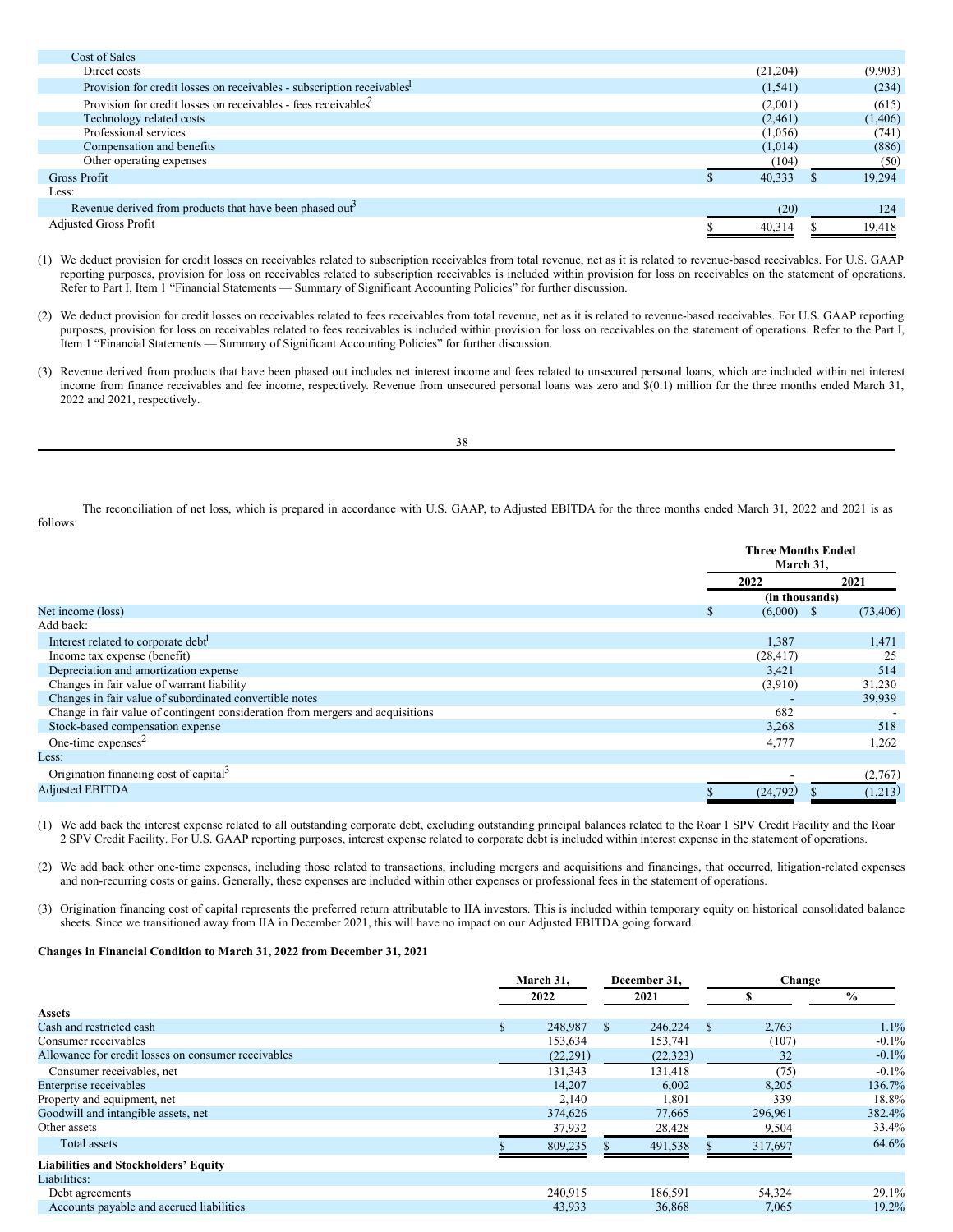| Warrant liability                                                                  | 4.350      | 8,260      | (3,910) | $-47.3\%$ |
|------------------------------------------------------------------------------------|------------|------------|---------|-----------|
| Other liabilities                                                                  | 81,948     | 26,585     | 55,363  | 208.2%    |
| Total liabilities                                                                  | 371,146    | 258,304    | 112,842 | 43.7%     |
| Redeemable convertible preferred stock (Series A)                                  | 194,675    |            | 194,675 | nm        |
| Stockholders' equity:                                                              |            |            |         |           |
| Common Stock                                                                       | 24         | 23         |         | 4.3%      |
| Additional paid-in capital                                                         | 723.394    | 708.175    | 15.219  | $2.1\%$   |
| Accumulated deficit                                                                | (470, 304) | (465, 264) | (5,040) | 1.1%      |
| Treasury stock                                                                     | (9,700)    | (9,700)    |         | $0.0\%$   |
| Total stockholders' equity                                                         | 243,414    | 233,234    | 10,180  | 4.4%      |
| Total liabilities, redeemable convertible preferred stock and stockholders' equity | 809,235    | 491,538    | 317,697 | 64.6%     |

39

#### *Assets*

### *Cash and restricted cash*

Cash and restricted cash increased by \$2.8 million, or 1.1%, to \$249.0 million as of March 31, 2022, as compared to \$246.2 million as of December 31, 2021. Refer to the "Cash Flows" section below for further discussion on the net cash provided by (used in) operating activities, investing activities and financing activities during the period.

#### *Consumer receivables, net*

Consumer receivables, net remained stable at \$131.3 million as of March 31, 2022, as compared to \$131.4 million as of December 31, 2021. The decrease in loan receivables from December 31, 2021 to March 31, 2022 was mostly offset by increases in Instacash receivables.

#### *Enterprise receivables*

Enterprise receivables increased by \$8.2 million, or 136.7%, to \$14.2 million as of March 31, 2022, as compared to \$6.0 million as of December 31, 2021. This increase was primarily attributable to the acquisition of Even Financial, which significantly expanded the Company's affiliate marketing platform and number of Enterprise Partners.

#### *Goodwill and intangible assets, net*

Goodwill and intangible assets, net increased by \$297.0 million, or 382.4%, to \$374.6 million as of March 31, 2022, as compared to \$77.7 million as of December 31, 2021. This increase was attributable to the Even Acquisition, which closed in the first quarter of 2022.

#### *Other assets*

Other assets increased by \$9.5 million, or 33.4%, to \$37.9 million as of March 31, 2022, as compared to \$28.4 million as of December 31, 2021. This was primarily attributable to the new lease accounting standard adopted during the first quarter of 2022 which resulted in an operating lease right-of-use asset of \$8.7 million as of March 31, 2022.

#### *Liabilities*

#### *Debt agreements*

Debt agreements increased by \$54.3 million, or 29.1%, to \$240.9 million as of March 31, 2022, as compared to \$186.6 million as of December 31, 2021. Refer to the Part I, Item 1 "Financial Statements — Debt" for further discussion on financing transactions during the period.

## *Accounts payable and accrued expenses*

Accounts payable and accrued expenses increased by \$7.1 million, or 19.2%, to \$43.9 million as of March 31, 2022, as compared to \$36.9 million as of December 31, 2021, which was primarily attributable to new accounts payable and accruals of \$10.1 million associated with Even Financial, which the Company acquired during the first quarter of 2022.

#### *Warrant liability*

Warrant liability decreased by \$3.9 million, or 47.3%, to \$4.4 million as of March 31, 2022, as compared to \$8.3 million as of December 31, 2021. Refer to the "Results of Operations for the Three Months Ended March 31, 2022 and 2021" section above for further discussion on the change in fair value of warrant liability.

#### *Other liabilities*

Other liabilities increased by \$55.4 million, or 208.2%, to \$81.9 million as of March 31, 2022, as compared to \$26.6 million as of December 31, 2021. The increase was primarily attributable to an increase in liabilities related to contingent consideration from mergers and acquisitions of \$46.1 million primarily related to the Even Acquisition and an increase from the new lease accounting standard adopted during the first quarter of 2022 which resulted in operating lease liability of \$8.7 million as of March 31, 2022.

#### **Liquidity and Capital Resources**

As a result of the Business Combination, we raised net proceeds of \$293.2 million, including the contribution of cash held in Fusion's trust account from its initial public offering of \$91.1 million, post redemption of Fusion's common stock held by Fusion's public stockholders prior to the Business Combination, and \$250.0 million of private investment in public equity ("PIPE") at \$10.00 per share of MoneyLion Class A Common Stock, net of transaction expenses. Prior to the Business Combination, the funds received from previous common stock and redeemable convertible preferred stock equity financings, as well as the Company's ability to obtain lending commitments, provided the liquidity necessary for the Company to fund its operations. We believe our existing cash and cash equivalents and cash flows from operating activities will be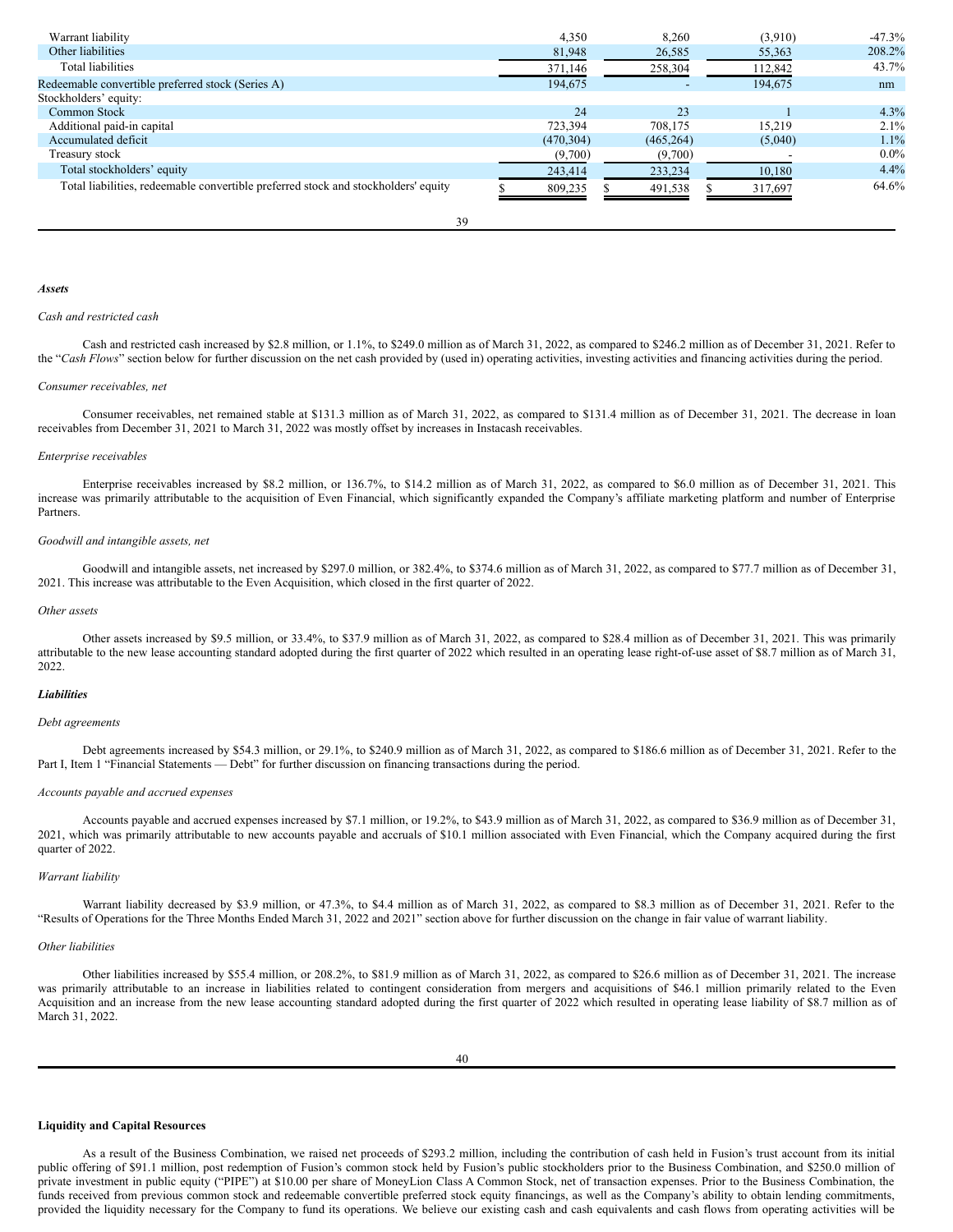sufficient to meet our operating working capital needs for at least the next twelve months. Our future financing requirements will depend on several factors including our growth, the timing and level of spending to support continued development of our platform, the expansion of marketing activities and merger and acquisition activity. In addition, growth of our finance receivables increases our liquidity needs, and any failure to meet those liquidity needs could adversely affect our business. Additional funds may not be available on terms favorable to us or at all. If the Company is unable to generate positive operating cash flows, additional debt and equity financings or refinancing of existing debt financings may be necessary to sustain future operations.

Receivables originated on our platform, including Credit Builder Plus loans and Instacash advances, were primarily financed through IIA until the end of the fourth quarter of 2021. Beginning in the fourth quarter of 2021, MoneyLion transitioned its primary source of funding for originated receivables from IIA to special purpose vehicle financings from third-party institutional lenders. As of March 31, 2022, there was an outstanding principal balance of \$83 million under the ROAR 1 SPV Credit Facility and an outstanding principal balance of \$73 million under the ROAR 2 SPV Credit Facility. See Part I, Item 1 "Financial Statements - Variable Interest Entities" for more information on the ROAR 1 SPV Credit Facility and ROAR 2 SPV Credit Facility.

The following table presents the Company's cash, restricted cash and receivable from payment processor, as of March 31, 2022 and December 31, 2021:

|                                   | March 31, |  | December 31, |  |  |
|-----------------------------------|-----------|--|--------------|--|--|
|                                   | 2022      |  | 2021         |  |  |
| Cash                              | 185,009   |  | 201,763      |  |  |
| Restricted cash                   | 63.978    |  | 44,461       |  |  |
| Receivable from payment processor | 18,309    |  | 18,576       |  |  |
|                                   |           |  |              |  |  |

#### **Cash Flows**

The following table presents cash (used in) provided by operating, investing and financing activities during the three months ended March 31, 2022 and 2021:

|                                                     |           | <b>Three Months Ended</b><br>March 31. |           |
|-----------------------------------------------------|-----------|----------------------------------------|-----------|
|                                                     | 2022      | 2021                                   |           |
| Net cash (used in) provided by operating activities | (8,651)   |                                        | 3,291     |
| Net cash used in investing activities               | (42, 279) |                                        | (15, 145) |
| Net cash provided by financing activities           | 53,693    |                                        | 50,743    |
| Net increase in cash and restricted cash            | 2.763     |                                        | 38,889    |

41

## *Operating Activities*

Net cash used in operating activities was \$8.7 million for the three months ended March 31, 2022 compared to net cash provided by operating activities of \$3.3 million for the three months ended March 31, 2021. This was primarily driven by a decrease in profitability, after adjusting for non-cash activity included in our net loss, of approximately \$13.1 million during the three months ended March 31, 2022 compared to the three months ended March 31, 2021, primarily as the result of increases in operating expenses and interest expense, which were partially offset by increases in net revenues and changes in working capital.

## *Investing Activities*

Net cash used in investing activities was \$42.3 million and \$15.1 million for the three months ended March 31, 2022 and 2021, respectively. The increase in cash used in investing activities was primarily related to a \$7.8 million increase in net originations and collections of finance receivables and \$18.6 million spent on the Even Acquisition, net of cash received, during the three months ended March 31, 2022.

#### *Financing Activities*

Net cash provided by financing activities was \$53.7 million and \$50.7 million for the three months ended March 31, 2022 and 2021, respectively. The increase in cash provided by financing activities was primarily attributable to an increase in net proceeds from financing sources during the three months ended March 31, 2022.

#### **Financing Arrangements**

Refer to the Part I, Item 1 "Financial Statements — Debt" for further discussion on financing transactions during the period.

#### **Contractual Obligations**

The table below summarizes debt, lease and other long-term minimum cash obligations outstanding as of March 31, 2022:

|                                   |         | Remainder |                          |               |                   |
|-----------------------------------|---------|-----------|--------------------------|---------------|-------------------|
|                                   | Total   | 2022      | $2023 - 2024$            | $2025 - 2026$ | <b>Thereafter</b> |
| Monroe Term Loans                 | 90,000  |           | 20,000                   | 70,000        |                   |
| <b>ROAR 1 SPV Credit Facility</b> | 83,000  |           | $\overline{\phantom{0}}$ | 83,000        |                   |
| <b>ROAR 2 SPV Credit Facility</b> | 73,000  |           | $\overline{\phantom{0}}$ | 73,000        |                   |
| Operating lease obligations       | 12.722  | 1.733     | 5.553                    | 3.764         | .672              |
| Total                             | 258,722 | 1,733     | 25,553                   | 229,764       | 1.672             |

#### *Secured Loans and Other Debt*

For more information regarding our secured loans and other debt, see Part I, Item 1*"*Financial Statements — Debt*"* in this Quarterly Report on Form 10-Q.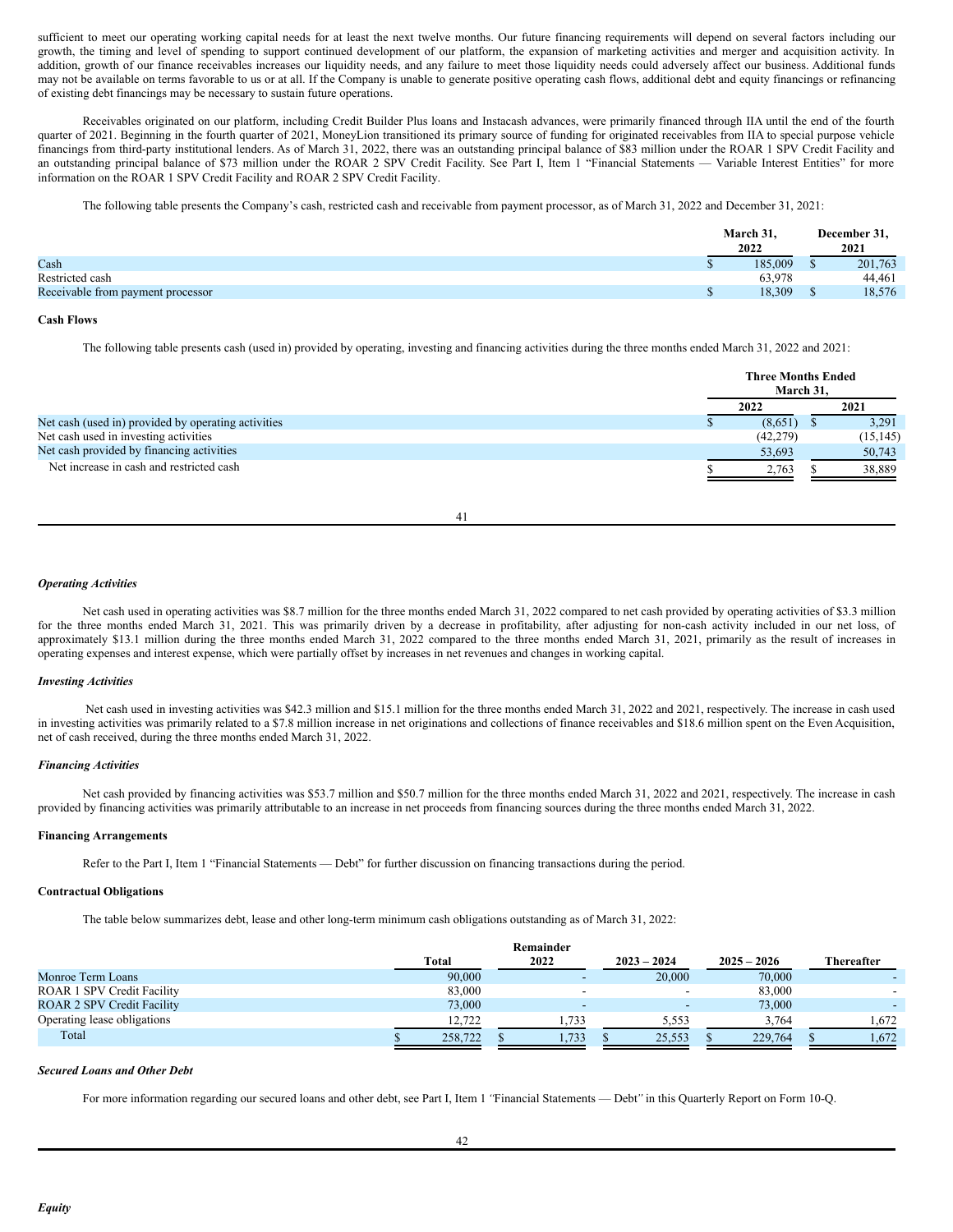#### *Series A Redeemable Convertible Preferred Stock*

In connection with the acquisition of Even Financial, the Company issued 28,693,931 shares of Series A Redeemable Convertible Preferred Stock. For more information regarding the Series A Redeemable Convertible Preferred Stock, see Part I, Item 1 "Financial Statements — Common and Preferred Stock."

#### **Off-Balance Sheet Arrangements**

At March 31, 2022, the Company did not have any material off-balance sheet arrangements.

#### **Critical Accounting Policies and Estimates**

See Part I, Item 1 "Financial Statements — Summary of Significant Accounting Policies" for a description of critical accounting policies and estimates.

#### **Recently Issued and Adopted Accounting Pronouncements**

See Part I, Item 1 "Financial Statements — Summary of Significant Accounting Policies" for a description of recently issued accounting pronouncements that may potentially impact our results of operations, financial condition or cash flows.

#### <span id="page-31-0"></span>**Item 3. Quantitative and Qualitative Disclosures About Market Risk**

We are exposed to market risks in the ordinary course of our business. Market risk represents the risk of loss that may impact our financial position due to adverse changes in financial market prices and rates. Our market risk exposure is primarily the result of fluctuations in interest rates.

### *Interest Rates Risk*

Interest rates may adversely impact our customers' level of engagement on our platform and ability and willingness to pay outstanding amounts owed to us. While we do not charge interest on a lot of our products, higher interest rates could deter customers from utilizing our credit products and other loans. Moreover, higher interest rates may lead to increased delinquencies, charge-offs and allowances for loans and interest receivable, which could have an adverse effect on our operating results.

Certain of our funding arrangements, and future funding arrangements may, bear a variable interest rate. Given the fixed interest rates charged on many of our loans, a rising variable interest rate would reduce our interest margin earned in these funding arrangements. Dramatic increases in interest rates may make these forms of funding nonviable. A one percent change in the interest rate on our variable interest rate debt, based on principal balances as of March 31, 2022, would result in an approximately \$0.9 million impact to annual interest expense.

43

#### <span id="page-31-1"></span>**Item 4. Controls and Procedures**

#### **Restatement of Q3 2021 Financial Statements**

On March 10, 2022, the Company filed Amendment No. 1 to the Quarterly Report on Form 10-Q/A for the quarterly period ended September 30, 2021 (the "Q3 10- Q/A") in order to restate (the "Restatement") the financial statements and related financial information contained in the Company's Quarterly Report on Form 10-Q for the quarterly period ended September 30, 2021, originally filed with the SEC on November 15, 2021, arising from:

- the manner in which the Company accounted for the conversion of subordinated convertible notes and exercise of stock warrants into equity in connection with the Business Combination Closing, as the subordinated convertible notes and the stock warrants should have been marked to fair value as of the Business Combination Closing, with the related change in fair value recorded in operating expenses before the liabilities were reclassified to equity, instead of reclassifying these liabilities to equity based on their June 30, 2021 fair value measurement; and
- the failure to include the impact of dilutive securities in the calculation of diluted net income per share for the three months ended September 30, 2021.

Further information about the Restatement is described in the Q3 10-Q/A, filed with the SEC on March 10, 2022.

### **Evaluation of Disclosure Controls and Procedures**

Disclosure controls are procedures that are designed with the objective of ensuring that information required to be disclosed in our reports filed under the Securities Exchange Act of 1934, as amended (the "Exchange Act"), such as this Quarterly Report on Form 10-Q, is recorded, processed, summarized, and reported within the time period specified in the SEC's rules and forms. Disclosure controls are also designed with the objective of ensuring that such information is accumulated and communicated to our management, including the chief executive officer (principal executive officer) and chief financial officer (principal financial officer), as appropriate to allow timely decisions regarding required disclosure. Our management evaluated, with the participation of our current chief executive officer (principal executive officer) and chief financial officer (principal financial officer), the effectiveness of our disclosure controls and procedures as of March 31, 2022, pursuant to Rule 13a-15(b) under the Exchange Act. Based upon that evaluation, our chief executive officer (principal executive officer) and chief financial officer (principal financial officer) concluded that, in light of the Restatement, as well as the related material weaknesses identified, our disclosure controls and procedures were not effective as of March 31, 2022. As a result, we performed additional analysis as deemed necessary to ensure that our consolidated financial statements included in this Quarterly Report on Form 10-Q were prepared in accordance with U.S. generally accepted accounting principles. Accordingly, management believes that the financial statements included in this Quarterly Report on Form 10-Q present fairly, in all material respects, our financial position, result of operations and cash flows for the periods presented.

We do not expect that our disclosure controls and procedures will prevent all errors and all instances of fraud. Disclosure controls and procedures, no matter how well conceived and operated, can provide only reasonable, not absolute, assurance that the objectives of the disclosure controls and procedures are met. Further, the design of disclosure controls and procedures must reflect the fact that there are resource constraints, and the benefits must be considered relative to their costs. Because of the inherent limitations in all disclosure controls and procedures, no evaluation of disclosure controls and procedures can provide absolute assurance that we have detected all our control deficiencies and instances of fraud, if any. The design of disclosure controls and procedures also is based partly on certain assumptions about the likelihood of future events, and there can be no assurance that any design will succeed in achieving its stated goals under all potential future conditions.

#### **Changes in Internal Control over Financial Reporting**

There has been no change in our internal control over financial reporting during the quarter ended March 31, 2022 that has materially affected, or is reasonably likely to materially affect, the Company's internal control over financial reporting, other than as described below with respect to our remediation efforts.

In connection with our remediation efforts of the material weaknesses in our internal control over financial reporting and as part of our overall efforts to develop and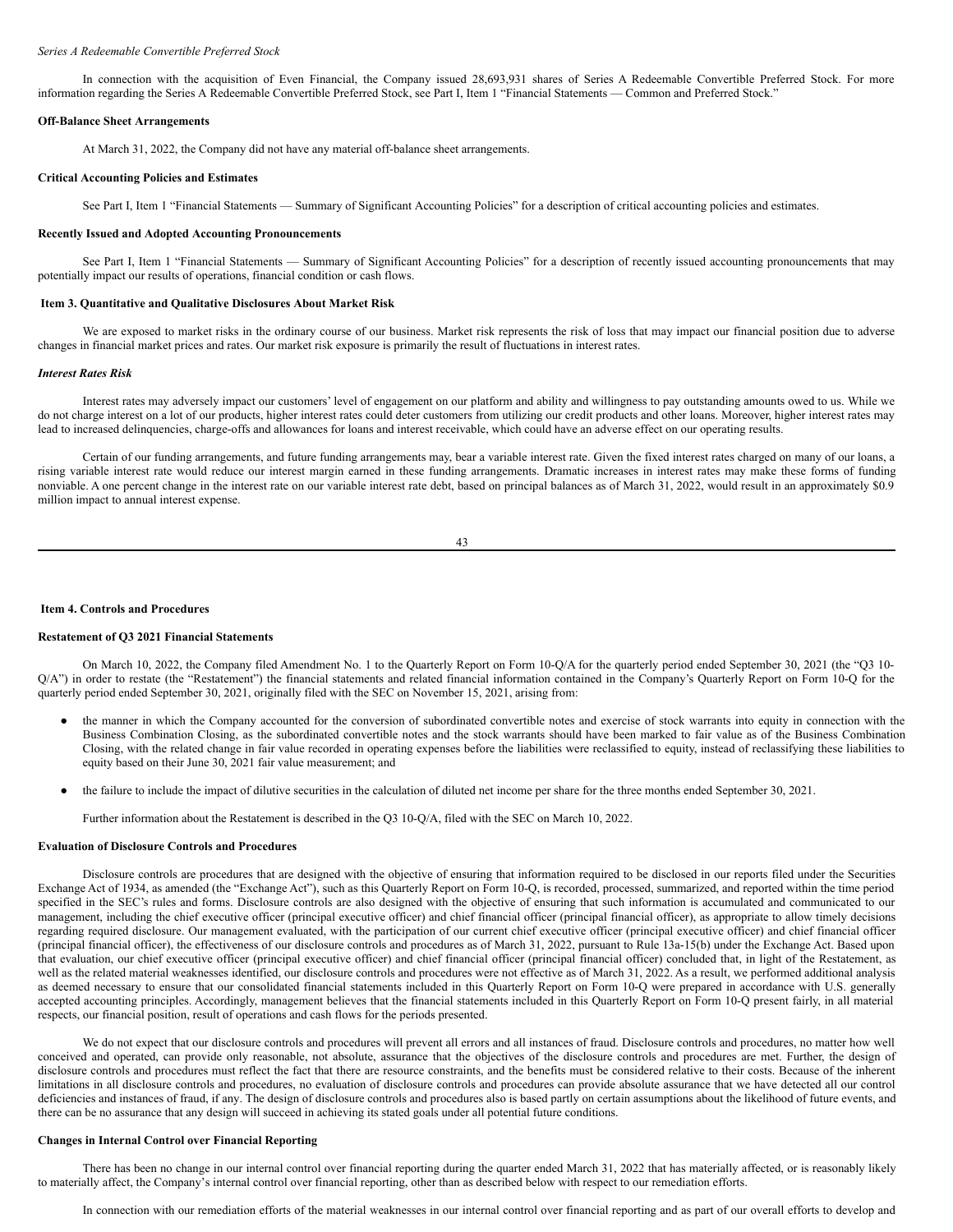refine our disclosure controls and procedures and improve our internal control over financial reporting as part of our obligations as a public company, we have added additional resources intended to enhance our accounting and financial reporting functions, including hiring additional qualified personnel with technical expertise. We have also begun to design formal processes in consultation with our third-party professional advisors, including formalizing our control evidence and processes, that are intended to ensure a sufficient level of precision is embedded in all financial reporting control activities. In addition, we have enhanced the supervisory review of accounting procedures in financial reporting and expanded and improved our review process for complex securities and transactions and related accounting standards.

In light of the errors resulting in the Restatement as described above, we intend to re-evaluate the design of, and validate, our internal controls to ensure that they appropriately address changes in our business that could impact our system of internal controls, review our current processes and procedures to identify potential control design enhancements to ensure that our financial reporting is complete and accurate and develop a monitoring protocol to enable management to validate the operating effectiveness of key controls over financial reporting. We believe that these actions will ultimately be effective in remediating the material weaknesses we have identified and will continue to evaluate our remediation efforts and report regularly to the Audit Committee of MoneyLion's board of directors on the progress and results of our remediation plan. We intend to complete the remediation by December 31, 2022, but these remediation measures may be time consuming and costly, and there is no assurance that we will be able to complete the remediation and put in place the appropriate controls within this timeframe or that these initiatives will ultimately have the intended effects.

#### <span id="page-32-0"></span>**Part II**

## <span id="page-32-1"></span>**Item 1. Legal Proceedings**

From time to time, we are subject to various claims and legal proceedings in the ordinary course of business, including arbitrations, class actions and other litigation. We are also the subject of various actions, inquiries, investigations and proceedings by regulatory and other governmental agencies. The outcome of any such legal and regulatory matters, including those discussed in this section, is inherently uncertain and some of these matters may result in adverse judgments or awards, including penalties, injunctions or other relief, and could materially and adversely impact our business, financial condition, operating results and cash flows. See Part I, Item 1A "Risk Factors — Risks Relating to Legal and Regulatory Matters — Unfavorable outcomes in legal proceedings may harm our business and results of operations" in our Annual Report on Form 10-K for the fiscal year ended December 31, 2021.

## *State Regulatory Examinations and Investigations*

We hold a number of state licenses in connection with our business activities and must comply with various licensing, compliance and other requirements in the states in which we operate. In most states in which we operate, one or more regulatory agencies have authority with respect to regulation and enforcement under applicable state laws, and we may also be subject to the supervisory and examination authority of state regulators. Examinations by state regulators have and may continue to result in findings or recommendations that require us, among other potential consequences, to provide refunds to customers or to modify our internal controls and/or business practices.

With respect to our activities in California, we received a report of examination in 2020 from the California Department of Financial Protection and Innovation (the "CA DFPI") regarding MoneyLion of California, LLC, our subsidiary, and a follow-up request for information in May 2021. This matter is ongoing, and we intend to continue to fully cooperate with the CA DFPI in this matter. In addition, the CA DFPI is currently conducting an industry-wide investigation of companies that provide earned wage access products and services, including Instacash. We intend to continue cooperating fully in this investigation and to that end entered into a memorandum of understanding ("MOU") with the CA DFPI on February 23, 2021. The MOU requires us to regularly provide certain information to the CA DFPI and adhere to certain best practices regarding Instacash while the CA DFPI continues to investigate. Any potential impacts on our financial condition or operations relating to these CA DFPI matters are unknown at this time.

We are also in the process of responding to Civil Investigative Demands ("CIDs") or other investigatory requests relating to our provision of consumer financial services from the office of the Attorney General of the Commonwealth of Virginia, the New York Attorney General's Office, as well as the Colorado Department of Law. We are cooperating with each of these state regulators and intend to take any corrective actions required to maintain compliance with applicable state laws. We cannot predict the outcome or any potential impact on our financial condition or operations at this time.

## *CFPB Civil Investigative Demands*

We have received and are in the process of responding to CIDs from the CFPB relating to our compliance with the Military Lending Act and our membership model. We will continue to provide to the CFPB all of the information and documents required by the CIDs and intend to continue to fully cooperate with the CFPB in this investigation. The investigation is ongoing and any potential impact on our financial condition or operations are unknown at this time.

## *SEC Investigation*

We have received and are in the process of responding to investigative subpoenas from the SEC concerning IIA, which primarily held assets from institutional investors, and was our primary source of funding for originated receivables through the end of the fourth quarter of 2021. We are cooperating with the investigation and cannot predict its outcome or any potential impact on our financial condition or operations.

#### 45

### <span id="page-32-2"></span>**Item 1A. Risk Factors**

As of the date of this Quarterly Report on Form 10-Q, there have been no material changes to the risk factors disclosed in our Registration Statement on Form S-1 (File No. 333-263775), filed with the SEC on May 6, 2022. However, we may disclose changes to such factors or disclose additional factors from time to time in our future filings with the SEC.

#### <span id="page-32-3"></span>**Item 2. Unregistered Sales of Equity Securities and Use of Proceeds**

On February 17, 2022, MoneyLion issued to the equityholders of Even Financial an aggregate of 28,164,811 shares of Series ARedeemable Convertible Preferred Stock with a face value of \$10.00 per share, issued an aggregate of 529,120 shares of Series A Redeemable Convertible Preferred Stock to advisors of Even Financial for transaction expenses and exchanged 8,883,228 options to acquire Even Financial common stock for 5,901,846 options to acquire MoneyLion Class A Common Stock. The equityholders and advisors of Even Financial are also entitled to receive an additional payment from MoneyLion of up to an aggregate of 8.0 million shares of Series A Redeemable Convertible Preferred Stock, with a face value of \$10.00 per share, based on the Even Financial Earnout.

On March 28, 2022 and March 31, 2022, in connection with MoneyLion's acquisition of MALKA, MoneyLion issued 1,209,592 and 2,958,116 restricted shares of MoneyLion Class A Common Stock, respectively, to Jeffrey Frommer, Lyusen Krubich, Daniel Fried and Pat Capra, the former shareholders of MALKA, pursuant to the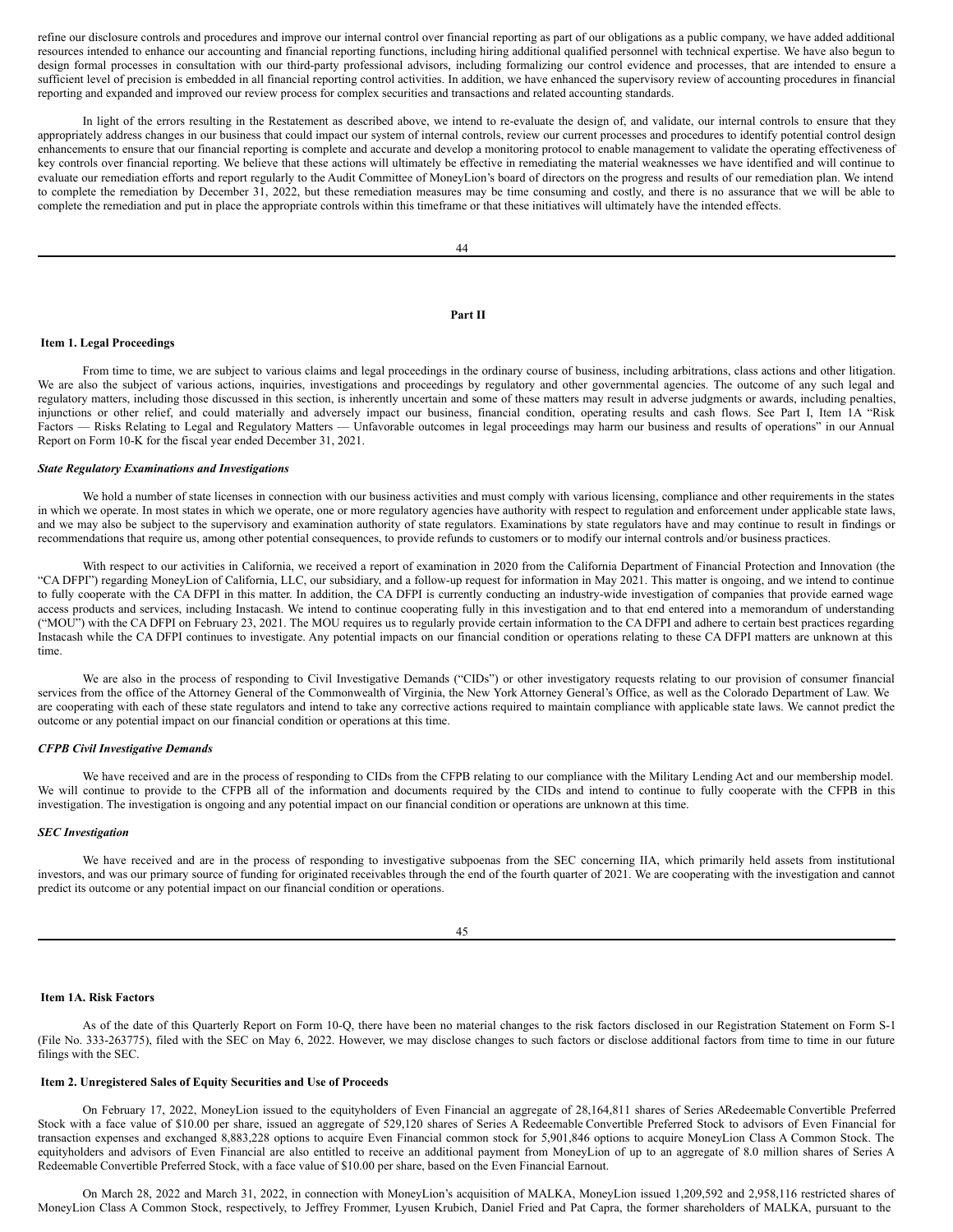earnout and make-whole provisions of the Membership Interest Purchase Agreement governing the MALKA Acquisition.

Such offers, sales and issuances of MoneyLion securities were deemed to be exempt from registration under the Securities Act of 1933, as amended (the "Securities Act"), in reliance on Section 4(a)(2) of the Securities Act as transactions by an issuer not involving a public offering. The recipients of securities in each of these transactions acquired the securities for investment only and not with a view to or for sale in connection with any distribution thereof. No underwriters were involved in any of the foregoing transactions.

## <span id="page-33-0"></span>**Item 3. Default Upon Senior Securities**

None.

#### <span id="page-33-1"></span>**Item 4. Mine Safety Disclosures**

Not applicable.

## <span id="page-33-2"></span>**Item 5. Other Information**

None.

46

### <span id="page-33-3"></span>**Item 6. Exhibits**

The agreements and other documents filed as exhibits to this report are not intended to provide factual information or other disclosure other than with respect to the terms of the agreements or other documents themselves, and you should not rely on them for that purpose. In particular, the representations, warranties, covenants and agreements contained in such exhibits were made only for the purposes of such agreement and as of specified dates, were solely for the benefit of the parties to such agreement and may be subject to limitations agreed upon by the contracting parties. The representations and warranties may have been made for the purposes of allocating contractual risk between the parties to such agreements instead of establishing these matters as facts and may be subject to standards of materiality applicable to the contracting parties that differ from those applicable to investors. Unless otherwise explicitly stated therein, investors and security holders are not third-party beneficiaries under any of the agreements attached as exhibits hereto and should not rely on the representations, warranties, covenants and agreements or any descriptions thereof as characterizations of the actual state of facts or condition of the Company or any of its affiliates or businesses. Moreover, the assertions embodied in the representations and warranties contained in each such agreement are qualified by information in confidential disclosure letters or schedules that the parties have exchanged. Moreover, information concerning the subject matter of the representations and warranties may change after the respective dates of such agreements, which subsequent information may or may not be fully reflected in the Company's public disclosures.

| <b>Exhibit No.</b> | <b>Description</b>                                                                                                                                           |
|--------------------|--------------------------------------------------------------------------------------------------------------------------------------------------------------|
| 2.1 <sub>†</sub>   | Amended and Restated Agreement and Plan of Merger, dated as of February 17, 2022, by and among MoneyLion, Inc., Epsilon Merger Sub Inc., Even                |
|                    | Financial Inc. and Fortis Advisors LLC (incorporated by reference to Exhibit 2.1 to MoneyLion Inc.'s Current Report on Form 8-K (File 001-39346), filed with |
|                    | the SEC on February 17, 2022).                                                                                                                               |
| 10.1 <sup>†</sup>  | Credit Agreement, dated as of March 24, 2022, by and among MoneyLion Technologies Inc., as borrower, the various financial institutions party thereto, as    |
|                    | lenders, and Monroe Capital Management Advisors, LLC, as administrative agent and lead arranger (incorporated by reference to Exhibit 10.1 to MoneyLion      |
|                    | Inc.'s Current Report on Form 8-K (File 001-39346), filed with the SEC on March 30, 2022).                                                                   |
| $31.1*$            | Certification of the Chief Executive Officer pursuant to Exchange Act Rules Rule 13a-14(a), as adopted pursuant to Section 302 of the Sarbanes-Oxley Act of  |
|                    | 2002.                                                                                                                                                        |
| $31.2*$            | Certification of the Chief Financial Officer pursuant to Exchange Act Rules Rule 13a-14(a), as adopted pursuant to Section 302 of the Sarbanes-Oxley Act of  |
|                    | 2002.                                                                                                                                                        |
| $32.1**$           | Certification of the Chief Executive Officer pursuant to 18 U.S.C. Section 1350, as adopted pursuant to Section 906 of the Sarbanes-Oxley Act of 2002.       |
| $32.2**$           | Certification of the Chief Financial Officer pursuant to 18 U.S.C. Section 1350, as adopted pursuant to Section 906 of the Sarbanes-Oxley Act of 2002.       |
| 101.INS            | Inline XBRL Instance Document.                                                                                                                               |
| 101.SCH            | Inline XBRL Taxonomy Extension Schema Document.                                                                                                              |
| 101.CAL            | Inline XBRL Taxonomy Extension Calculation Linkbase Document.                                                                                                |
| 101.DEF            | Inline XBRL Taxonomy Extension Definition Linkbase Document.                                                                                                 |
| 101.LAB            | Inline XBRL Taxonomy Extension Label Linkbase Document.                                                                                                      |
| 101.PRE            | Inline XBRL Taxonomy Extension Presentation Linkbase Document.                                                                                               |
| 104                | Cover Page Interactive Data File (formatted as inline XBRL with applicable taxonomy extension information contained in Exhibits 101).                        |
|                    |                                                                                                                                                              |

Filed herewith.

The certifications furnished in Exhibits 32.1 and 32.2 hereto are deemed to accompany this Quarterly Report on Form 10-Q and will not be deemed "filed" for purposes of Section 18 of the Exchange Act, except to the extent that the registrant specifically incorporates it by reference.

† Certain schedules and exhibits to this exhibit have been omitted pursuant to Regulation S-K Item 601(a)(5), or certain portions of this exhibit have been redacted pursuant to Regulation S-K Item 601(b)(iv). The registrant agrees to furnish supplementally a copy of any omitted schedule or exhibit or an unredacted copy of the exhibit, as applicable, to the SEC upon request.

47

## <span id="page-33-4"></span>**SIGNATURES**

Pursuant to the requirements of the Securities Exchange Act of 1934, as amended, the registrant has duly caused this report to be signed on its behalf by the undersigned thereunto duly authorized.

#### **MONEYLION INC.**

Richard Correia Chief Financial Officer

(Principal Financial Officer)

Date: May 16, 2022 By: /s/ Richard Correia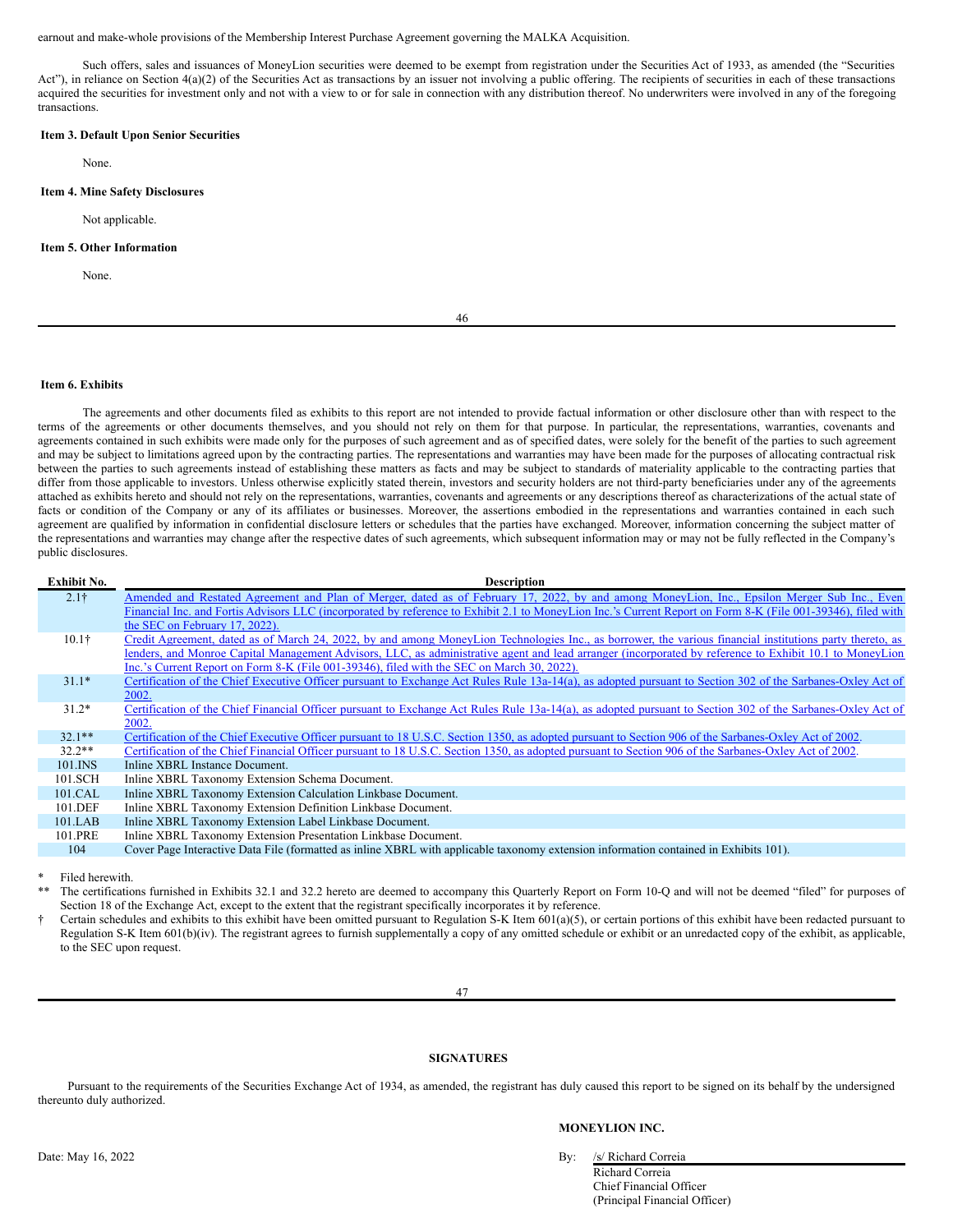Mark Torossian Chief Accounting Officer (Principal Accounting Officer)

48

<span id="page-34-0"></span>**Exhibit 31.1**

#### **CERTIFICATION OF CHIEF EXECUTIVE OFFICER PURSUANT TO EXCHANGE ACT RULES 13a-14(a) AND 15d-14(a) AS ADOPTED PURSUANT TO SECTION 302 OF THE SARBANES-OXLEY ACT OF 2002**

I, Diwakar Choubey, certify that:

- 1. I have reviewed this Quarterly Report on Form 10-Q of MoneyLion Inc.;
- 2. Based on my knowledge, this report does not contain any untrue statement of a material fact or omit to state a material fact necessary to make the statements made, in light of the circumstances under which such statements were made, not misleading with respect to the period covered by this report;
- 3. Based on my knowledge, the financial statements, and other financial information included in this report, fairly present in all material respects the financial condition, results of operations and cash flows of the registrant as of, and for, the periods presented in this report;
- 4. The registrant's other certifying officer and I are responsible for establishing and maintaining disclosure controls and procedures (as defined in Exchange Act Rules 13a-15(e) and 15d-15(e)) and internal control over financial reporting (as defined in Exchange Act Rules 13a-15(f) and 15d-15(f)) for the registrant and have:
	- Designed such disclosure controls and procedures, or caused such disclosure controls and procedures to be designed under our supervision, to ensure that material information relating to the registrant, including its consolidated subsidiaries, is made known to us by others within those entities, particularly during the period in which this report is being prepared;
	- b. Designed such internal control over financial reporting, or caused such internal control over financial reporting to be designed under our supervision, to provide reasonable assurance regarding the reliability of financial reporting and the preparation of financial statements for external purposes in accordance with generally accepted accounting principles;
	- c. Evaluated the effectiveness of the registrant's disclosure controls and procedures and presented in this report our conclusions about the effectiveness of the disclosure controls and procedures, as of the end of the period covered by this report based on such evaluation; and
	- d. Disclosed in this report any change in the registrant's internal control over financial reporting that occurred during the registrant's most recent fiscal quarter (the registrant's fourth fiscal quarter in the case of an annual report) that has materially affected, or is reasonably likely to materially affect, the registrant's internal control over financial reporting; and
- The registrant's other certifying officer and I have disclosed, based on our most recent evaluation of internal control over financial reporting, to the registrant's auditors and the audit committee of the registrant's board of directors (or persons performing the equivalent functions):
	- a. All significant deficiencies and material weaknesses in the design or operation of internal control over financial reporting which are reasonably likely to adversely affect the registrant's ability to record, process, summarize and report financial information; and
	- b. Any fraud, whether or not material, that involves management or other employees who have a significant role in the registrant's internal control over financial reporting.

Date: May  $16, 2022$  By:

| /s/ Diwakar Choubey                   |
|---------------------------------------|
| Diwakar Choubey                       |
| Chief Executive Officer and President |
| (Principal Executive Officer)         |

<span id="page-34-1"></span>**Exhibit 31.2**

## **CERTIFICATION OF CHIEF FINANCIAL OFFICER PURSUANT TO EXCHANGE ACT RULES 13a-14(a) AND 15d-14(a) AS ADOPTED PURSUANT TO SECTION 302 OF THE SARBANES-OXLEY ACT OF 2002**

I, Richard Correia, certify that:

- 1. I have reviewed this Quarterly Report on Form 10-Q of MoneyLion Inc.;
- 2. Based on my knowledge, this report does not contain any untrue statement of a material fact or omit to state a material fact necessary to make the statements made, in light of the circumstances under which such statements were made, not misleading with respect to the period covered by this report;
- 3. Based on my knowledge, the financial statements, and other financial information included in this report, fairly present in all material respects the financial condition, results of operations and cash flows of the registrant as of, and for, the periods presented in this report;
- 4. The registrant's other certifying officer and I are responsible for establishing and maintaining disclosure controls and procedures (as defined in Exchange Act Rules 13a-15(e) and 15d-15(e)) and internal control over financial reporting (as defined in Exchange Act Rules 13a-15(f) and 15d-15(f)) for the registrant and have: